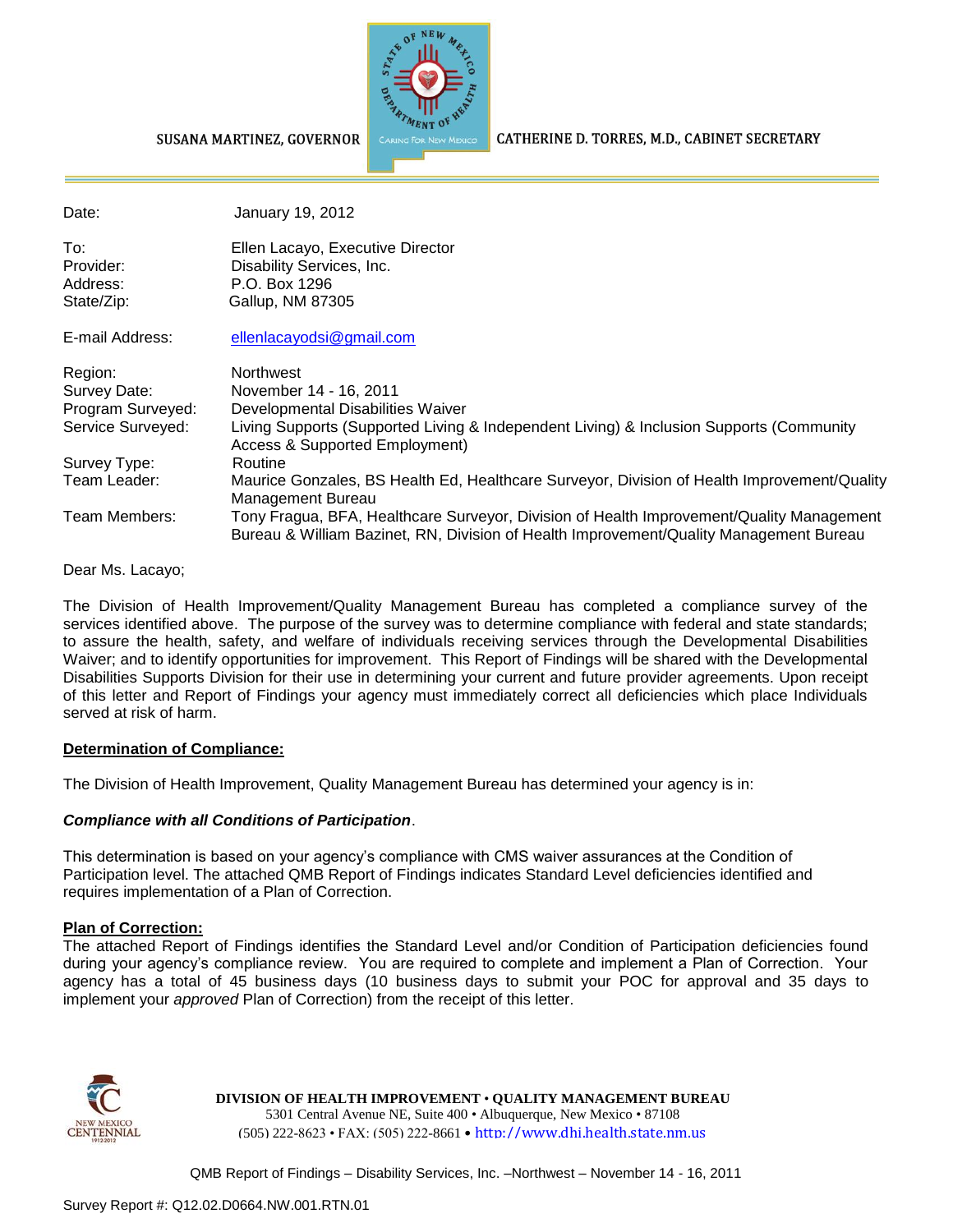#### **Submission of your Plan of Correction:**

Please submit your agency's Plan of Correction in the space on the two right columns of the Report of Findings. *(See attachment "A" for additional guidance in completing the Plan of Correction)*.

Within 10 business days of receipt of this letter your agency Plan of Correction must be submitted to the parties below:

#### **1. Quality Management Bureau, Attention: Plan of Correction Coordinator 5301 Central Ave. NE Suite 400 Albuquerque, NM 87108**

#### **2. Developmental Disabilities Supports Division Regional Office for region of service surveyed**

Upon notification from QMB that your *Plan of Correction has been approved*, you must implement all remedies and corrective actions to come into compliance. If your Plan of Correction is denied, you must resubmit a revised plan as soon as possible for approval, as your POC approval and all remedies must be completed within 45 business days of the receipt of this letter.

Failure to submit your POC within the allotted 10 business days or complete and implement your Plan of Correction within the total 45 business days allowed may result in the imposition of a \$200 per day Civil Monetary Penalty until it is received, completed and/or implemented.

#### **Request for Informal Reconsideration of Findings (IRF):**

If you disagree with a finding of deficient practice, you have 10 business days upon receipt of this notice to request an IRF. Submit your request for an IRF in writing to:

> QMB Deputy Bureau Chief 5301 Central Ave NE Suite #400 Albuquerque, NM 87108 Attention: IRF request

See Attachment "C" for additional guidance in completing the request for Informal Reconsideration of Findings. The request for an IRF will not delay the implementation of your Plan of Correction which must be completed within 45 total business days (10 business days to submit your POC for approval and 35 days to implement your *approved* Plan of Correction). Providers may not appeal the nature or interpretation of the standard or regulation, the team composition or sampling methodology. If the IRF approves the modification or removal of a finding, you will be advised of any changes.

Please call the Plan of Correction Coordinator at 505-222-8647 if you have questions about the Report of Findings or Plan of Correction. Thank you for your cooperation and for the work you perform.

Sincerely,

Maurice Gonzales, Health Ed.

Maurice Gonzales, Health Ed. Team Lead/Healthcare Surveyor Division of Health Improvement Quality Management Bureau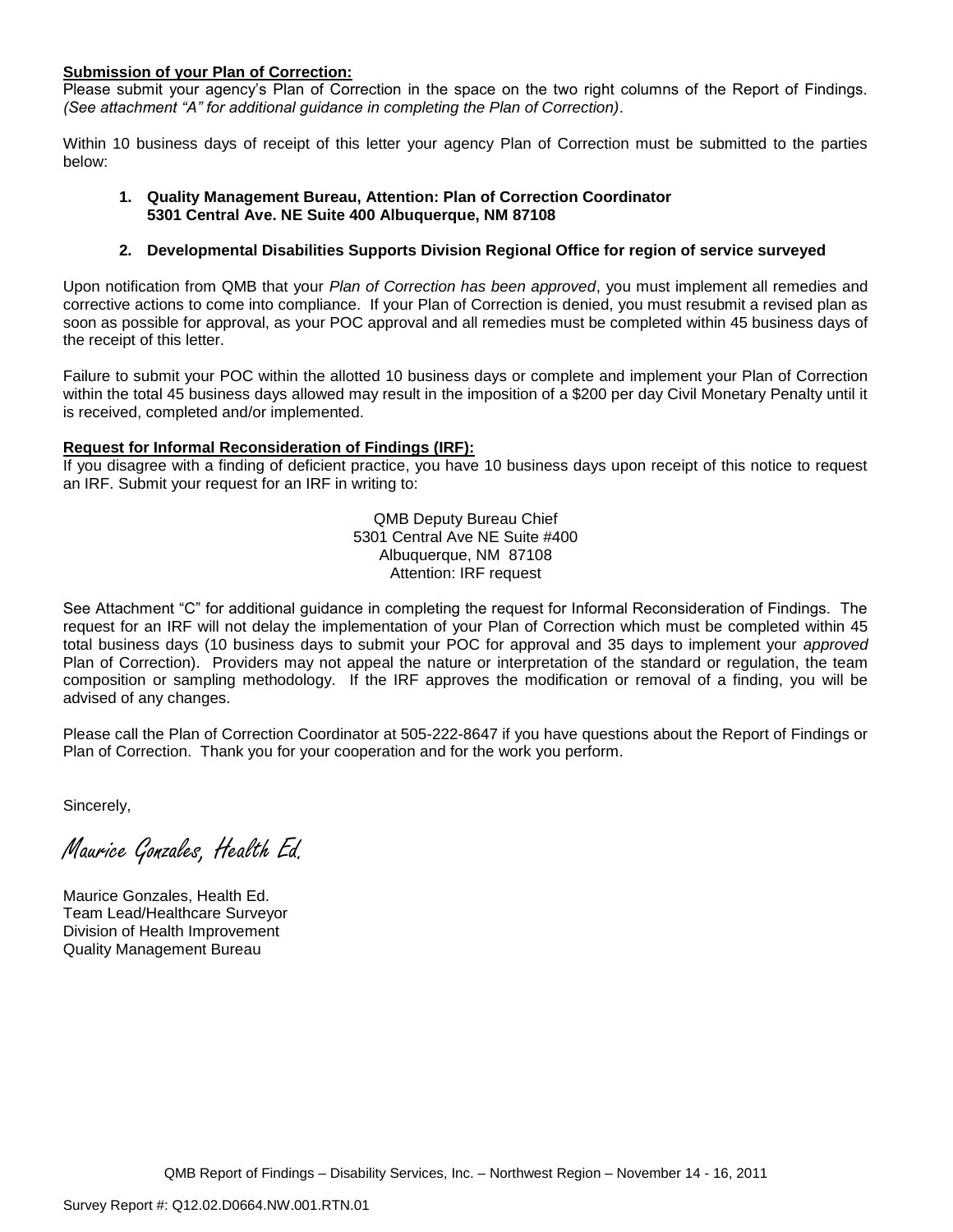| <b>Survey Process Employed:</b>             |                                                                                                                                                                                                                                                                                                                       |                                                                                                                                                                       |
|---------------------------------------------|-----------------------------------------------------------------------------------------------------------------------------------------------------------------------------------------------------------------------------------------------------------------------------------------------------------------------|-----------------------------------------------------------------------------------------------------------------------------------------------------------------------|
| <b>Entrance Conference Date:</b>            | November 14, 2011                                                                                                                                                                                                                                                                                                     |                                                                                                                                                                       |
| Present:                                    | <b>Disability Services, Inc.</b>                                                                                                                                                                                                                                                                                      | Ellen Lacayo, Executive Director<br>Julia McSweeney, Program Director                                                                                                 |
|                                             | <b>DOH/DHI/QMB</b>                                                                                                                                                                                                                                                                                                    | Maurice Gonzales, BS Health Ed, Team Lead/Healthcare Surveyor<br>Tony Fragua, BFA, Healthcare Surveyor<br>William Bazinet, RN, Healthcare Surveyor                    |
| <b>Exit Conference Date:</b>                | November 16, 2011                                                                                                                                                                                                                                                                                                     |                                                                                                                                                                       |
| Present:                                    | <b>Disability Services, Inc.</b><br>Ellen Lacayo, Executive Director<br>Julia McSweeney, Program Director<br>Jennifer Lee, Human Resources Manager<br>Terry Linkous, Operations Manager<br>J.J. Gama-Lobo, Supported Living Manager<br>Patrick Chee, Independent Living Manager<br>Gregory Mitchell, Registered Nurse |                                                                                                                                                                       |
|                                             | <b>DOH/DHI/QMB</b>                                                                                                                                                                                                                                                                                                    | Maurice Gonzales, BS Health Ed, Team Lead/Healthcare Surveyor<br>Tony Fragua, BFA, Healthcare Surveyor<br>William Bazinet, RN, Healthcare Surveyor                    |
| <b>Total Homes Visited</b>                  | Number:                                                                                                                                                                                                                                                                                                               | 4                                                                                                                                                                     |
| <b>Supported Homes Visited</b><br>❖         | Number:                                                                                                                                                                                                                                                                                                               | 4                                                                                                                                                                     |
| <b>Administrative Locations Visited</b>     | Number:                                                                                                                                                                                                                                                                                                               | 1                                                                                                                                                                     |
| <b>Total Sample Size</b>                    | Number:                                                                                                                                                                                                                                                                                                               | 9<br>1 - Jackson Class Members<br>8 - Non-Jackson Class Members<br>6 - Supported Living<br>2 - Independent Living<br>9 - Community Access<br>7 - Supported Employment |
| Persons Served Records Reviewed             | Number:                                                                                                                                                                                                                                                                                                               | 9                                                                                                                                                                     |
| Persons Served Interviewed                  | Number:                                                                                                                                                                                                                                                                                                               | 6                                                                                                                                                                     |
| <b>Persons Served Observed</b>              | Number:<br>the on-site visit)                                                                                                                                                                                                                                                                                         | 3 (Three Individuals choose be not interviewed during                                                                                                                 |
| <b>Direct Support Personnel Interviewed</b> | Number:                                                                                                                                                                                                                                                                                                               | 6                                                                                                                                                                     |
| Direct Support Personnel Records Reviewed   | Number:                                                                                                                                                                                                                                                                                                               | 49                                                                                                                                                                    |
| Service Coordinator Records Reviewed        | Number:                                                                                                                                                                                                                                                                                                               | $\overline{2}$                                                                                                                                                        |
| <b>Administrative Files Reviewed</b>        | <b>Billing Records</b><br><b>Medical Records</b>                                                                                                                                                                                                                                                                      |                                                                                                                                                                       |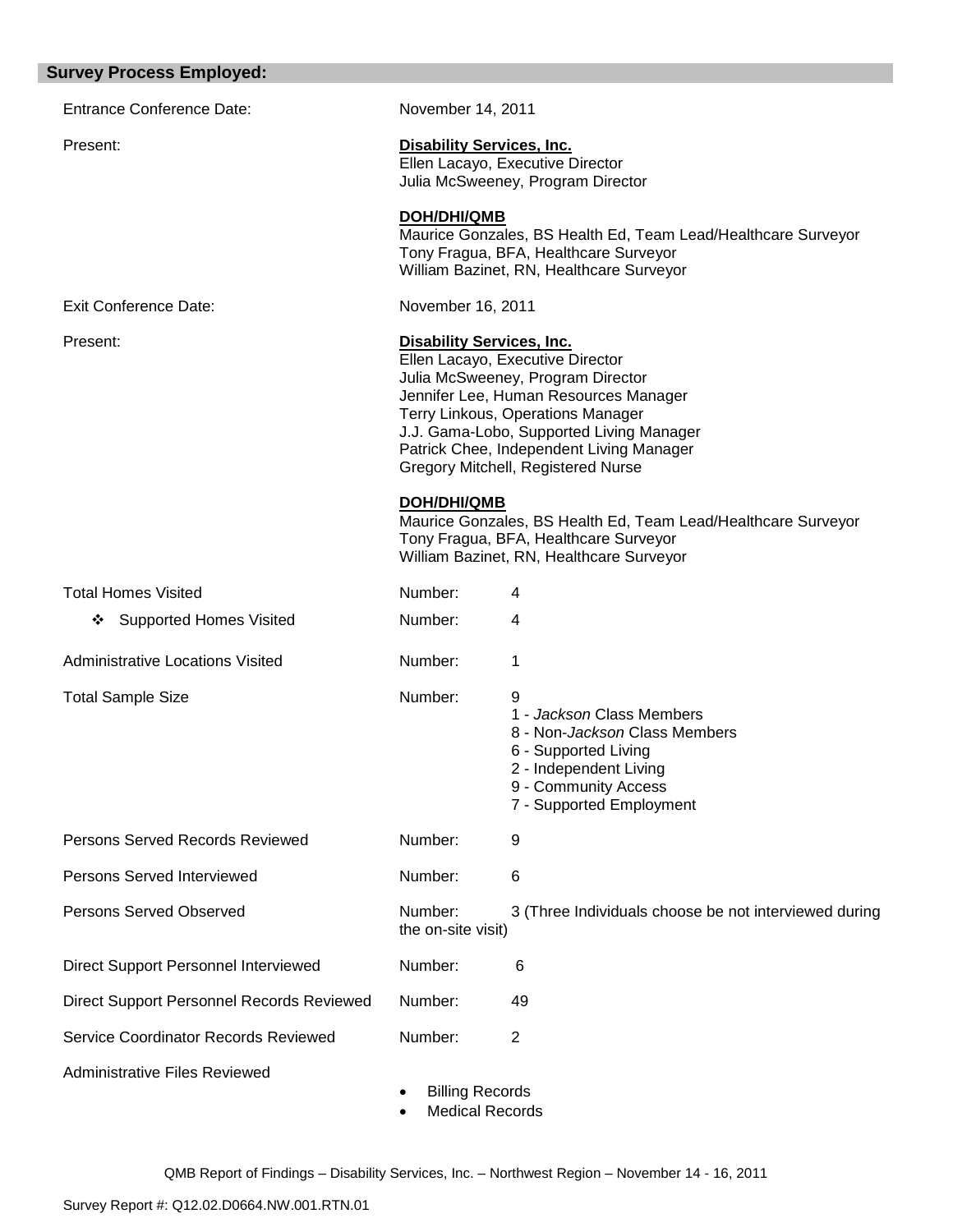- Incident Management Records
- Personnel Files
- Training Records
- Agency Policy and Procedure
- Caregiver Criminal History Screening Records
- **•** Employee Abuse Registry
- Human Rights Notes and/or Meeting Minutes
- **•** Evacuation Drills
- Quality Assurance / Improvement Plan
- CC: Distribution List: DOH Division of Health Improvement
	- DOH Developmental Disabilities Supports Division
	- DOH Office of Internal Audit
	- HSD Medical Assistance Division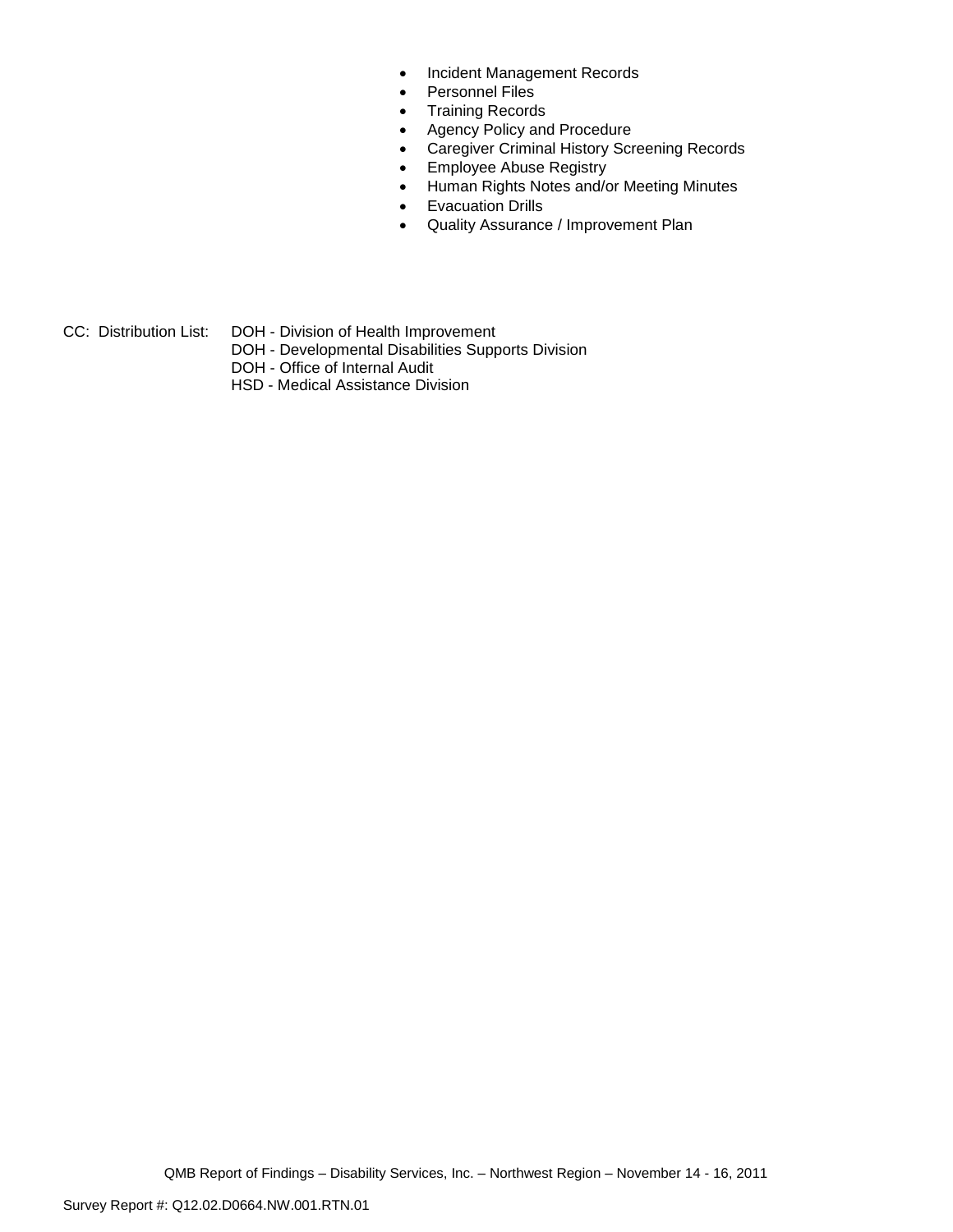## **Attachment A**

## **Provider Instructions for Completing the QMB Plan of Correction (POC) Process**

### *Introduction:*

After a QMB Compliance Survey, your QMB Report of Findings will be sent to you via e-mail.

Each provider must develop and implement a Plan of Correction (POC) that identifies specific quality assurance and quality improvement activities the agency will implement to correct deficiencies and prevent continued non compliance.

Agencies must submit their Plan of Correction within 10 business days from the date you receive the QMB Report of Findings. (Providers who do not submit a POC within 10 business days will be referred to the Internal Review Committee [IRC] for possible actions or sanctions).

Agencies must fully implement their approved Plan of Correction within 45 business days (10 business days to submit your POC for approval and 35 days to implement your approved Plan of Correction) from the date they receive the QMB Report of Findings. (Providers who fail to complete a POC within the 45 business days allowed shall be referred to the IRC for possible actions or sanctions.)

If you have questions about the Plan of Correction process, call the QMB Plan of Correction Coordinator at 505-222-8647 or email at George. Perrault@state.nm.us. Requests for technical assistance must be requested through your DDSD Regional Office.

The POC process cannot resolve disputes regarding findings. If you wish to dispute a finding on the official Report of Findings, you must file an Informal Reconsideration of Findings (IRF) request within ten (10) business days of receiving your report. Please note that you must still submit a POC for findings that are in question (see Attachment "C").

## *Instructions for Completing Agency POC:*

## *Required Content*

Your Plan of Correction should provide a step-by-step description of the methods to correct each deficient practice to prevent recurrence and information that ensures the regulation cited is in compliance. The remedies noted in your POC are expected to be added to your Agency's required, annual Quality Assurance Plan.

If a deficiency has already been corrected, the plan should state how it was corrected, the completion date (date the correction was accomplished), and how possible recurrence of the deficiency will be prevented.

The Plan of Correction must address the required six CMS core elements to address *each deficiency* of the POC:

- 1. How the specific and realistic corrective action will be accomplished for individuals found to have been affected by the deficient practice.
- 2. How the agency will identify other individuals who have the potential to be affected by the same deficient practice, and how the agency will act to protect individuals in similar situations.
- 3. What QA measures will be put into place or systemic changes made to ensure that the deficient practice will not recur
- 4. Indicate how the agency plans to monitor its performance to make sure that solutions are sustained. The agency must develop a QA plan for ensuring that correction is achieved and sustained. This QA plan must be implemented, and the corrective action evaluated for its effectiveness. The plan of correction is integrated into the agency quality assurance system; and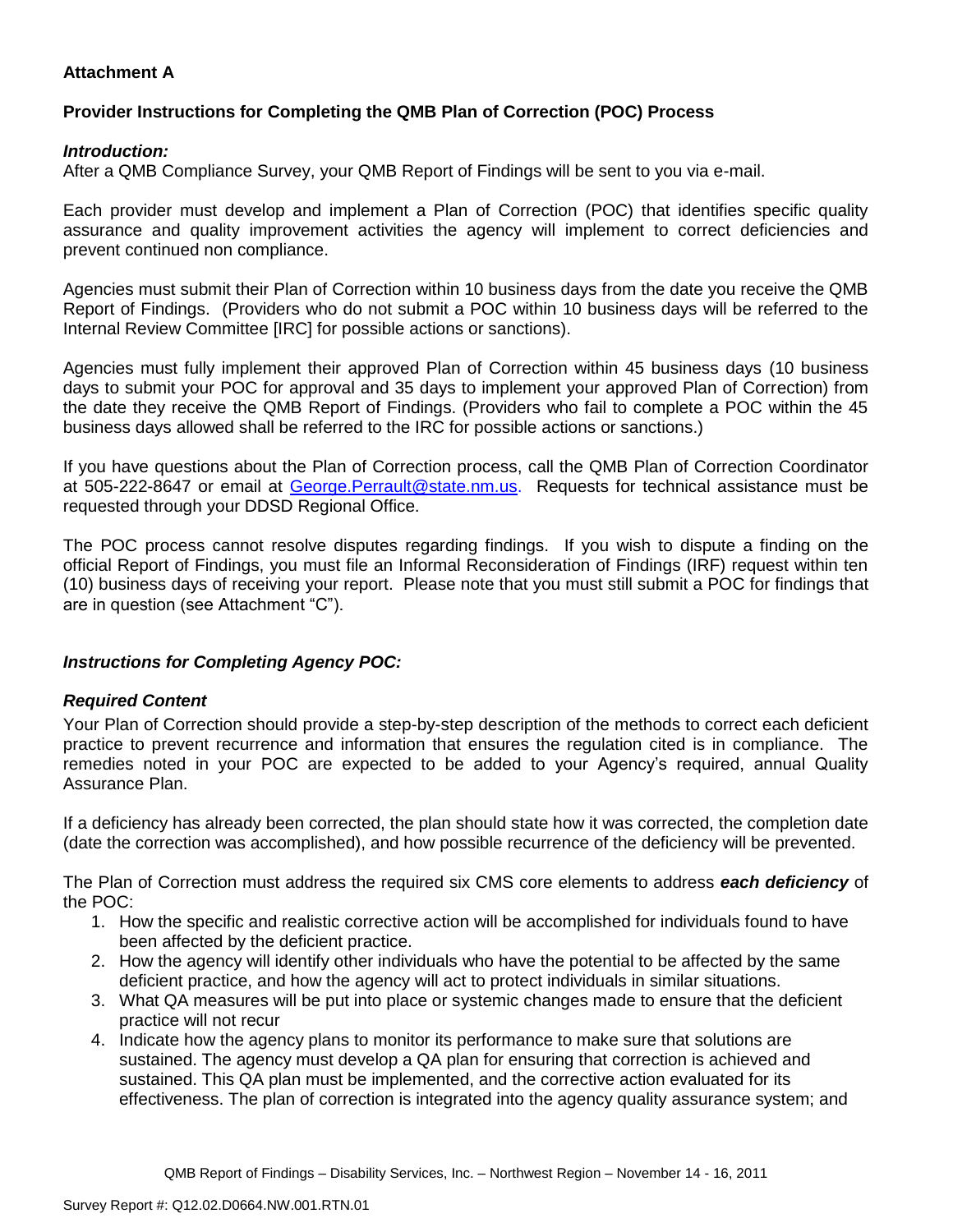- 5. Include dates when corrective action will be completed. The corrective action completion dates must be acceptable to the State.
- 6. The POC must be signed and dated by the agency director or other authorized official.

The following details should be considered when developing your POC:

- Details about how and when Consumer, Personnel and Residential files are audited by Agency personnel to ensure they contain required documents;
- Information about how Medication Administration Records are reviewed to verify they contain all required information before they are distributed, as they are being used, and after they are completed;
- Your processes for ensuring that all staff are trained in Core Competencies, Incident Reporting, and Individual-Specific service requirements, etc;
- How accuracy in Billing documentation is assured;
- How health, safety is assured;
- For Case Management Providers, how ISPs are reviewed to verify they meet requirements, how the timeliness of LOC packet submissions and consumer visits are tracked;
- Your process for gathering, analyzing and responding to Quality data; and,
- Details about Quality Targets in various areas, current status, analyses about why targets were not met, and remedies implemented.

*Note:* **Instruction or in-service of staff alone may not be a sufficient plan of correction.** This is a good first step toward correction, but additional steps should be taken to ensure the deficiency is corrected and will not recur.

## *Completion Dates*

- The plan of correction must include a **completion date** (entered in the far right-hand column) for each finding. Be sure the date is **realistic** in the amount of time your Agency will need to correct the deficiency; not to exceed 45 total business days.
- Direct care issues should be corrected immediately and monitored appropriately.
- Some deficiencies may require a staged plan to accomplish total correction.
- Deficiencies requiring replacement of equipment, etc., may require more time to accomplish correction but should show reasonable time frames.

# *Initial Submission of the Plan of Correction Requirements*

- 1. The Plan of Correction must be completed on the official QMB Survey Report of Findings/Plan of Correction Form and received by QMB within ten (10) business days from the date you received the report of findings.
- 2. For questions about the POC process, call the POC Coordinator, George Perrault at 505-222-8647 for assistance.
- 3. For Technical Assistance (TA) in developing or implementing your POC, contact your local DDSD Regional Office.
- 4. Submit your POC to George Perrault, POC Coordinator in any of the following ways:
	- a. Electronically at [George.Perrault@state.nm.us](mailto:George.Perrault@state.nm.us) *(preferred method)*
	- b. Fax to 505-222-8661, or
	- c. Mail to POC Coordinator, 5301 Central Avenue SW, Suite 400, Albuquerque, NM 87108
- 5. Do not submit supporting documentation (evidence of compliance) to QMB until after your POC has been approved by the POC Coordinator.
- 6. QMB will notify you when your POC has been "approve" or "denied."
	- a. During this time, whether your POC is "approved," or "denied," you will have a maximum of 45 business days from the date of receipt of your Report of Findings to correct all survey deficiencies.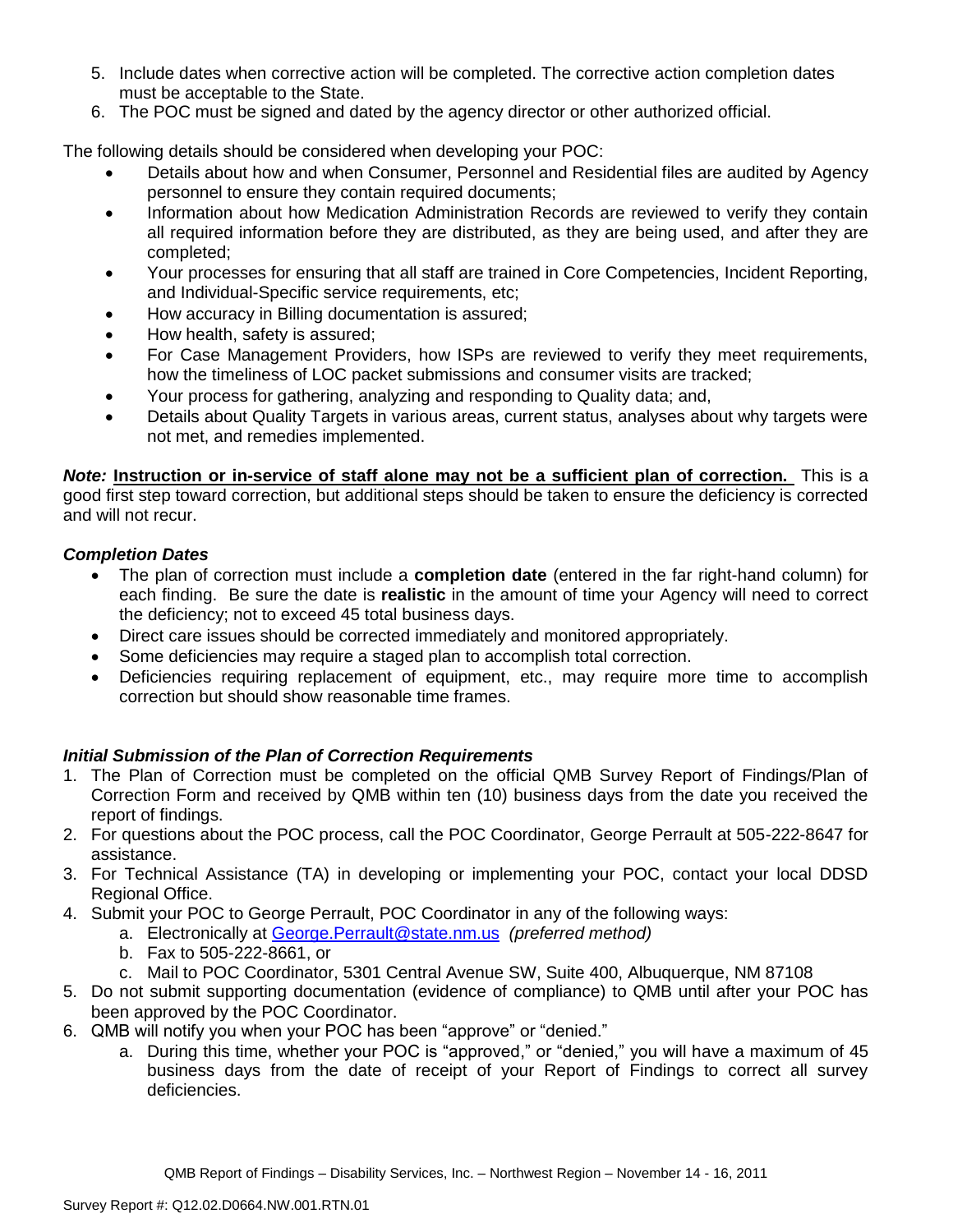- b. If your POC is denied, it must be revised and resubmitted as soon as possible, as the 45 business day limit is in effect.
- c. If your POC is denied a second time your agency may be referred to the Internal Review Committee.
- d. You will receive written confirmation when your POC has been approved by QMB and a final deadline for completion of your POC.
- 7. Failure to submit your POC within 10 business days without prior approval of an extension by QMB will result in a referral to the Internal Review Committee and the possible implementation of monetary penalties and/or sanctions.

## *POC Document Submission Requirements*

Once your POC has been approved by the QMB Plan of Correction Coordinator you must submit copies of documents as evidence that all deficiencies have been corrected, as follows.

- 1. Your internal documents are due within a *maximum* of 45 business days of receipt of your Report of Findings.
- 2. You may submit your documents by postal mail (paper hard copy or on a disc), fax, or electronically (scanned and attached to e-mails).
- 3. All submitted documents *must be annotated*; please be sure the tag numbers and Identification numbers are indicated on each document submitted. Documents which are not annotated with the Tag number and Identification number may not be accepted.
- 4. Do not submit original documents; Please provide copies or scanned electronic files for evidence. Originals must be maintained in the agency file(s) per DDSD Standards.
- 5. In lieu of some documents, you may submit copies of file or home audit forms that clearly indicate cited deficiencies have been corrected, other attestations of correction must be approved by the Plan of Correction Coordinator prior to their submission.
- 6. For billing deficiencies, you must submit:
	- a. Evidence of an internal audit of billing documentation for a sample of individuals and timeframes;
	- b. Copies of "void and adjust" forms submitted to correct all over-billed or unjustified units billed identified during your internal audit.

Revisions, Modifications or Extensions to your Plan of Correction (post QMB approval) must be made in writing and submitted to the Plan of Correction Coordinator at QMB, prior to the due date and are approved on a case-by-case basis. No changes may be made to your POC or the timeframes for implementation without written approval of the POC Coordinator.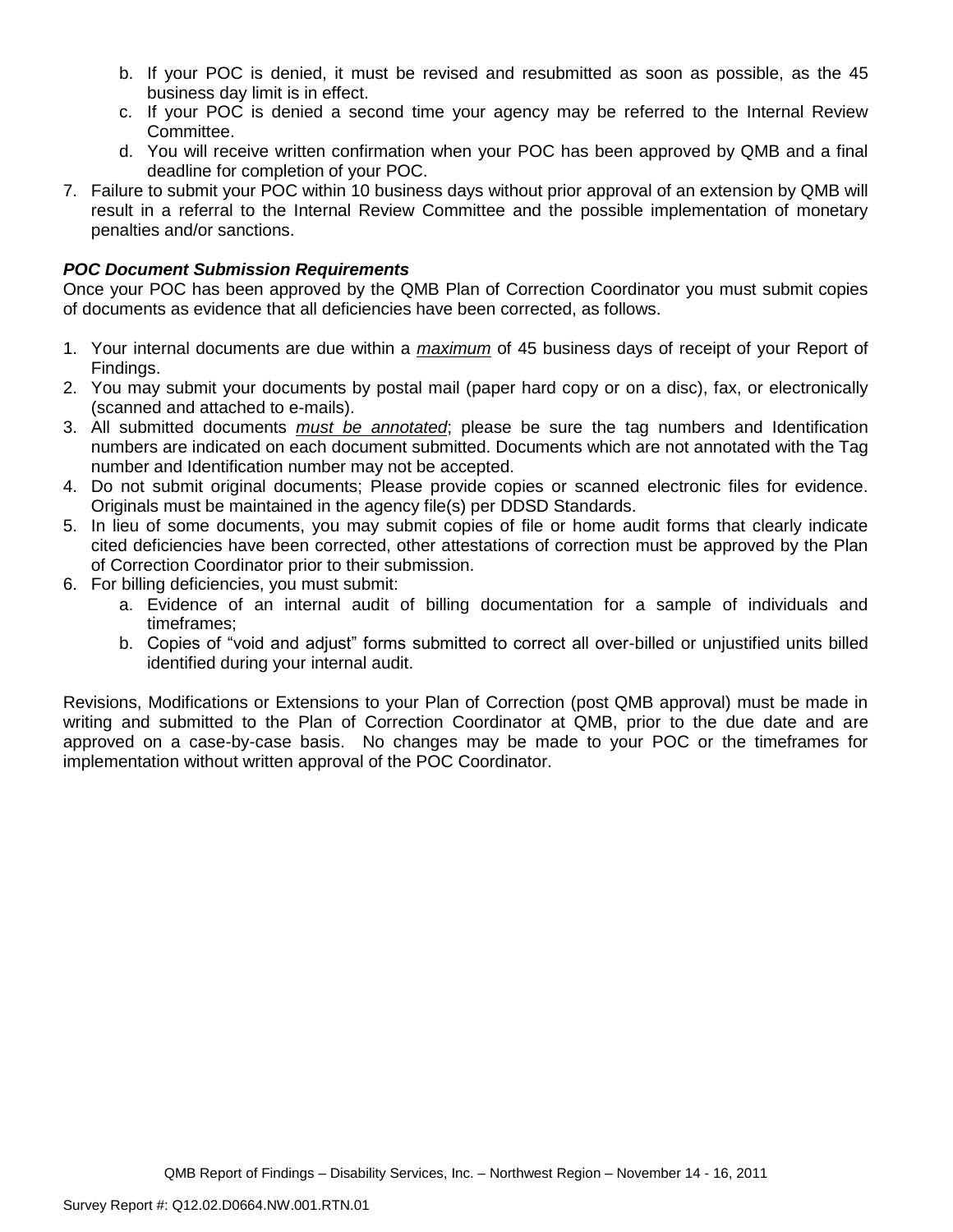## **QMB Determinations of Compliance**

## "Compliance with Conditions of Participation"

The QMB determination of "Compliance with Conditions of Participation," indicates that a provider is in compliance with all 'Conditions of Participation,' (CoP) but may have standard level deficiencies (deficiencies which are not at the condition level) out of compliance. The agency has obtained a level of compliance such that there is a minimal potential for harm to individuals' health and safety. To qualify for a determination of Compliance with Conditions of Participation, the provider must be in compliance with *all* Conditions of Participation.

# "Partial-Compliance with Conditions of Participation"

The QMB determination of "Partial-Compliance with Conditions of Participation" indicates that a provider is out of compliance with one (1) to three (3) 'Conditions of Participation.' This partialcompliance, if not corrected, may result in a serious negative outcome or the potential for more than minimal harm to individuals' health and safety. The Agency may also have standard level deficiencies (deficiencies which are not at the condition level).

Providers receiving a repeat determination of 'Partial-Compliance' for repeat deficiencies of CoPs may be referred by the Quality Management Bureau to the Internal Review Committee (IRC) for consideration of remedies and possible actions.

## "Non-Compliant with Conditions of Participation":

The QMB determination of "Non-Compliance with Conditions of Participation," indicates a provider is significantly out of compliance with Conditions of Participation and/or has:

- Four (4) Conditions of Participation out of compliance.
- Multiple findings of widespread non-compliance with any standard or regulation with a significant potential for more than minimal harm.
- Any finding of actual harm or Immediate Jeopardy.

The Agency may also have standard level deficiencies (deficiencies which are not at the condition level).

Providers receiving a repeat determination of 'Non-Compliance' will be referred by Quality Management Bureau to the Internal Review Committee (IRC) for consideration of remedies and possible actions.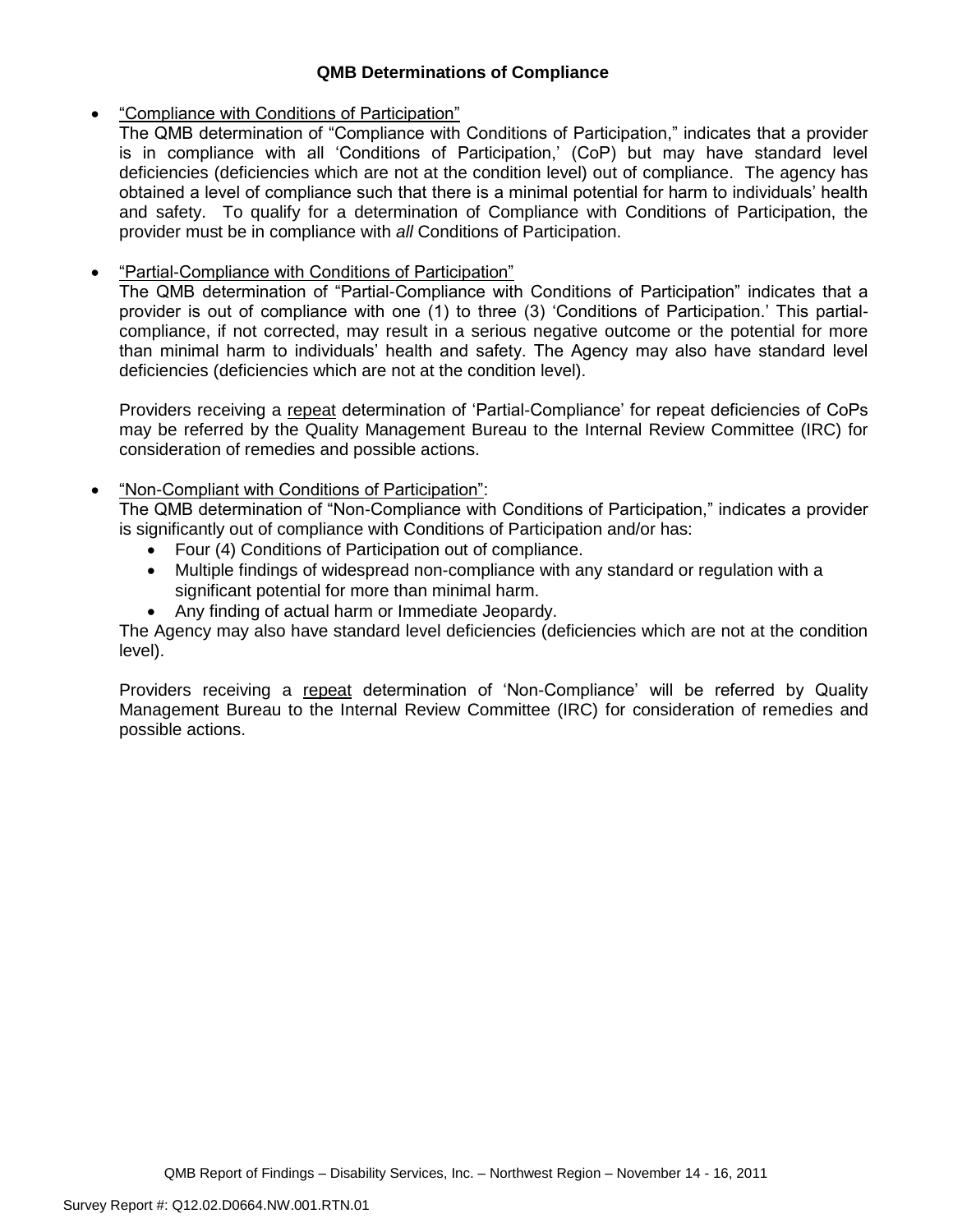### **Guidelines for the Provider Informal Reconsideration of Finding (IRF) Process**

## **Introduction:**

Throughout the QMB Survey process, surveyors are openly communicating with providers. Open communication means surveyors have clarified issues and/or requested missing information before completing the review through the use of the signed/dated "Document Request," or "administrative Needs," etc. forms. Regardless, there may still be instances where the provider disagrees with a specific finding. Providers may use the following process to informally dispute a finding.

# **Instructions:**

- 1. The Informal Reconsideration of the Finding (IRF) request must be in writing to the QMB Deputy Bureau Chief **within 10 business days** of receipt of the final Report of Findings.
- 2. The written request for an IRF *must* be completed on the QMB Request for Informal Reconsideration of Finding form available on the QMB website:<http://dhi.health.state.nm.us/qmb>
- 3. The written request for an IRF must specify in detail the request for reconsideration and why the finding is inaccurate.
- 4. The IRF request must include all supporting documentation or evidence.
- 5. If you have questions about the IRC process, email the IRF Chairperson, Scott Good at [scott.good@state.nm.us](mailto:scott.good@state.nm.us) for assistance.

## **The following limitations apply to the IRF process:**

- The request for an IRF and all supporting evidence must be received within 10 business days.
- Findings based on evidence requested during the survey and not provided may not be subject to reconsideration.
- The supporting documentation must be new evidence not previously reviewed or requested by the survey team.
- Providers must continue to complete their Plan of Correction during the IRF process
- Providers may not request an IRF to challenge the sampling methodology.
- Providers may not request an IRF based on disagreement with the nature of the standard or regulation.
- Providers may not request an IRF to challenge the team composition.
- Providers may not request an IRF to challenge the DHI/QMB determination of compliance or the length of their DDSD provider contract.

A Provider forfeits the right to an IRF if the request is not made within 10 business days of receiving the report and/or does not include all supporting documentation or evidence to show compliance with the standards and regulations.

The IRF Committee will review the request, the Provider will be notified in writing of the ruling; no face-toface meeting will be conducted.

When a Provider requests that a finding be reconsidered, it does not stop or delay the Plan of Correction process. **Providers must continue to complete the Plan of Correction, including the finding in dispute regardless of the IRF status.** If a finding is removed or modified, it will be noted and removed or modified from the Report of Findings. It should be noted that in some cases a Plan of Correction may be completed prior to the IRF process being completed. The provider will be notified in writing on the decisions of the IRF committee.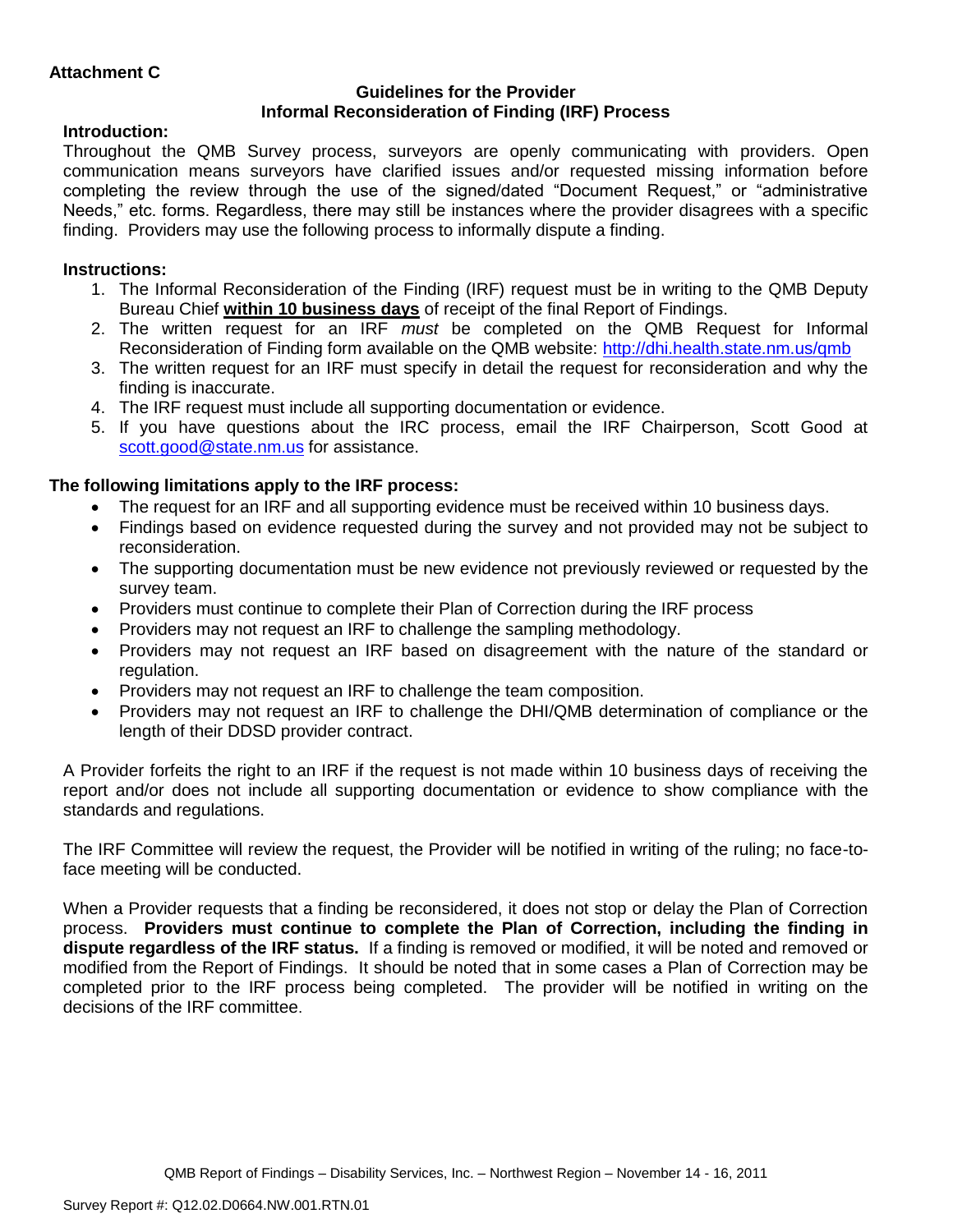| Agency:          | <b>Disability Services, Inc. - Northwest Region</b>                                                                       |
|------------------|---------------------------------------------------------------------------------------------------------------------------|
| Program:         | Developmental Disabilities Waiver                                                                                         |
| Service:         | Living Supports (Supported Living & Independent Living) & Inclusion Supports (Community Access &<br>Supported Employment) |
| Monitoring Type: | <b>Routine Survey</b>                                                                                                     |
| Date of Survey:  | November 14 - 16, 2011                                                                                                    |

| <b>Standard of Care</b>                                                                                                                                                                                                                                                                                                                                                                                                                                                                                                                                                                                                                                                                                                                                                                                                                                                                                                                                                                                                                                                                                                                                                                                                                                                                                                                                  | <b>Deficiencies</b>                                                                                                                                                                                                                                                                                                                                                                                                                                                                                                                                                                                                                                                                                                                                                                                                                                                                                                                             | <b>Agency Plan of Correction, On-going</b><br><b>QA/QI &amp; Responsible Party</b>                                                                                           | <b>Date</b><br><b>Due</b> |
|----------------------------------------------------------------------------------------------------------------------------------------------------------------------------------------------------------------------------------------------------------------------------------------------------------------------------------------------------------------------------------------------------------------------------------------------------------------------------------------------------------------------------------------------------------------------------------------------------------------------------------------------------------------------------------------------------------------------------------------------------------------------------------------------------------------------------------------------------------------------------------------------------------------------------------------------------------------------------------------------------------------------------------------------------------------------------------------------------------------------------------------------------------------------------------------------------------------------------------------------------------------------------------------------------------------------------------------------------------|-------------------------------------------------------------------------------------------------------------------------------------------------------------------------------------------------------------------------------------------------------------------------------------------------------------------------------------------------------------------------------------------------------------------------------------------------------------------------------------------------------------------------------------------------------------------------------------------------------------------------------------------------------------------------------------------------------------------------------------------------------------------------------------------------------------------------------------------------------------------------------------------------------------------------------------------------|------------------------------------------------------------------------------------------------------------------------------------------------------------------------------|---------------------------|
|                                                                                                                                                                                                                                                                                                                                                                                                                                                                                                                                                                                                                                                                                                                                                                                                                                                                                                                                                                                                                                                                                                                                                                                                                                                                                                                                                          |                                                                                                                                                                                                                                                                                                                                                                                                                                                                                                                                                                                                                                                                                                                                                                                                                                                                                                                                                 | <b>CMS Assurance - Service Plans: ISP Implementation -</b> Services are delivered in accordance with the service plan, including type,                                       |                           |
| scope, amount, duration and frequency specified in the service plan.                                                                                                                                                                                                                                                                                                                                                                                                                                                                                                                                                                                                                                                                                                                                                                                                                                                                                                                                                                                                                                                                                                                                                                                                                                                                                     |                                                                                                                                                                                                                                                                                                                                                                                                                                                                                                                                                                                                                                                                                                                                                                                                                                                                                                                                                 |                                                                                                                                                                              |                           |
| Tag #1A08 Agency Case File                                                                                                                                                                                                                                                                                                                                                                                                                                                                                                                                                                                                                                                                                                                                                                                                                                                                                                                                                                                                                                                                                                                                                                                                                                                                                                                               | <b>Standard Level Deficiency</b>                                                                                                                                                                                                                                                                                                                                                                                                                                                                                                                                                                                                                                                                                                                                                                                                                                                                                                                |                                                                                                                                                                              |                           |
| Developmental Disabilities (DD) Waiver Service<br>Standards effective 4/1/2007<br><b>CHAPTER 1 II. PROVIDER AGENCY</b><br><b>REQUIREMENTS:</b> The objective of these<br>standards is to establish Provider Agency policy,<br>procedure and reporting requirements for DD<br>Medicaid Waiver program. These requirements<br>apply to all such Provider Agency staff, whether<br>directly employed or subcontracting with the<br>Provider Agency. Additional Provider Agency<br>requirements and personnel qualifications may<br>be applicable for specific service standards.<br>D. Provider Agency Case File for the<br><b>Individual:</b> All Provider Agencies shall maintain<br>at the administrative office a confidential case<br>file for each individual. Case records belong to<br>the individual receiving services and copies shall<br>be provided to the receiving agency whenever<br>an individual changes providers. The record<br>must also be made available for review when<br>requested by DOH, HSD or federal government<br>representatives for oversight purposes. The<br>individual's case file shall include the following<br>requirements:<br>(1) Emergency contact information, including the<br>individual's address, telephone number,<br>names and telephone numbers of relatives,<br>or guardian or conservator, physician's | Based on record review, the Agency failed to<br>maintain at the administrative office a<br>confidential case file for 3 of 9 individuals.<br>Review of the Agency individual case files found<br>the following items were not found, incomplete,<br>and/or not current:<br>• ISP Teaching & Support Strategies<br><sup>o</sup> Individual #5 - TASS not found for the<br>following Action Steps:<br>° Outcome Statement #1<br>$\triangleright$ "With assistance look for shoes or<br>clothing items that are her correct size"<br><sup>o</sup> Outcome Statement #5<br>$\triangleright$ "Will refresh her memory of safety skills<br>when riding her bike"<br>$^{\circ}$ Individual #9 - TASS not found for the<br>following Action Steps:<br>° Outcome Statement #4<br>$\triangleright$ "Will visit family or friends"<br><sup>o</sup> Outcome Statement #5<br>$\triangleright$ "Will begin to save money for his<br>outings"<br>• Vision Exam | Provider:<br>State your Plan of Correction for the findings in<br>this Tag above this line.<br>Enter your Quality Assurance/Quality<br>Improvement processes below the line. |                           |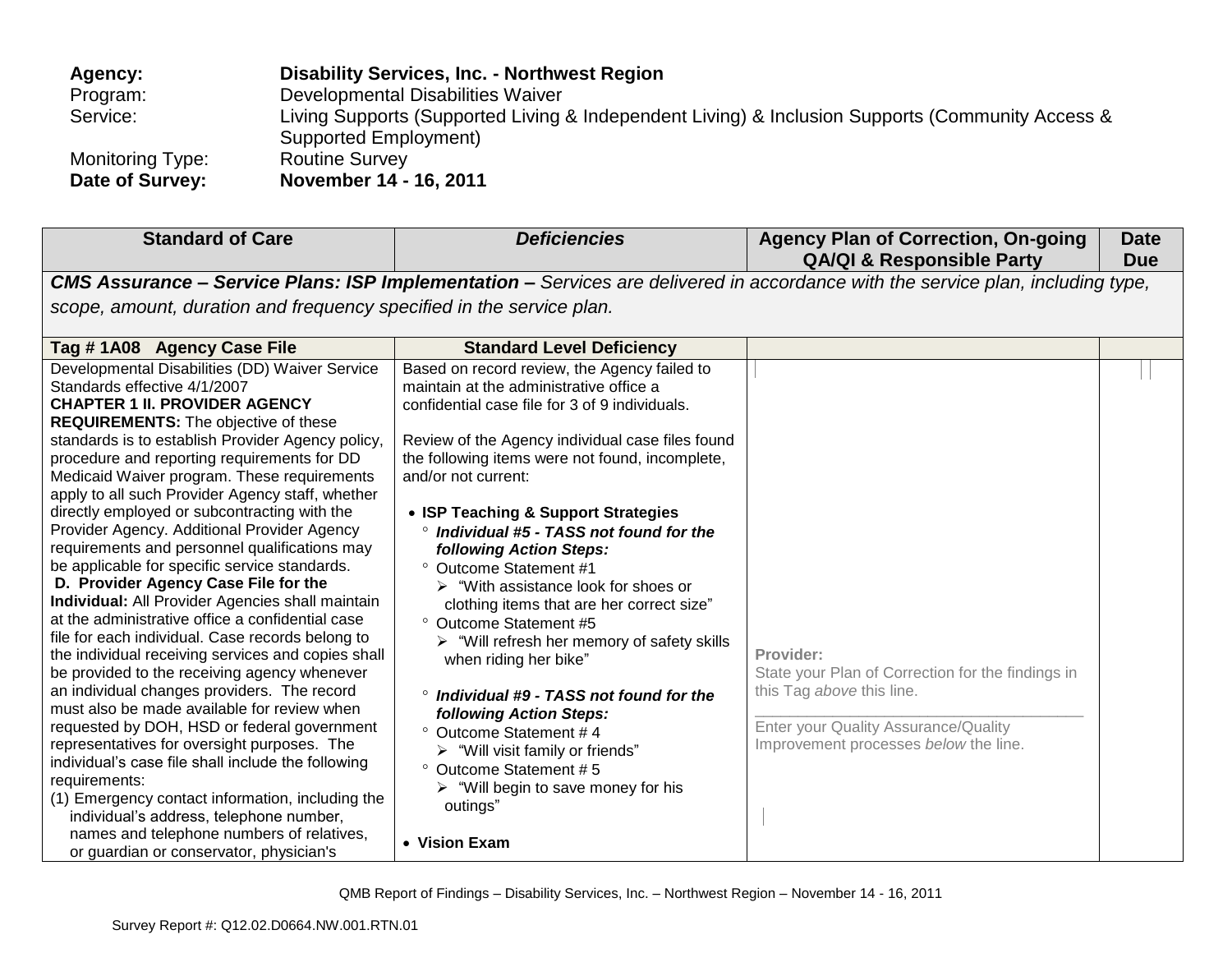| name(s) and telephone number(s), pharmacy           | ° Individual #4 - As indicated by the DDSD file |  |
|-----------------------------------------------------|-------------------------------------------------|--|
| name, address and telephone number, and             | matrix Vision Exams are to be conducted         |  |
| health plan if appropriate;                         | every other year. No evidence of exam was       |  |
| (2) The individual's complete and current ISP,      | found.                                          |  |
| with all supplemental plans specific to the         |                                                 |  |
| individual, and the most current completed          |                                                 |  |
| Health Assessment Tool (HAT);                       |                                                 |  |
| (3) Progress notes and other service delivery       |                                                 |  |
| documentation;                                      |                                                 |  |
| (4) Crisis Prevention/Intervention Plans, if there  |                                                 |  |
| are any for the individual;                         |                                                 |  |
| (5) A medical history, which shall include at least |                                                 |  |
| demographic data, current and past medical          |                                                 |  |
| diagnoses including the cause (if known) of         |                                                 |  |
| the developmental disability, psychiatric           |                                                 |  |
| diagnoses, allergies (food, environmental,          |                                                 |  |
| medications), immunizations, and most               |                                                 |  |
| recent physical exam;                               |                                                 |  |
| (6) When applicable, transition plans completed     |                                                 |  |
| for individuals at the time of discharge from       |                                                 |  |
| Fort Stanton Hospital or Los Lunas Hospital         |                                                 |  |
| and Training School; and                            |                                                 |  |
| (7) Case records belong to the individual           |                                                 |  |
| receiving services and copies shall be              |                                                 |  |
| provided to the individual upon request.            |                                                 |  |
| (8) The receiving Provider Agency shall be          |                                                 |  |
| provided at a minimum the following records         |                                                 |  |
| whenever an individual changes provider             |                                                 |  |
| agencies:                                           |                                                 |  |
| (a) Complete file for the past 12 months;           |                                                 |  |
| (b) ISP and quarterly reports from the current      |                                                 |  |
| and prior ISP year;                                 |                                                 |  |
| (c) Intake information from original admission      |                                                 |  |
| to services; and                                    |                                                 |  |
| (d) When applicable, the Individual                 |                                                 |  |
| Transition Plan at the time of discharge            |                                                 |  |
| from Los Lunas Hospital and Training                |                                                 |  |
| School or Ft. Stanton Hospital.                     |                                                 |  |
| NMAC 8.302.1.17 RECORD KEEPING AND                  |                                                 |  |
| <b>DOCUMENTATION REQUIREMENTS: A</b>                |                                                 |  |
| provider must maintain all the records necessary    |                                                 |  |
| to fully disclose the nature, quality, amount and   |                                                 |  |
|                                                     |                                                 |  |
| medical necessity of services furnished to an       |                                                 |  |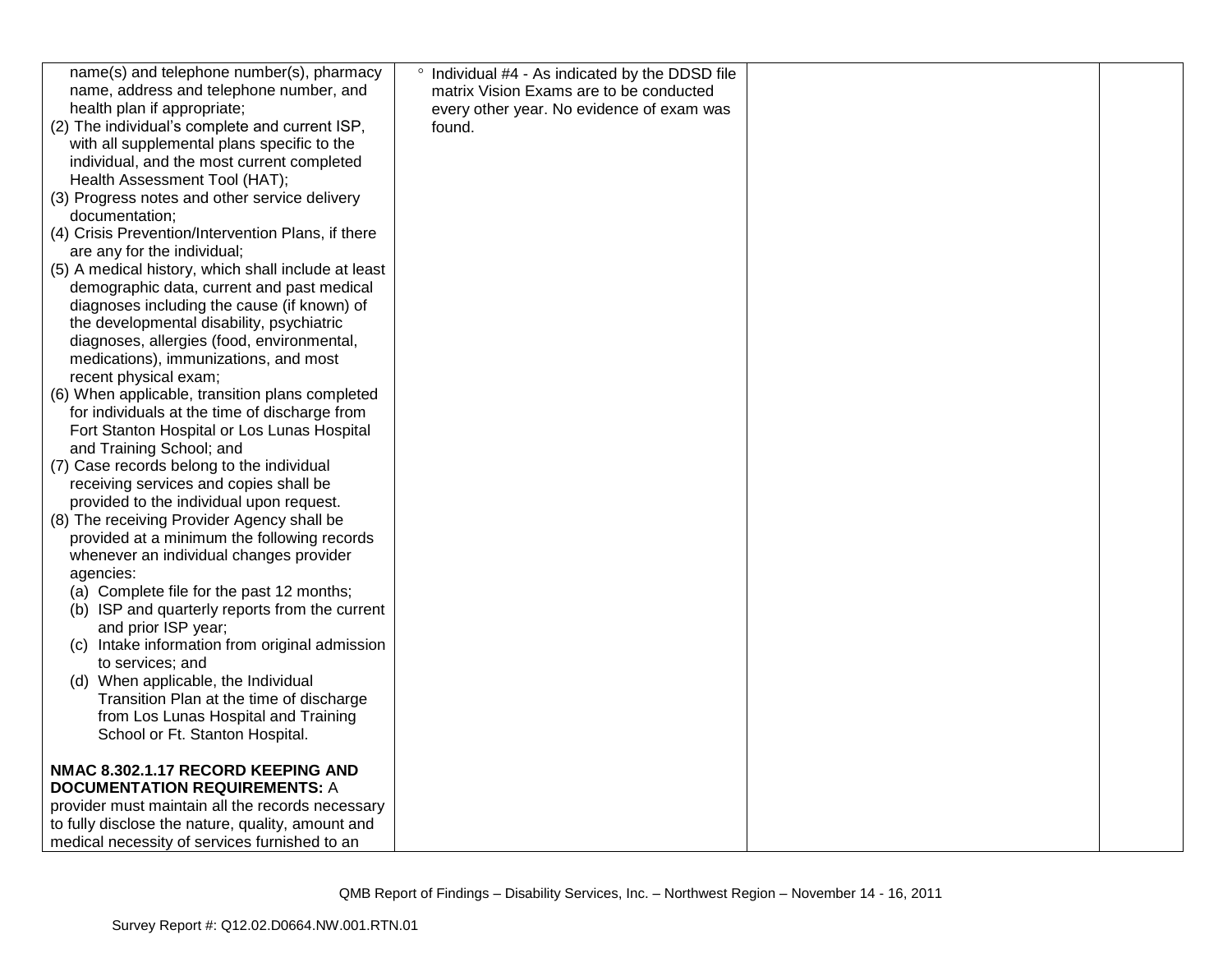| eligible recipient who is currently receiving or                                            |  |  |
|---------------------------------------------------------------------------------------------|--|--|
| who has received services in the past.                                                      |  |  |
|                                                                                             |  |  |
| B. Documentation of test results: Results of                                                |  |  |
| tests and services must be documented, which                                                |  |  |
| includes results of laboratory and radiology<br>procedures or progress following therapy or |  |  |
|                                                                                             |  |  |
| treatment.                                                                                  |  |  |
|                                                                                             |  |  |
|                                                                                             |  |  |
|                                                                                             |  |  |
|                                                                                             |  |  |
|                                                                                             |  |  |
|                                                                                             |  |  |
|                                                                                             |  |  |
|                                                                                             |  |  |
|                                                                                             |  |  |
|                                                                                             |  |  |
|                                                                                             |  |  |
|                                                                                             |  |  |
|                                                                                             |  |  |
|                                                                                             |  |  |
|                                                                                             |  |  |
|                                                                                             |  |  |
|                                                                                             |  |  |
|                                                                                             |  |  |
|                                                                                             |  |  |
|                                                                                             |  |  |
|                                                                                             |  |  |
|                                                                                             |  |  |
|                                                                                             |  |  |
|                                                                                             |  |  |
|                                                                                             |  |  |
|                                                                                             |  |  |
|                                                                                             |  |  |
|                                                                                             |  |  |
|                                                                                             |  |  |
|                                                                                             |  |  |
|                                                                                             |  |  |
|                                                                                             |  |  |
|                                                                                             |  |  |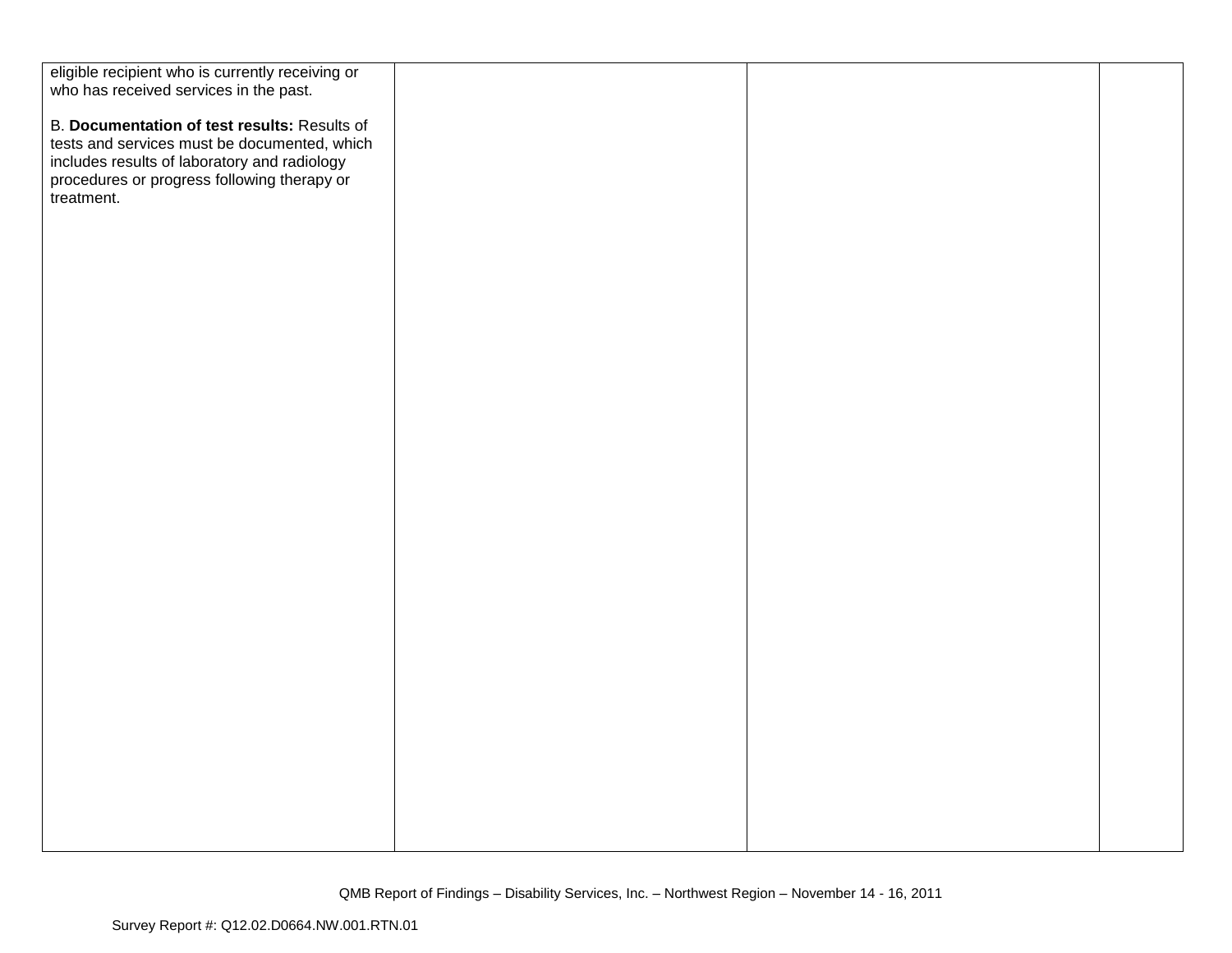| Tag #1A32 & 6L14 ISP Implementation                                                                                                                                                                                                                                                                                                                                                                                                                                                                                                                                                                                                                                                                                                                                                                                                                                                                                                                                                                                                                                                                                                                                                                                                                                                                                                                                                                                                                                                                                                                                                                                                                                                                                                                                                                                                                                                                            | <b>Standard Level Deficiency</b>                                                                                                                                                                                                                                                                                                                                                                                                                                                                                                                               |                                                                                                                                                                              |  |
|----------------------------------------------------------------------------------------------------------------------------------------------------------------------------------------------------------------------------------------------------------------------------------------------------------------------------------------------------------------------------------------------------------------------------------------------------------------------------------------------------------------------------------------------------------------------------------------------------------------------------------------------------------------------------------------------------------------------------------------------------------------------------------------------------------------------------------------------------------------------------------------------------------------------------------------------------------------------------------------------------------------------------------------------------------------------------------------------------------------------------------------------------------------------------------------------------------------------------------------------------------------------------------------------------------------------------------------------------------------------------------------------------------------------------------------------------------------------------------------------------------------------------------------------------------------------------------------------------------------------------------------------------------------------------------------------------------------------------------------------------------------------------------------------------------------------------------------------------------------------------------------------------------------|----------------------------------------------------------------------------------------------------------------------------------------------------------------------------------------------------------------------------------------------------------------------------------------------------------------------------------------------------------------------------------------------------------------------------------------------------------------------------------------------------------------------------------------------------------------|------------------------------------------------------------------------------------------------------------------------------------------------------------------------------|--|
| NMAC 7.26.5.16.C and D Development of the<br>ISP. Implementation of the ISP. The ISP shall<br>be implemented according to the timelines<br>determined by the IDT and as specified in the<br>ISP for each stated desired outcomes and action<br>plan.<br>C. The IDT shall review and discuss information<br>and recommendations with the individual, with<br>the goal of supporting the individual in attaining<br>desired outcomes. The IDT develops an ISP<br>based upon the individual's personal vision<br>statement, strengths, needs, interests and<br>preferences. The ISP is a dynamic document,<br>revised periodically, as needed, and amended to<br>reflect progress towards personal goals and<br>achievements consistent with the individual's<br>future vision. This regulation is consistent with<br>standards established for individual plan<br>development as set forth by the commission on<br>the accreditation of rehabilitation facilities<br>(CARF) and/or other program accreditation<br>approved and adopted by the developmental<br>disabilities division and the department of health.<br>It is the policy of the developmental disabilities<br>division (DDD), that to the extent permitted by<br>funding, each individual receive supports and<br>services that will assist and encourage<br>independence and productivity in the community<br>and attempt to prevent regression or loss of<br>current capabilities. Services and supports<br>include specialized and/or generic services,<br>training, education and/or treatment as<br>determined by the IDT and documented in the<br>ISP.<br>D. The intent is to provide choice and obtain<br>opportunities for individuals to live, work and<br>play with full participation in their communities.<br>The following principles provide direction and<br>purpose in planning for individuals with<br>developmental disabilities | Based on record review, the Agency failed to<br>implement the ISP according to the timelines<br>determined by the IDT and as specified in the<br>ISP for each stated desired outcomes and action<br>plan for 1 of 6 individuals.<br>Per Individuals ISP the following was found with<br>regards to the implementation of ISP Outcomes:<br><b>Residential Files Reviewed:</b><br><b>Supported Living Data Collection/Data</b><br>Tracking/Progress with regards to ISP<br><b>Outcomes:</b><br>Individual #1<br>$^{\circ}$ None found for 11/1/2011 - 11/14/2011 | Provider:<br>State your Plan of Correction for the findings in<br>this Tag above this line.<br>Enter your Quality Assurance/Quality<br>Improvement processes below the line. |  |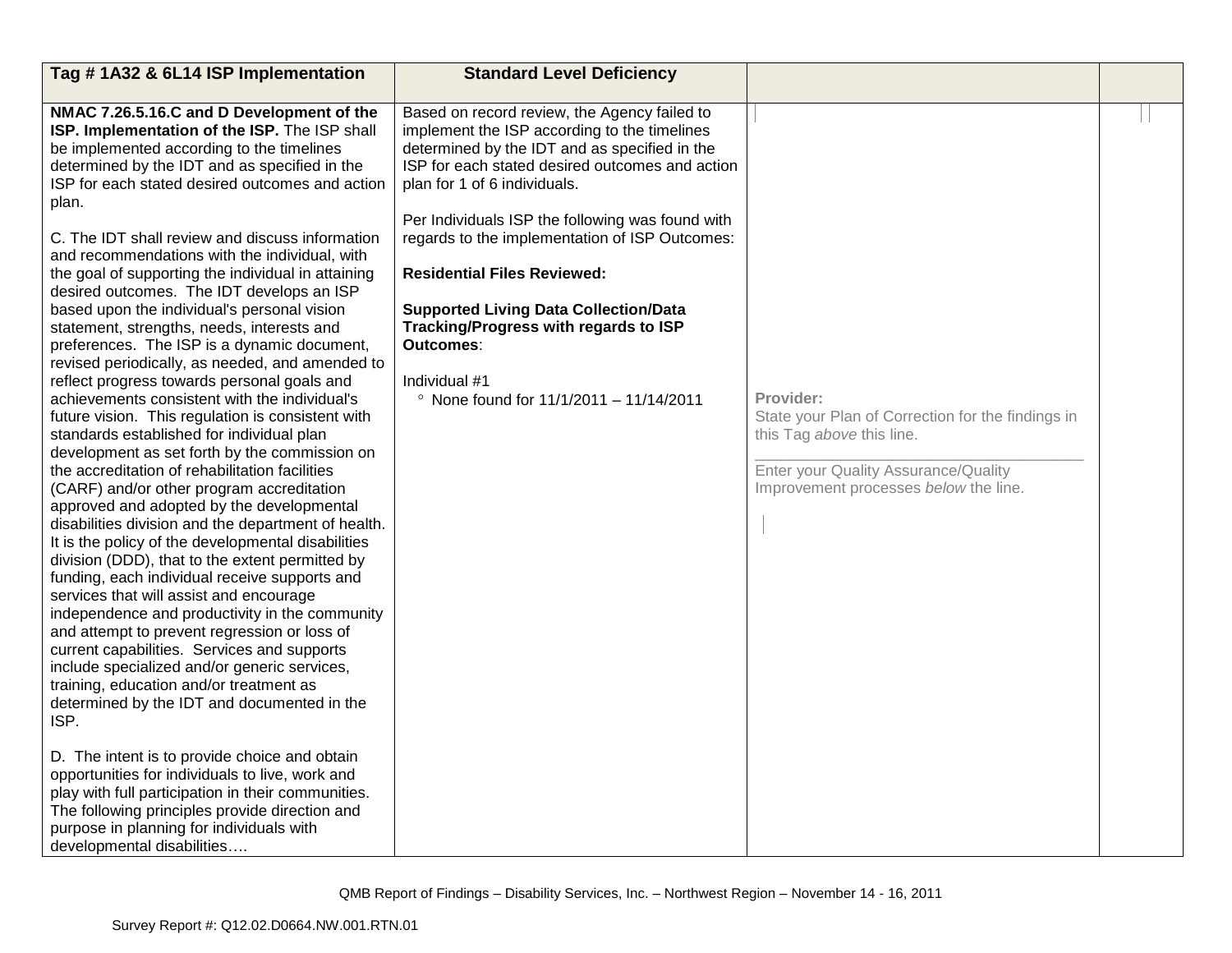| Tag # 6L14 Residential Case File                                                                                                                                                                                                                                                                                                                                                                                                                                                                                                                                                                                                                                                                                                                                                                                                                               | <b>Standard Level Deficiency</b>                                                                                                                                                                                                                                                                                                                                                                                                                                                         |                                                                                                                                                                              |  |
|----------------------------------------------------------------------------------------------------------------------------------------------------------------------------------------------------------------------------------------------------------------------------------------------------------------------------------------------------------------------------------------------------------------------------------------------------------------------------------------------------------------------------------------------------------------------------------------------------------------------------------------------------------------------------------------------------------------------------------------------------------------------------------------------------------------------------------------------------------------|------------------------------------------------------------------------------------------------------------------------------------------------------------------------------------------------------------------------------------------------------------------------------------------------------------------------------------------------------------------------------------------------------------------------------------------------------------------------------------------|------------------------------------------------------------------------------------------------------------------------------------------------------------------------------|--|
| Developmental Disabilities (DD) Waiver Service<br>Standards effective 4/1/2007<br><b>CHAPTER 6. VIII. COMMUNITY LIVING</b><br><b>SERVICE PROVIDER AGENCY</b><br><b>REQUIREMENTS</b><br>A. Residence Case File: For individuals<br>receiving Supported Living or Family Living, the<br>Agency shall maintain in the individual's home a<br>complete and current confidential case file for<br>each individual. For individuals receiving<br>Independent Living Services, rather than<br>maintaining this file at the individual's home, the<br>complete and current confidential case file for<br>each individual shall be maintained at the<br>agency's administrative site. Each file shall<br>include the following:<br>(1) Complete and current ISP and all<br>supplemental plans specific to the individual;<br>(2) Complete and current Health Assessment | Based on record review, the Agency failed to<br>maintain a complete and confidential case file in<br>the residence for 4 of 6 Individuals receiving<br>Supported Living Services.<br>The following was not found, incomplete and/or<br>not current:<br>• Speech Therapy Plan (#8)<br>• Special Health Care Needs:<br>° Comprehensive Aspiration Risk<br>Management Plan (#1)<br>• Health Care Plans<br><sup>o</sup> Aspiration (#8)<br>$^{\circ}$ BMI (#5)<br><sup>o</sup> Seizures (#8) | Provider:<br>State your Plan of Correction for the findings in<br>this Tag above this line.<br>Enter your Quality Assurance/Quality<br>Improvement processes below the line. |  |
| Tool;<br>(3) Current emergency contact information,<br>which includes the individual's address,<br>telephone number, names and telephone<br>numbers of residential Community Living<br>Support providers, relatives, or guardian or<br>conservator, primary care physician's name(s)<br>and telephone number(s), pharmacy name,<br>address and telephone number and dentist<br>name, address and telephone number, and<br>health plan;                                                                                                                                                                                                                                                                                                                                                                                                                         | • Crisis Plan/Medical Emergency Response<br><b>Plans</b><br><sup>o</sup> Allergies (#5)<br><sup>o</sup> Aspiration (#8)<br><sup>o</sup> Seizure (#8)<br>• Progress Notes/Daily Contacts Logs:<br>$\degree$ Individual #1 - None found for 11/1/2011 -<br>11/12/2011<br>$\degree$ Individual #5 - None found for 11/1/2011 -                                                                                                                                                              |                                                                                                                                                                              |  |
| (4) Up-to-date progress notes, signed and<br>dated by the person making the note for at least<br>the past month (older notes may be transferred<br>to the agency office);                                                                                                                                                                                                                                                                                                                                                                                                                                                                                                                                                                                                                                                                                      | 11/12/2011<br>$\degree$ Individual #7 - None found for 11/1/2011 -<br>11/12/2011                                                                                                                                                                                                                                                                                                                                                                                                         |                                                                                                                                                                              |  |
| (5) Data collected to document ISP Action Plan<br>implementation                                                                                                                                                                                                                                                                                                                                                                                                                                                                                                                                                                                                                                                                                                                                                                                               | $\degree$ Individual #8 - None found for 11/1/2011 -<br>11/12/2011                                                                                                                                                                                                                                                                                                                                                                                                                       |                                                                                                                                                                              |  |
| (6) Progress notes written by direct care staff<br>and by nurses regarding individual health status<br>and physical conditions including action taken in<br>response to identified changes in condition for at                                                                                                                                                                                                                                                                                                                                                                                                                                                                                                                                                                                                                                                 | • Health Care Providers Written Orders (#5, 7<br>88)                                                                                                                                                                                                                                                                                                                                                                                                                                     |                                                                                                                                                                              |  |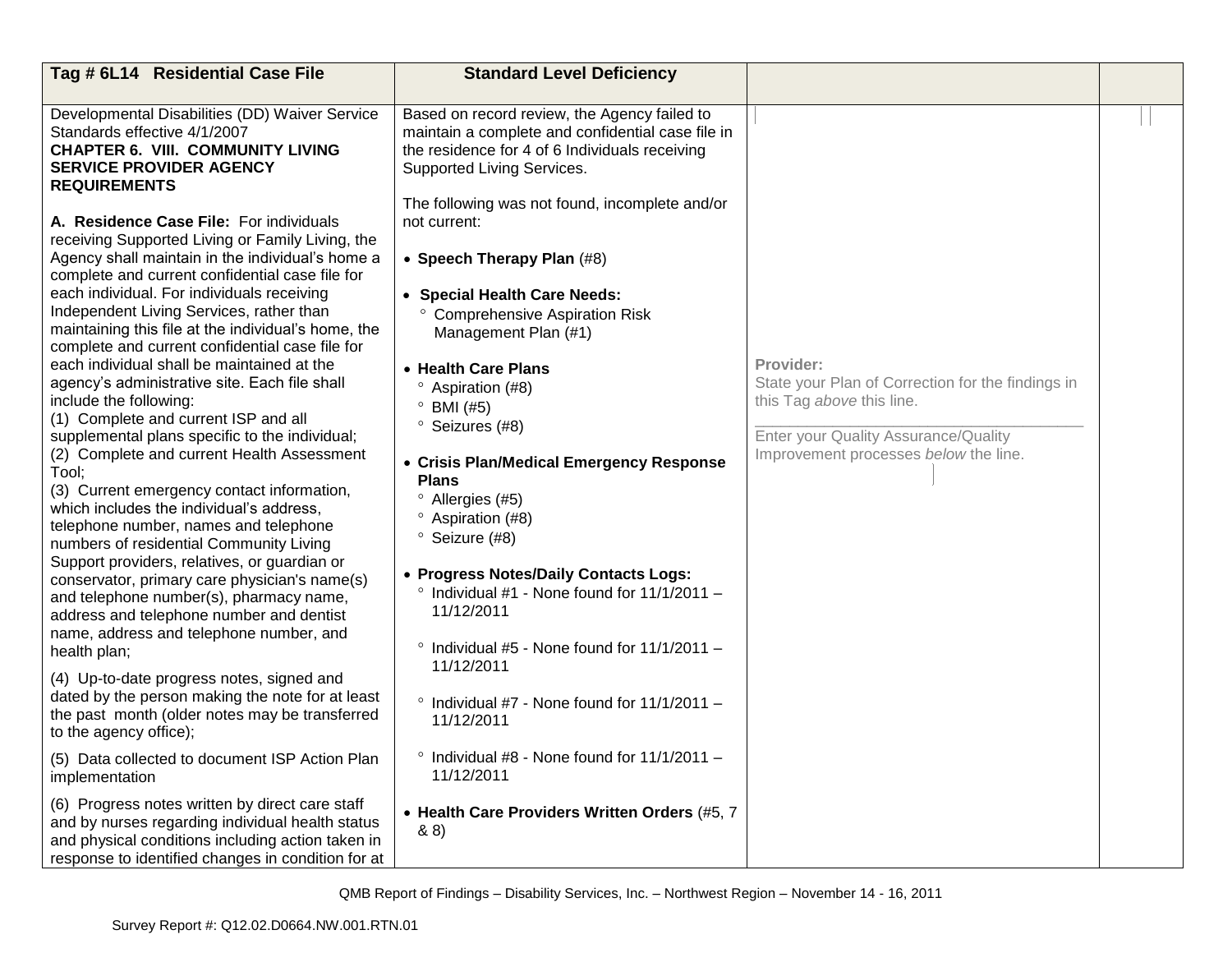|     | least the past month;                              |  |  |
|-----|----------------------------------------------------|--|--|
|     | (7) Physician's or qualified health care providers |  |  |
|     | written orders;                                    |  |  |
|     | (8) Progress notes documenting implementation      |  |  |
|     | of a physician's or qualified health care          |  |  |
|     | provider's order(s);                               |  |  |
|     | (9) Medication Administration Record (MAR) for     |  |  |
|     | the past three (3) months which includes:          |  |  |
|     | (a) The name of the individual;                    |  |  |
|     | (b) A transcription of the healthcare              |  |  |
|     | practitioners prescription including the           |  |  |
|     | brand and generic name of the medication;          |  |  |
|     | (c) Diagnosis for which the medication is          |  |  |
|     | prescribed;                                        |  |  |
|     | (d) Dosage, frequency and method/route of          |  |  |
|     | delivery;                                          |  |  |
|     | (e) Times and dates of delivery;                   |  |  |
| (f) | Initials of person administering or assisting      |  |  |
|     | with medication; and                               |  |  |
| (g) | An explanation of any medication                   |  |  |
|     | irregularity, allergic reaction or adverse         |  |  |
|     | effect.                                            |  |  |
|     | (h) For PRN medication an explanation for the      |  |  |
|     | use of the PRN must include:                       |  |  |
|     | (i) Observable signs/symptoms or                   |  |  |
|     | circumstances in which the medication              |  |  |
|     | is to be used, and                                 |  |  |
|     | (ii) Documentation of the                          |  |  |
|     | effectiveness/result of the PRN                    |  |  |
|     | delivered.                                         |  |  |
| (i) | A MAR is not required for individuals              |  |  |
|     | participating in Independent Living Services       |  |  |
|     | who self-administer their own medication.          |  |  |
|     | However, when medication administration            |  |  |
|     | is provided as part of the Independent             |  |  |
|     | Living Service a MAR must be maintained            |  |  |
|     | at the individual's home and an updated            |  |  |
|     | copy must be placed in the agency file on a        |  |  |
|     | weekly basis.                                      |  |  |
|     | (10) Record of visits to healthcare practitioners  |  |  |
|     | including any treatment provided at the visit and  |  |  |
|     | a record of all diagnostic testing for the current |  |  |
|     | ISP year; and                                      |  |  |
|     | (11) Medical History to include: demographic       |  |  |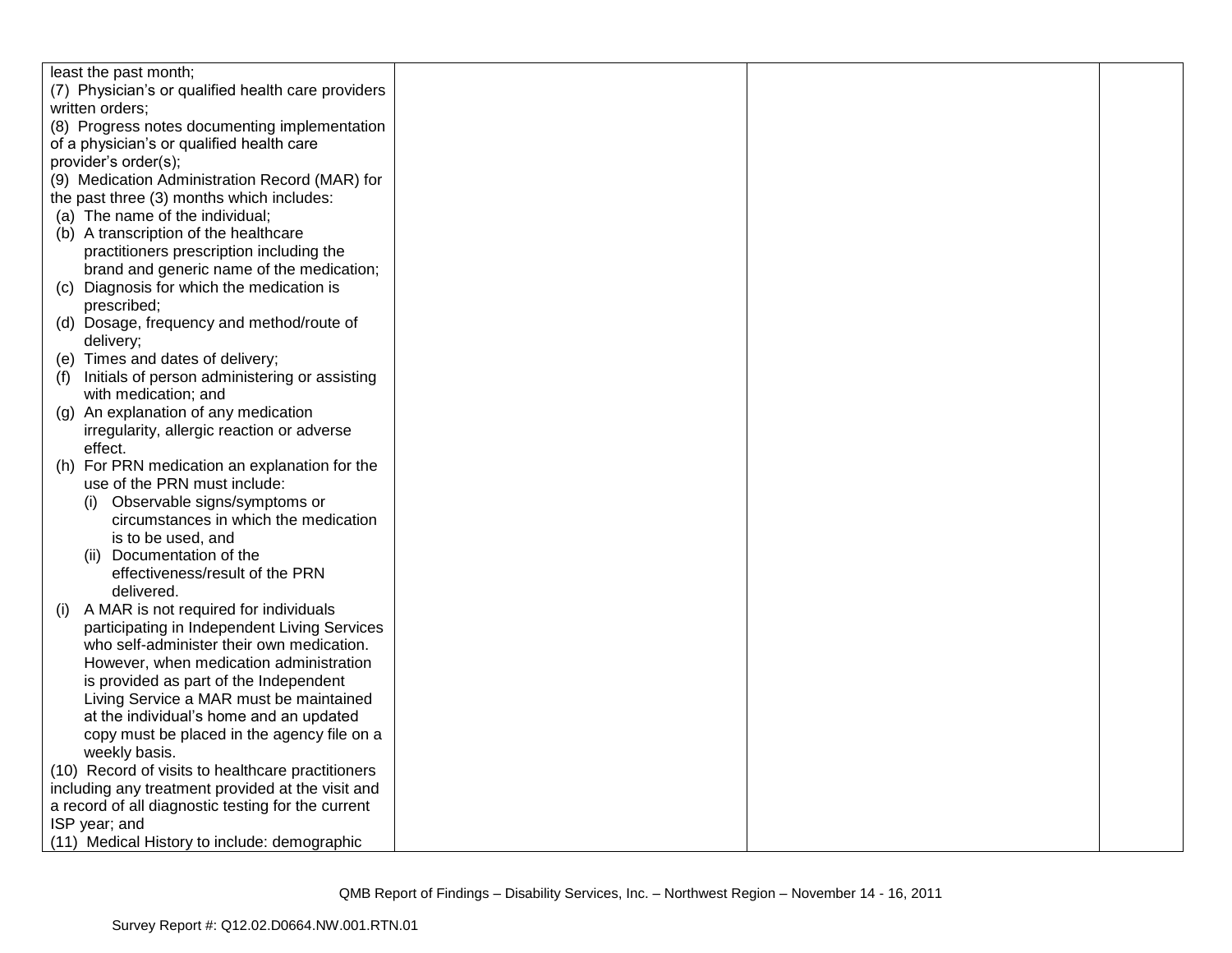| data, current and past medical diagnoses                                                   |  |  |
|--------------------------------------------------------------------------------------------|--|--|
| including the cause (if known) of the                                                      |  |  |
| developmental disability and any psychiatric<br>diagnosis, allergies (food, environmental, |  |  |
| medications), status of routine adult health care                                          |  |  |
| screenings, immunizations, hospital discharge                                              |  |  |
| summaries for past twelve (12) months, past                                                |  |  |
| medical history including hospitalizations,                                                |  |  |
| surgeries, injuries, family history and current                                            |  |  |
| physical exam.                                                                             |  |  |
|                                                                                            |  |  |
|                                                                                            |  |  |
|                                                                                            |  |  |
|                                                                                            |  |  |
|                                                                                            |  |  |
|                                                                                            |  |  |
|                                                                                            |  |  |
|                                                                                            |  |  |
|                                                                                            |  |  |
|                                                                                            |  |  |
|                                                                                            |  |  |
|                                                                                            |  |  |
|                                                                                            |  |  |
|                                                                                            |  |  |
|                                                                                            |  |  |
|                                                                                            |  |  |
|                                                                                            |  |  |
|                                                                                            |  |  |
|                                                                                            |  |  |
|                                                                                            |  |  |
|                                                                                            |  |  |
|                                                                                            |  |  |
|                                                                                            |  |  |
|                                                                                            |  |  |
|                                                                                            |  |  |
|                                                                                            |  |  |
|                                                                                            |  |  |
|                                                                                            |  |  |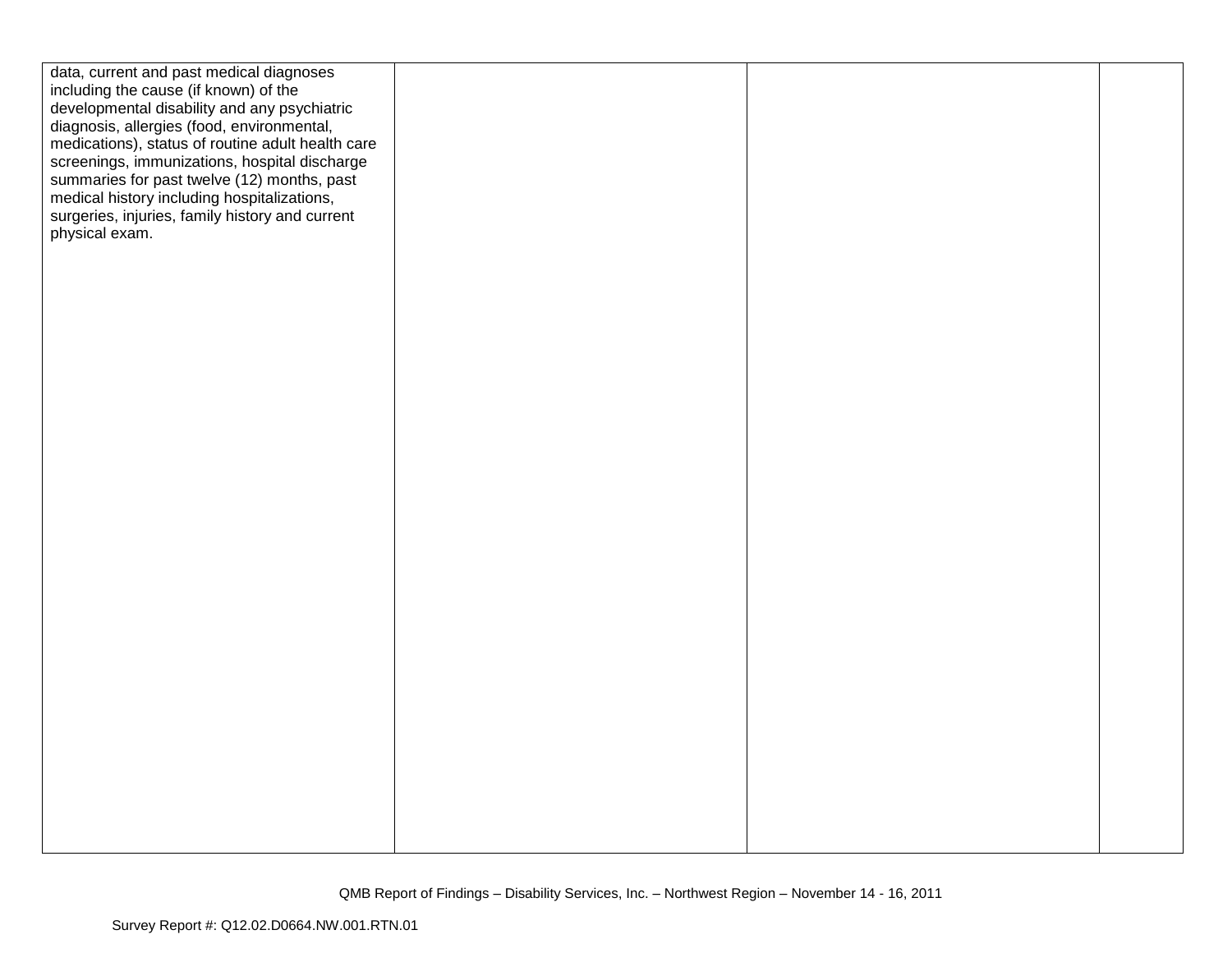| Tag #1A20 Direct Support Personnel                                                                                                                                                                                                                                                                                                                                                                                                                                                                                                                                                                                                                                                                                                                                                                                                                                                                                                                                                                                                                                                                                                                                                                                                                                                                                                                                                                                                                                                                                                               | <b>Standard Level Deficiency</b>                                                                                                                                                                                                                                                                                                            |                                                                                                                                                                              |  |
|--------------------------------------------------------------------------------------------------------------------------------------------------------------------------------------------------------------------------------------------------------------------------------------------------------------------------------------------------------------------------------------------------------------------------------------------------------------------------------------------------------------------------------------------------------------------------------------------------------------------------------------------------------------------------------------------------------------------------------------------------------------------------------------------------------------------------------------------------------------------------------------------------------------------------------------------------------------------------------------------------------------------------------------------------------------------------------------------------------------------------------------------------------------------------------------------------------------------------------------------------------------------------------------------------------------------------------------------------------------------------------------------------------------------------------------------------------------------------------------------------------------------------------------------------|---------------------------------------------------------------------------------------------------------------------------------------------------------------------------------------------------------------------------------------------------------------------------------------------------------------------------------------------|------------------------------------------------------------------------------------------------------------------------------------------------------------------------------|--|
| <b>Training</b>                                                                                                                                                                                                                                                                                                                                                                                                                                                                                                                                                                                                                                                                                                                                                                                                                                                                                                                                                                                                                                                                                                                                                                                                                                                                                                                                                                                                                                                                                                                                  |                                                                                                                                                                                                                                                                                                                                             |                                                                                                                                                                              |  |
| Developmental Disabilities (DD) Waiver Service<br>Standards effective 4/1/2007<br><b>CHAPTER 1 IV. GENERAL REQUIREMENTS</b><br>FOR PROVIDER AGENCY SERVICE<br><b>PERSONNEL:</b> The objective of this section is to<br>establish personnel standards for DD Medicaid<br>Waiver Provider Agencies for the following<br>services: Community Living Supports,<br>Community Inclusion Services, Respite,<br>Substitute Care and Personal Support<br>Companion Services. These standards apply to<br>all personnel who provide services, whether<br>directly employed or subcontracting with the<br>Provider Agency. Additional personnel<br>requirements and qualifications may be<br>applicable for specific service standards.<br>C. Orientation and Training Requirements:<br>Orientation and training for direct support staff<br>and his or her supervisors shall comply with the<br>DDSD/DOH Policy Governing the Training<br>Requirements for Direct Support Staff and<br><b>Internal Service Coordinators Serving</b><br>Individuals with Developmental Disabilities to<br>include the following:<br>Each new employee shall receive<br>(1)<br>appropriate orientation, including but not<br>limited to, all policies relating to fire<br>prevention, accident prevention, incident<br>management and reporting, and<br>emergency procedures; and<br>Individual-specific training for each<br>(2)<br>individual under his or her direct care, as<br>described in the individual service plan,<br>prior to working alone with the individual. | Based on record review, the Agency failed to<br>ensure that Orientation and Training<br>requirements were met for 1 of 49 Direct<br>Support Personnel.<br>Review of Direct Support Personnel training<br>records found no evidence of the following<br>required DOH/DDSD trainings and certification<br>being completed:<br>• CPR (DSP #59) | Provider:<br>State your Plan of Correction for the findings in<br>this Tag above this line.<br>Enter your Quality Assurance/Quality<br>Improvement processes below the line. |  |
| Department of Health (DOH) Developmental<br><b>Disabilities Supports Division (DDSD) Policy</b><br>- Policy Title: Training Requirements for<br>Direct Service Agency Staff Policy - Eff.<br>March 1, 2007 - II. POLICY STATEMENTS:<br>A. Individuals shall receive services from<br>competent and qualified staff.                                                                                                                                                                                                                                                                                                                                                                                                                                                                                                                                                                                                                                                                                                                                                                                                                                                                                                                                                                                                                                                                                                                                                                                                                              |                                                                                                                                                                                                                                                                                                                                             |                                                                                                                                                                              |  |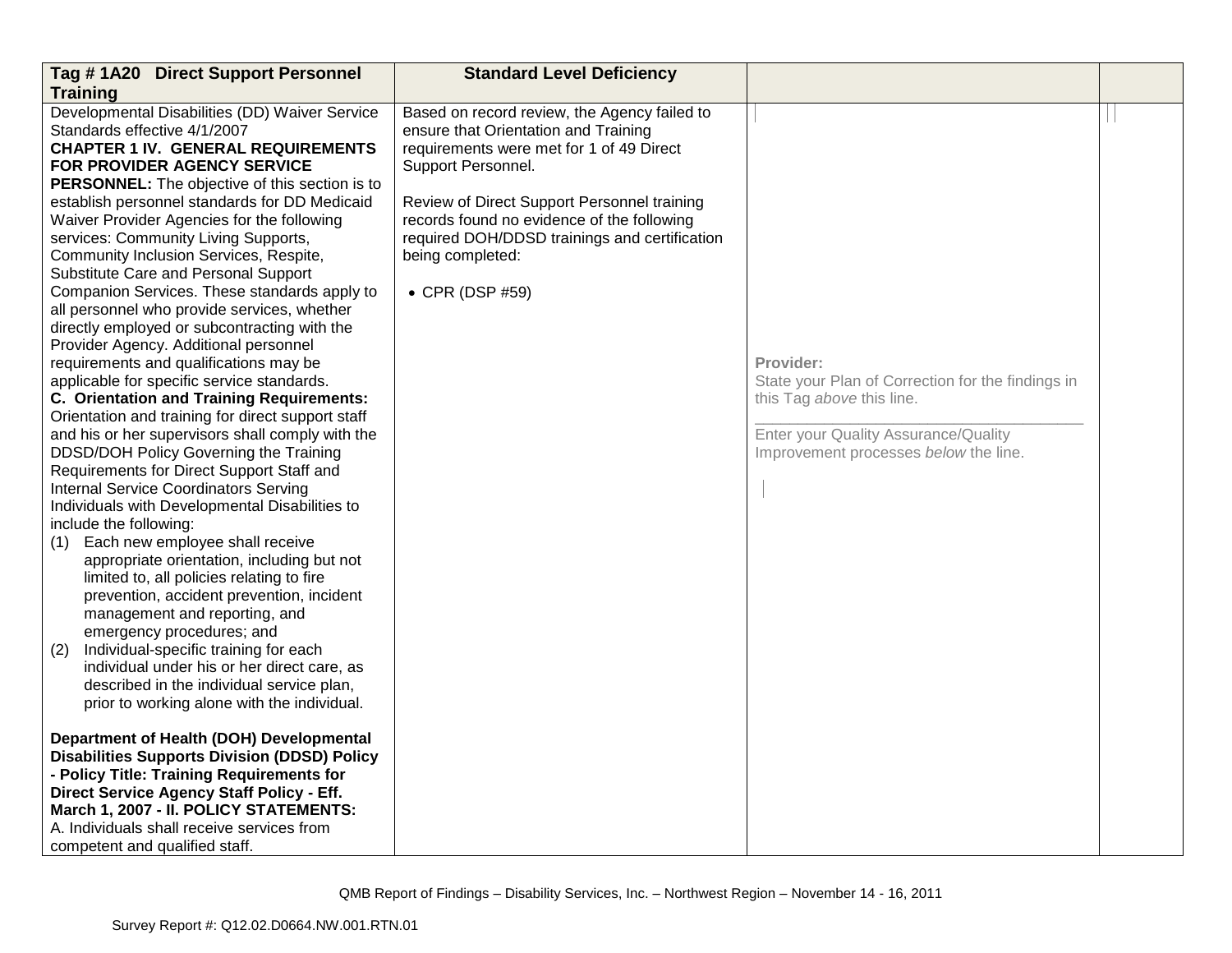| B. Staff shall complete individual-specific                                                         |  |  |
|-----------------------------------------------------------------------------------------------------|--|--|
| (formerly known as "Addendum B") training                                                           |  |  |
| requirements in accordance with the                                                                 |  |  |
| specifications described in the individual service                                                  |  |  |
| plan (ISP) of each individual served.                                                               |  |  |
| C. Staff shall complete training on DOH-                                                            |  |  |
| approved incident reporting procedures in                                                           |  |  |
| accordance with 7 NMAC 1.13.                                                                        |  |  |
| D. Staff providing direct services shall complete                                                   |  |  |
| training in universal precautions on an annual                                                      |  |  |
| basis. The training materials shall meet                                                            |  |  |
| Occupational Safety and Health Administration                                                       |  |  |
| (OSHA) requirements.                                                                                |  |  |
| E. Staff providing direct services shall maintain                                                   |  |  |
| certification in first aid and CPR. The training                                                    |  |  |
| materials shall meet OSHA                                                                           |  |  |
| requirements/guidelines.                                                                            |  |  |
| F. Staff who may be exposed to hazardous                                                            |  |  |
| chemicals shall complete relevant training in                                                       |  |  |
| accordance with OSHA requirements.                                                                  |  |  |
| G. Staff shall be certified in a DDSD-approved                                                      |  |  |
| behavioral intervention system (e.g., Mandt,                                                        |  |  |
| CPI) before using physical restraint techniques.                                                    |  |  |
| Staff members providing direct services shall                                                       |  |  |
| maintain certification in a DDSD-approved                                                           |  |  |
| behavioral intervention system if an individual                                                     |  |  |
| they support has a behavioral crisis plan that                                                      |  |  |
| includes the use of physical restraint techniques.                                                  |  |  |
| H. Staff shall complete and maintain certification                                                  |  |  |
| in a DDSD-approved medication course in                                                             |  |  |
| accordance with the DDSD Medication Delivery                                                        |  |  |
| Policy M-001.                                                                                       |  |  |
| I. Staff providing direct services shall complete                                                   |  |  |
| safety training within the first thirty (30) days of<br>employment and before working alone with an |  |  |
| individual receiving service.                                                                       |  |  |
|                                                                                                     |  |  |
|                                                                                                     |  |  |
|                                                                                                     |  |  |
|                                                                                                     |  |  |
|                                                                                                     |  |  |
|                                                                                                     |  |  |
|                                                                                                     |  |  |
|                                                                                                     |  |  |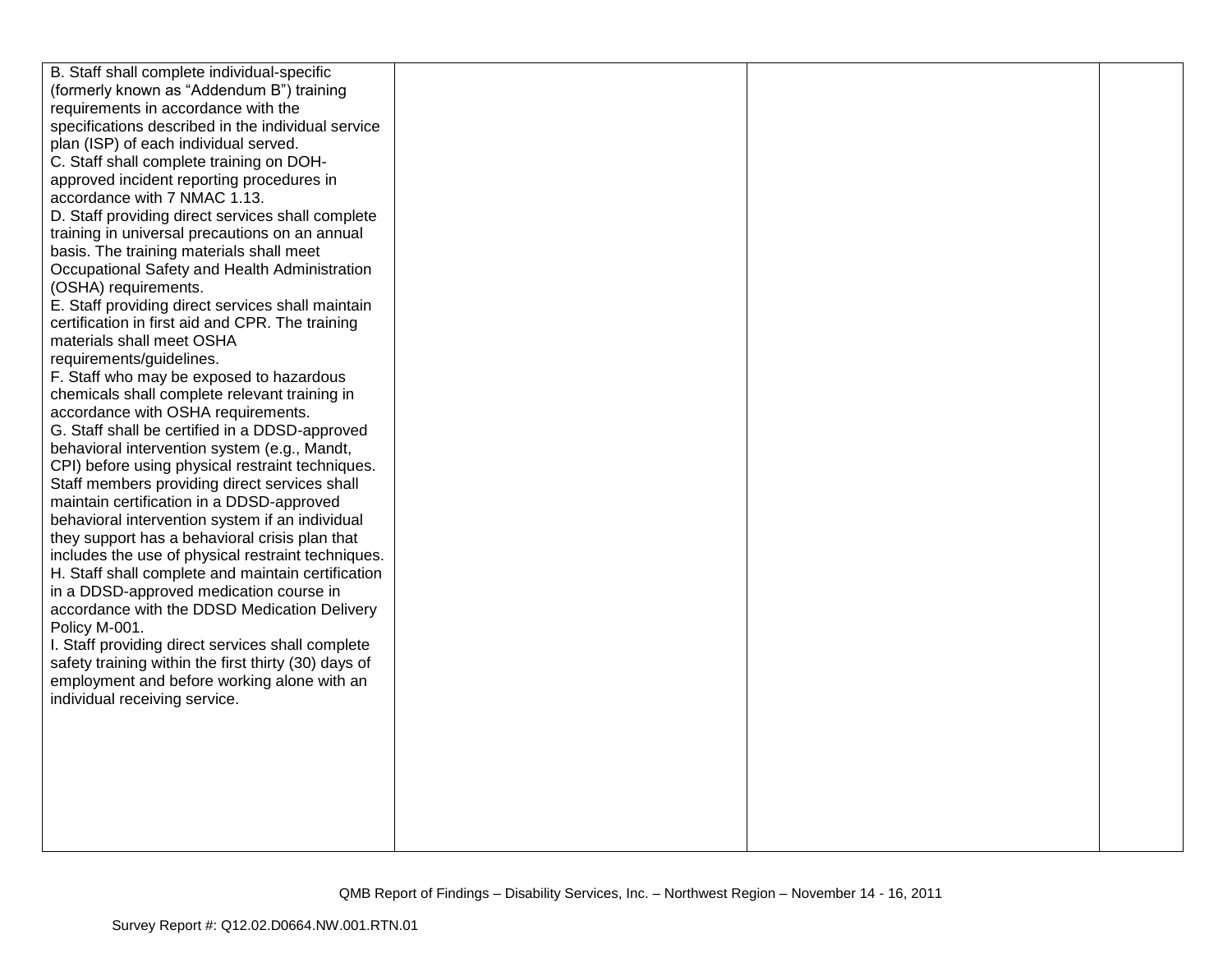| Tag #1A26 Consolidated On-line                                                                                                                                                                                                                                                                                                                                                                                                                                                                                                                                                                                                                                                                                                                                                                                                                                                                                                                                                                                                                 | <b>Standard Level Deficiency</b>                                                                                                                                                                                                                                                                                                                                              |                                                                                             |  |
|------------------------------------------------------------------------------------------------------------------------------------------------------------------------------------------------------------------------------------------------------------------------------------------------------------------------------------------------------------------------------------------------------------------------------------------------------------------------------------------------------------------------------------------------------------------------------------------------------------------------------------------------------------------------------------------------------------------------------------------------------------------------------------------------------------------------------------------------------------------------------------------------------------------------------------------------------------------------------------------------------------------------------------------------|-------------------------------------------------------------------------------------------------------------------------------------------------------------------------------------------------------------------------------------------------------------------------------------------------------------------------------------------------------------------------------|---------------------------------------------------------------------------------------------|--|
| <b>Registry/Employee Abuse Registry</b>                                                                                                                                                                                                                                                                                                                                                                                                                                                                                                                                                                                                                                                                                                                                                                                                                                                                                                                                                                                                        |                                                                                                                                                                                                                                                                                                                                                                               |                                                                                             |  |
| NMAC 7.1.12.8 REGISTRY ESTABLISHED;<br>PROVIDER INQUIRY REQUIRED: Upon the<br>effective date of this rule, the department has<br>established and maintains an accurate and<br>complete electronic registry that contains the<br>name, date of birth, address, social security<br>number, and other appropriate identifying<br>information of all persons who, while employed<br>by a provider, have been determined by the<br>department, as a result of an investigation of a<br>complaint, to have engaged in a substantiated                                                                                                                                                                                                                                                                                                                                                                                                                                                                                                                | Based on record review, the Agency failed to<br>maintain documentation in the employee's<br>personnel records that evidenced inquiry to the<br>Employee Abuse Registry prior to employment<br>for 3 of 51 Agency Personnel.<br>The following Agency Personnel records<br>contained evidence that indicated the<br><b>Employee Abuse Registry was completed</b><br>after hire: |                                                                                             |  |
| registry-referred incident of abuse, neglect or                                                                                                                                                                                                                                                                                                                                                                                                                                                                                                                                                                                                                                                                                                                                                                                                                                                                                                                                                                                                | <b>Direct Support Personnel (DSP):</b>                                                                                                                                                                                                                                                                                                                                        |                                                                                             |  |
| exploitation of a person receiving care or<br>services from a provider. Additions and updates<br>to the registry shall be posted no later than two<br>(2) business days following receipt. Only<br>department staff designated by the custodian<br>may access, maintain and update the data in the                                                                                                                                                                                                                                                                                                                                                                                                                                                                                                                                                                                                                                                                                                                                             | $\bullet$ #68 - Date of hire 7/20/2007, completed<br>10/1/2008.<br>• #77 - Date of hire 1/30/2007, completed<br>3/19/2008.                                                                                                                                                                                                                                                    | Provider:<br>State your Plan of Correction for the findings in<br>this Tag above this line. |  |
| registry.<br>Provider requirement to inquire of                                                                                                                                                                                                                                                                                                                                                                                                                                                                                                                                                                                                                                                                                                                                                                                                                                                                                                                                                                                                |                                                                                                                                                                                                                                                                                                                                                                               | Enter your Quality Assurance/Quality                                                        |  |
| А.<br>registry. A provider, prior to employing or<br>contracting with an employee, shall inquire of<br>the registry whether the individual under<br>consideration for employment or contracting is<br>listed on the registry.<br>Prohibited employment. A provider<br>В.<br>may not employ or contract with an individual to<br>be an employee if the individual is listed on the<br>registry as having a substantiated registry-<br>referred incident of abuse, neglect or<br>exploitation of a person receiving care or<br>services from a provider.<br>Documentation of inquiry to registry.<br>D.<br>The provider shall maintain documentation in the<br>employee's personnel or employment records<br>that evidences the fact that the provider made<br>an inquiry to the registry concerning that<br>employee prior to employment. Such<br>documentation must include evidence, based on<br>the response to such inquiry received from the<br>custodian by the provider, that the employee<br>was not listed on the registry as having a | $\bullet$ #87 - Date of hire 2/15/2007, completed<br>3/13/2008.                                                                                                                                                                                                                                                                                                               | Improvement processes below the line.                                                       |  |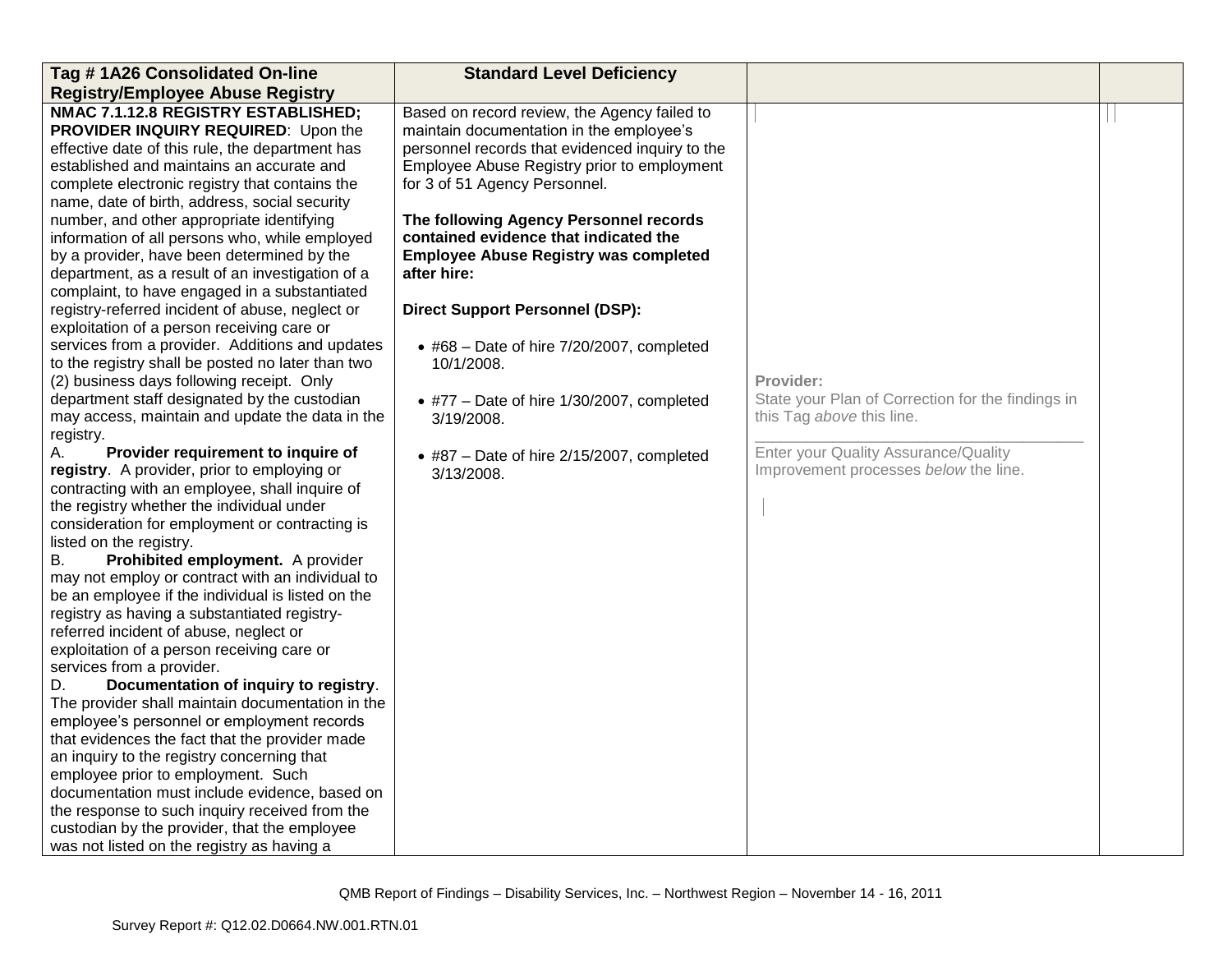| substantiated registry-referred incident of abuse, |  |  |
|----------------------------------------------------|--|--|
| neglect or exploitation.                           |  |  |
| Е.<br>Documentation for other staff. With          |  |  |
| respect to all employed or contracted individuals  |  |  |
| providing direct care who are licensed health      |  |  |
| care professionals or certified nurse aides, the   |  |  |
| provider shall maintain documentation reflecting   |  |  |
| the individual's current licensure as a health     |  |  |
| care professional or current certification as a    |  |  |
| nurse aide.                                        |  |  |
| F.<br><b>Consequences of noncompliance.</b>        |  |  |
| The department or other governmental agency        |  |  |
| having regulatory enforcement authority over a     |  |  |
| provider may sanction a provider in accordance     |  |  |
| with applicable law if the provider fails to make  |  |  |
| an appropriate and timely inquiry of the registry, |  |  |
| or fails to maintain evidence of such inquiry, in  |  |  |
| connection with the hiring or contracting of an    |  |  |
| employee; or for employing or contracting any      |  |  |
| person to work as an employee who is listed on     |  |  |
| the registry. Such sanctions may include a         |  |  |
| directed plan of correction, civil monetary        |  |  |
| penalty not to exceed five thousand dollars        |  |  |
| (\$5000) per instance, or termination or non-      |  |  |
| renewal of any contract with the department or     |  |  |
| other governmental agency.                         |  |  |
|                                                    |  |  |
| Developmental Disabilities (DD) Waiver Service     |  |  |
| Standards effective 4/1/2007                       |  |  |
| <b>Chapter 1.IV. General Provider</b>              |  |  |
| Requirements. D. Criminal History                  |  |  |
| Screening: All personnel shall be screened by      |  |  |
| the Provider Agency in regard to the employee's    |  |  |
| qualifications, references, and employment         |  |  |
| history, prior to employment. All Provider         |  |  |
| Agencies shall comply with the Criminal Records    |  |  |
| Screening for Caregivers 7.1.12 NMAC and           |  |  |
| Employee Abuse Registry 7.1.12 NMAC as             |  |  |
| required by the Department of Health, Division     |  |  |
| of Health Improvement.                             |  |  |
|                                                    |  |  |
|                                                    |  |  |
|                                                    |  |  |
|                                                    |  |  |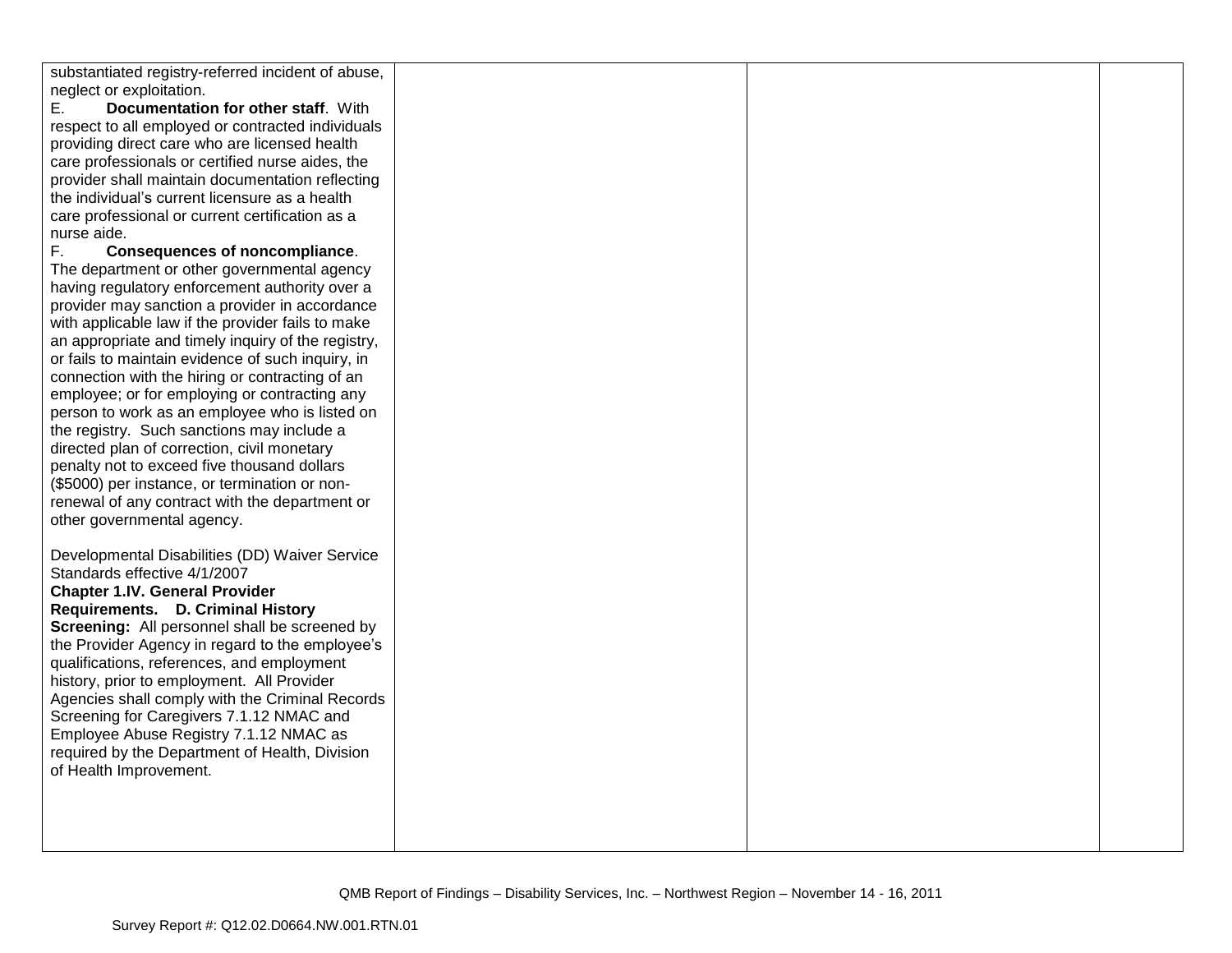| Tag #1A37 Individual Specific Training                                                                                                                                                                                                                                                                                                                                                                                                                                                                                                                                                                                                                                                                                                                                                                                                                                                                                                                                                                                                                                                                                                                                                                      | <b>Standard Level Deficiency</b>                                                                                                                                                                                                                                                                                           |                                                                                                                                                                              |  |
|-------------------------------------------------------------------------------------------------------------------------------------------------------------------------------------------------------------------------------------------------------------------------------------------------------------------------------------------------------------------------------------------------------------------------------------------------------------------------------------------------------------------------------------------------------------------------------------------------------------------------------------------------------------------------------------------------------------------------------------------------------------------------------------------------------------------------------------------------------------------------------------------------------------------------------------------------------------------------------------------------------------------------------------------------------------------------------------------------------------------------------------------------------------------------------------------------------------|----------------------------------------------------------------------------------------------------------------------------------------------------------------------------------------------------------------------------------------------------------------------------------------------------------------------------|------------------------------------------------------------------------------------------------------------------------------------------------------------------------------|--|
|                                                                                                                                                                                                                                                                                                                                                                                                                                                                                                                                                                                                                                                                                                                                                                                                                                                                                                                                                                                                                                                                                                                                                                                                             |                                                                                                                                                                                                                                                                                                                            |                                                                                                                                                                              |  |
| Developmental Disabilities (DD) Waiver Service<br>Standards effective 4/1/2007<br><b>CHAPTER 1 IV. GENERAL REQUIREMENTS</b><br>FOR PROVIDER AGENCY SERVICE<br><b>PERSONNEL:</b> The objective of this section is to<br>establish personnel standards for DD Medicaid<br>Waiver Provider Agencies for the following<br>services: Community Living Supports,<br>Community Inclusion Services, Respite,<br>Substitute Care and Personal Support<br>Companion Services. These standards apply to<br>all personnel who provide services, whether<br>directly employed or subcontracting with the<br>Provider Agency. Additional personnel<br>requirements and qualifications may be<br>applicable for specific service standards.<br><b>C. Orientation and Training Requirements:</b><br>Orientation and training for direct support staff<br>and his or her supervisors shall comply with the<br>DDSD/DOH Policy Governing the Training<br>Requirements for Direct Support Staff and<br><b>Internal Service Coordinators Serving</b><br>Individuals with Developmental Disabilities to<br>include the following:<br>Individual-specific training for each<br>(2)<br>individual under his or her direct care, as | Based on record review, the Agency failed to<br>ensure that Individual Specific Training<br>requirements were met for 1 of 51 Agency<br>Personnel.<br>Review of personnel records found no evidence<br>of the following:<br><b>Service Coordination Personnel (SC):</b><br>Individual Specific Training (#90)<br>$\bullet$ | Provider:<br>State your Plan of Correction for the findings in<br>this Tag above this line.<br>Enter your Quality Assurance/Quality<br>Improvement processes below the line. |  |
| described in the individual service plan,<br>prior to working alone with the individual.<br>Department of Health (DOH) Developmental<br><b>Disabilities Supports Division (DDSD) Policy</b><br>- Policy Title: Training Requirements for<br>Direct Service Agency Staff Policy - Eff.<br>March 1, 2007 - II. POLICY STATEMENTS:<br>A. Individuals shall receive services from<br>competent and qualified staff.<br><b>B.</b> Staff shall complete individual-specific<br>(formerly known as "Addendum B") training<br>requirements in accordance with the                                                                                                                                                                                                                                                                                                                                                                                                                                                                                                                                                                                                                                                   |                                                                                                                                                                                                                                                                                                                            |                                                                                                                                                                              |  |
| specifications described in the individual service<br>plan (ISP) of each individual served.                                                                                                                                                                                                                                                                                                                                                                                                                                                                                                                                                                                                                                                                                                                                                                                                                                                                                                                                                                                                                                                                                                                 |                                                                                                                                                                                                                                                                                                                            |                                                                                                                                                                              |  |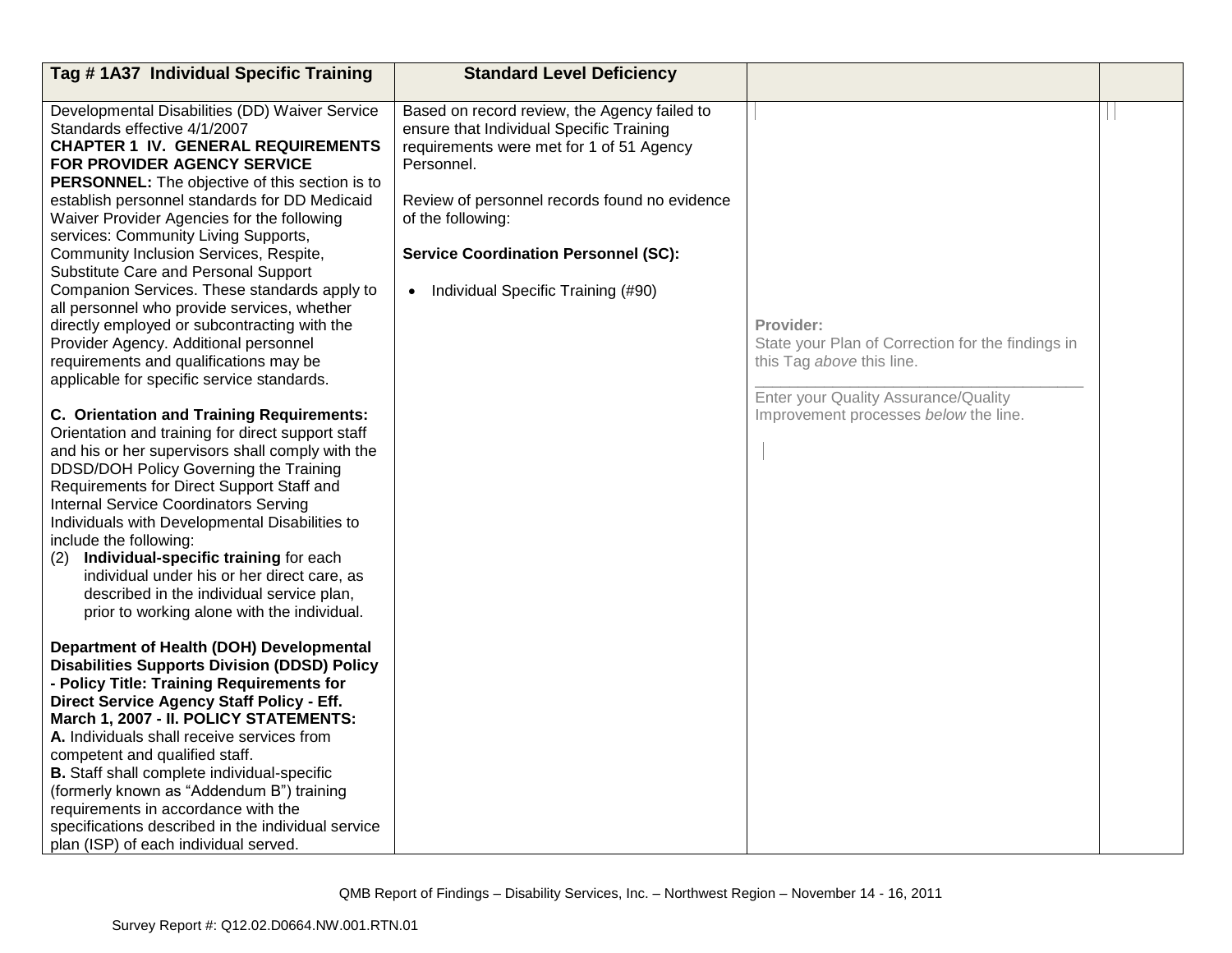| Tag #1A09 Medication Delivery (MAR)                                                            | <b>Standard Level Deficiency</b>               |                                                   |  |
|------------------------------------------------------------------------------------------------|------------------------------------------------|---------------------------------------------------|--|
| - Routine Medication                                                                           |                                                |                                                   |  |
| Developmental Disabilities (DD) Waiver                                                         | Medication Administration Records (MAR) were   |                                                   |  |
| Service Standards effective 4/1/2007                                                           | reviewed for the months of July, August &      |                                                   |  |
| <b>CHAPTER 1 II. PROVIDER AGENCY</b>                                                           | September 2011.                                |                                                   |  |
| <b>REQUIREMENTS:</b> The objective of these                                                    |                                                |                                                   |  |
| standards is to establish Provider Agency                                                      | Based on record review, 2 of 8 individuals had |                                                   |  |
| policy, procedure and reporting requirements                                                   | Medication Administration Records, which       |                                                   |  |
| for DD Medicaid Waiver program. These                                                          | contained missing medications entries and/or   |                                                   |  |
| requirements apply to all such Provider Agency                                                 | other errors:                                  |                                                   |  |
| staff, whether directly employed or                                                            |                                                |                                                   |  |
| subcontracting with the Provider Agency.                                                       | Individual #1                                  |                                                   |  |
| Additional Provider Agency requirements and                                                    | <b>July 2011</b>                               |                                                   |  |
| personnel qualifications may be applicable for                                                 | Medication Administration Records contained    |                                                   |  |
| specific service standards.                                                                    | missing entries. No documentation found        |                                                   |  |
| Ε.<br><b>Medication Delivery: Provider</b>                                                     | indicating reason for missing entries:         |                                                   |  |
| Agencies that provide Community Living,                                                        | • Tums 200mg (2 times daily) - Blank $7/13$ (9 | Provider:                                         |  |
| <b>Community Inclusion or Private Duty Nursing</b>                                             | PM)                                            | State your Plan of Correction for the findings in |  |
| services shall have written policies and                                                       |                                                | this Tag above this line.                         |  |
| procedures regarding medication(s) delivery<br>and tracking and reporting of medication errors | • Vitamin D 400iu (2 times daily) - Blank 7/13 | Enter your Quality Assurance/Quality              |  |
| in accordance with DDSD Medication                                                             | $(9 \text{ PM})$                               | Improvement processes below the line.             |  |
| Assessment and Delivery Policy and                                                             |                                                |                                                   |  |
| Procedures, the Board of Nursing Rules and                                                     | • Phenobarbital 32.4mg (2 tabs 1 time daily) - |                                                   |  |
| Board of Pharmacy standards and regulations.                                                   | Blank 7/13 (9 PM)                              |                                                   |  |
|                                                                                                |                                                |                                                   |  |
| (2) When required by the DDSD Medication                                                       | Medication Administration Records did not      |                                                   |  |
| Assessment and Delivery Policy, Medication                                                     | contain the route of administration for the    |                                                   |  |
| Administration Records (MAR) shall be                                                          | following medications:                         |                                                   |  |
| maintained and include:                                                                        | • Powder Pudding - 2 tablespoons (3 times      |                                                   |  |
| (a) The name of the individual, a                                                              | daily)                                         |                                                   |  |
| transcription of the physician's written or                                                    | August 2011                                    |                                                   |  |
| licensed health care provider's                                                                | Medication Administration Records did not      |                                                   |  |
| prescription including the brand and                                                           | contain the route of administration for the    |                                                   |  |
| generic name of the medication,                                                                | following medications:                         |                                                   |  |
| diagnosis for which the medication is                                                          | • Powder Pudding - 2 tablespoons (3 times      |                                                   |  |
| prescribed;                                                                                    | daily)                                         |                                                   |  |
| (b) Prescribed dosage, frequency and                                                           |                                                |                                                   |  |
| method/route of administration, times                                                          | • Metamucil powder 3.4mg (1 times daily)       |                                                   |  |
| and dates of administration;                                                                   |                                                |                                                   |  |
| (c) Initials of the individual administering or                                                | September 2011                                 |                                                   |  |
| assisting with the medication;                                                                 | Medication Administration Records did not      |                                                   |  |
| (d) Explanation of any medication                                                              | contain the route of administration for the    |                                                   |  |
| irregularity;                                                                                  | following medications:                         |                                                   |  |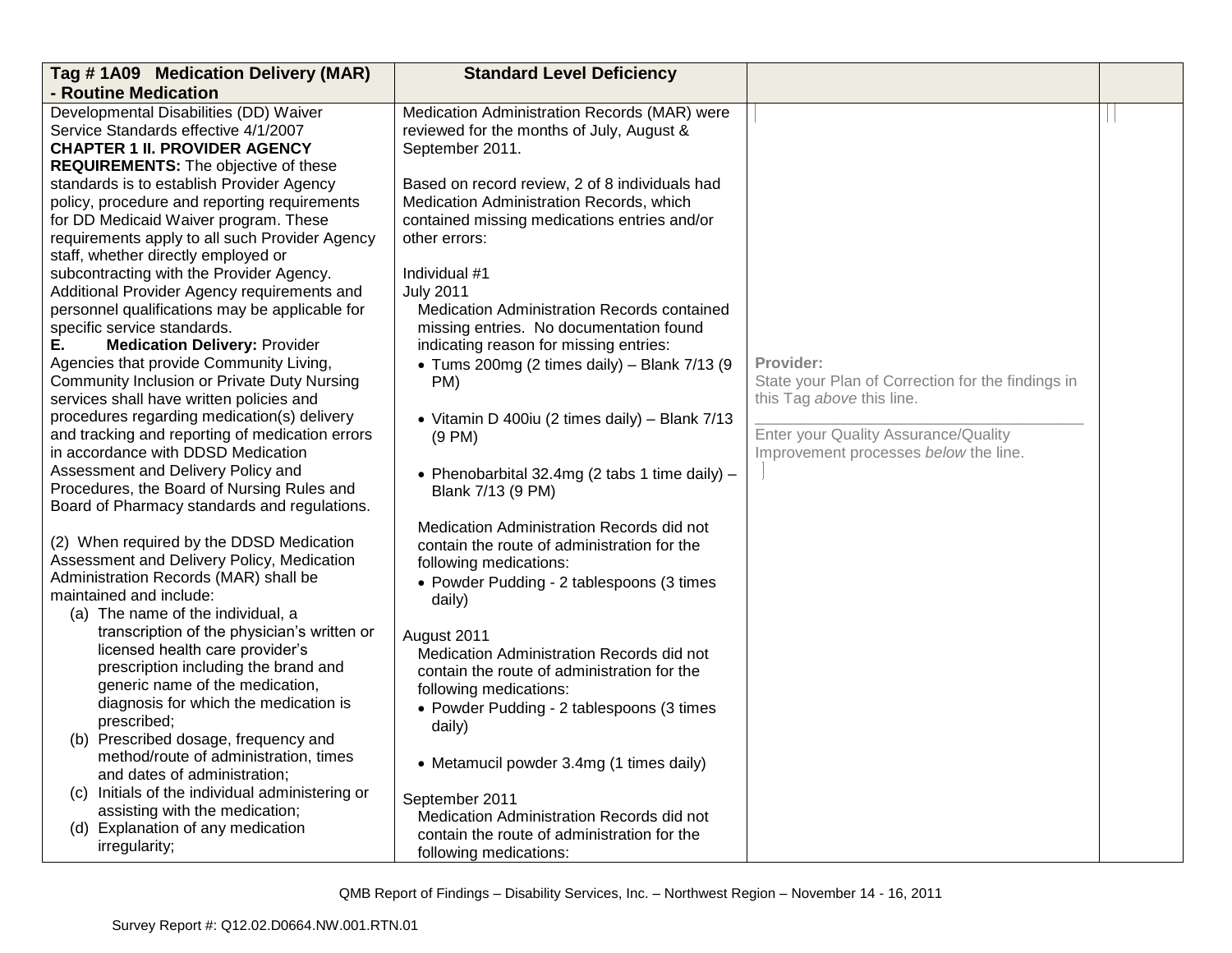| (e) Documentation of any allergic reaction      | • Powder Pudding - 2 tablespoons (3 times   |  |
|-------------------------------------------------|---------------------------------------------|--|
| or adverse medication effect; and               | daily)                                      |  |
| For PRN medication, an explanation for<br>(f)   |                                             |  |
| the use of the PRN medication shall             | • Metamucil powder 3.4mg (1 times daily)    |  |
| include observable signs/symptoms or            |                                             |  |
| circumstances in which the medication           | Individual #6                               |  |
| is to be used, and documentation of             | August 2011                                 |  |
| effectiveness of PRN medication                 | Medication Administration Records contained |  |
| administered.                                   | missing entries. No documentation found     |  |
| (3) The Provider Agency shall also maintain a   |                                             |  |
| signature page that designates the full name    | indicating reason for missing entries:      |  |
|                                                 | • Lovastatin 40mg (1 times daily) - Blank   |  |
| that corresponds to each initial used to        | 8/21, 23, 24, 25, 26, 27, 28 & 29 (6 PM)    |  |
| document administered or assisted delivery of   |                                             |  |
| each dose:                                      |                                             |  |
| (4) MARs are not required for individuals       |                                             |  |
| participating in Independent Living who self-   |                                             |  |
| administer their own medications;               |                                             |  |
| (5) Information from the prescribing pharmacy   |                                             |  |
| regarding medications shall be kept in the      |                                             |  |
| home and community inclusion service            |                                             |  |
| locations and shall include the expected        |                                             |  |
| desired outcomes of administrating the          |                                             |  |
| medication, signs and symptoms of adverse       |                                             |  |
| events and interactions with other medications; |                                             |  |
|                                                 |                                             |  |
| NMAC 16.19.11.8 MINIMUM STANDARDS:              |                                             |  |
| A. MINIMUM STANDARDS FOR THE                    |                                             |  |
| DISTRIBUTION, STORAGE, HANDLING AND             |                                             |  |
| <b>RECORD KEEPING OF DRUGS:</b>                 |                                             |  |
|                                                 |                                             |  |
| (d) The facility shall have a Medication        |                                             |  |
| Administration Record (MAR) documenting         |                                             |  |
| medication administered to residents,           |                                             |  |
| including over-the-counter medications.         |                                             |  |
| This documentation shall include:               |                                             |  |
| (i)<br>Name of resident;                        |                                             |  |
| Date given;<br>(ii)                             |                                             |  |
| Drug product name;<br>(iii)                     |                                             |  |
| Dosage and form;<br>(iv)                        |                                             |  |
| Strength of drug;<br>(V)                        |                                             |  |
| Route of administration;<br>(vi)                |                                             |  |
| (vii) How often medication is to be taken;      |                                             |  |
| (viii) Time taken and staff initials;           |                                             |  |
| (ix)<br>Dates when the medication is            |                                             |  |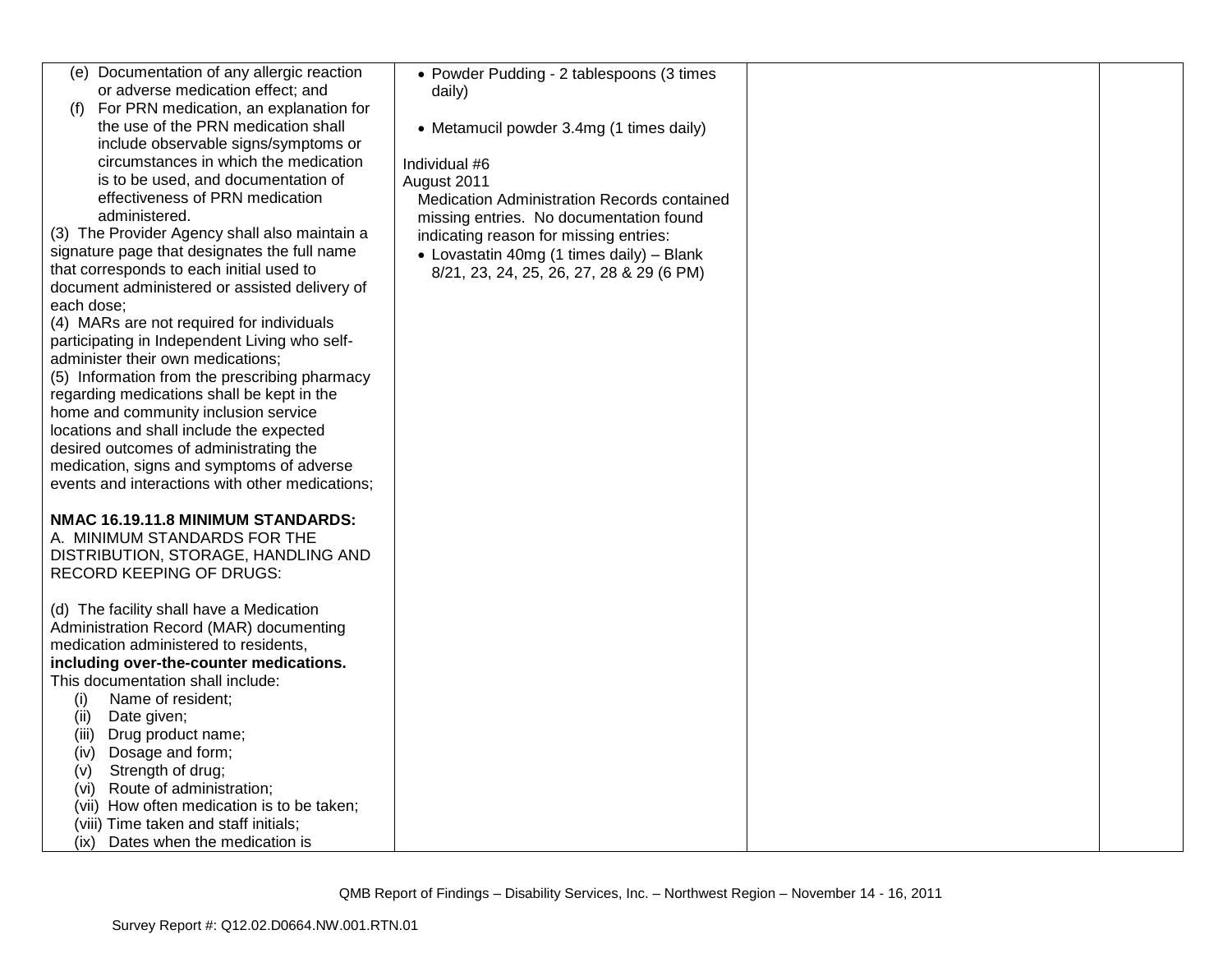| discontinued or changed;                                     |  |  |
|--------------------------------------------------------------|--|--|
| The name and initials of all staff<br>(x)                    |  |  |
| administering medications.                                   |  |  |
|                                                              |  |  |
| <b>Model Custodial Procedure Manual</b>                      |  |  |
|                                                              |  |  |
| <b>D. Administration of Drugs</b>                            |  |  |
| Unless otherwise stated by practitioner,                     |  |  |
| patients will not be allowed to administer their             |  |  |
| own medications.                                             |  |  |
| Document the practitioner's order authorizing                |  |  |
| the self-administration of medications.                      |  |  |
|                                                              |  |  |
| All PRN (As needed) medications shall have                   |  |  |
| complete detail instructions regarding the                   |  |  |
| administering of the medication. This shall                  |  |  |
| include:                                                     |  |  |
| $\triangleright$ symptoms that indicate the use of the       |  |  |
| medication,                                                  |  |  |
| exact dosage to be used, and<br>➤                            |  |  |
| the exact amount to be used in a 24<br>$\blacktriangleright$ |  |  |
| hour period.                                                 |  |  |
|                                                              |  |  |
|                                                              |  |  |
|                                                              |  |  |
|                                                              |  |  |
|                                                              |  |  |
|                                                              |  |  |
|                                                              |  |  |
|                                                              |  |  |
|                                                              |  |  |
|                                                              |  |  |
|                                                              |  |  |
|                                                              |  |  |
|                                                              |  |  |
|                                                              |  |  |
|                                                              |  |  |
|                                                              |  |  |
|                                                              |  |  |
|                                                              |  |  |
|                                                              |  |  |
|                                                              |  |  |
|                                                              |  |  |
|                                                              |  |  |
|                                                              |  |  |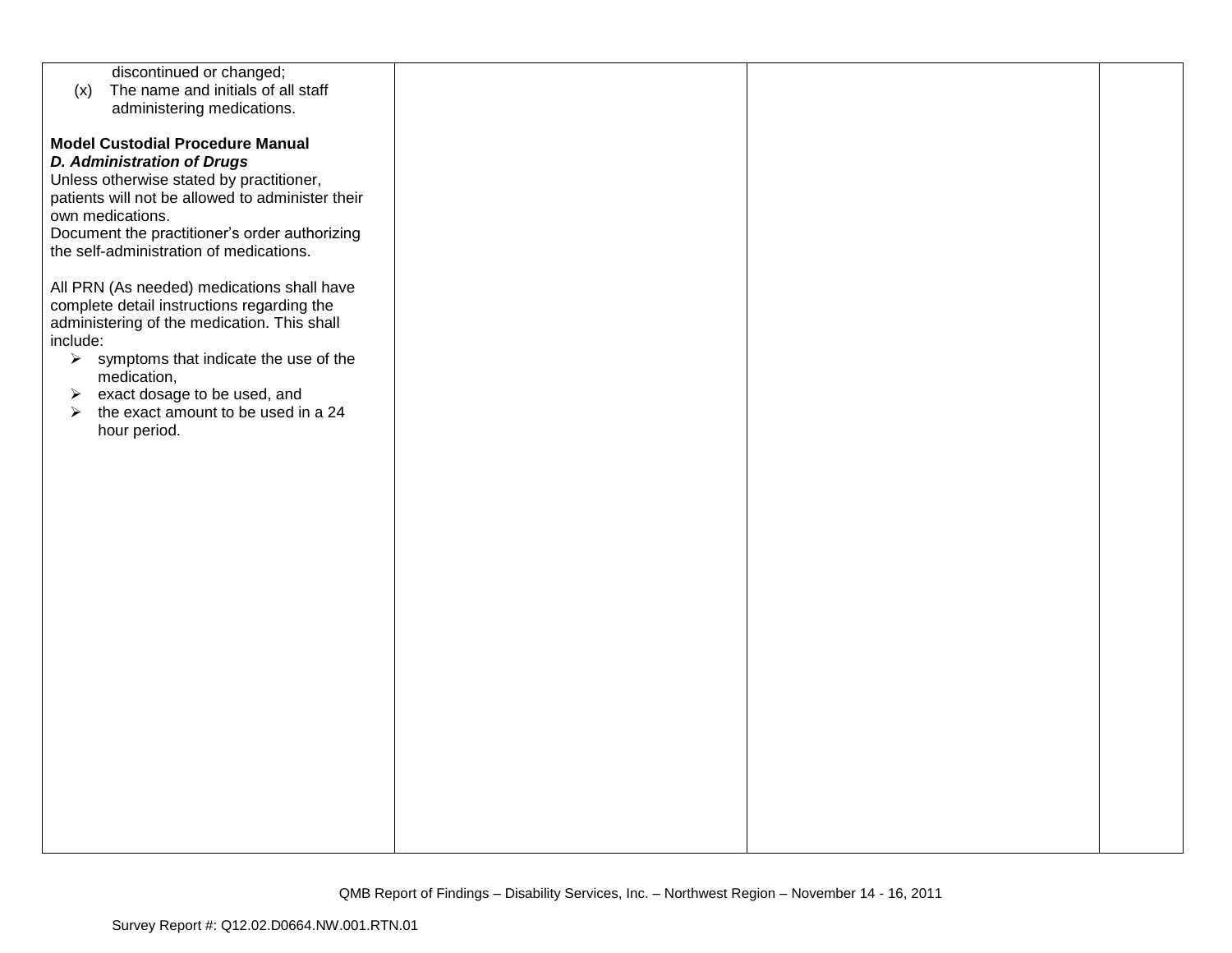| Tag #1A09.1 Medication Delivery -<br><b>PRN Medication</b>                                                                                                                                                                                                                                                                                                                                                                                                                                                                                                                                                                                                                                                                                                                                                                                                                                                                                                                                                                             | <b>Standard Level Deficiency</b>                                                                                                                                                                                                                                                                                                                                  |                                                                                                                                                                              |  |
|----------------------------------------------------------------------------------------------------------------------------------------------------------------------------------------------------------------------------------------------------------------------------------------------------------------------------------------------------------------------------------------------------------------------------------------------------------------------------------------------------------------------------------------------------------------------------------------------------------------------------------------------------------------------------------------------------------------------------------------------------------------------------------------------------------------------------------------------------------------------------------------------------------------------------------------------------------------------------------------------------------------------------------------|-------------------------------------------------------------------------------------------------------------------------------------------------------------------------------------------------------------------------------------------------------------------------------------------------------------------------------------------------------------------|------------------------------------------------------------------------------------------------------------------------------------------------------------------------------|--|
| Developmental Disabilities (DD) Waiver<br>Service Standards effective 4/1/2007<br><b>CHAPTER 1 II. PROVIDER AGENCY</b><br><b>REQUIREMENTS:</b> The objective of these<br>standards is to establish Provider Agency<br>policy, procedure and reporting requirements<br>for DD Medicaid Waiver program. These<br>requirements apply to all such Provider Agency<br>staff, whether directly employed or<br>subcontracting with the Provider Agency.<br>Additional Provider Agency requirements and<br>personnel qualifications may be applicable for<br>specific service standards.<br>E. Medication Delivery: Provider Agencies<br>that provide Community Living, Community<br>Inclusion or Private Duty Nursing services shall<br>have written policies and procedures regarding<br>medication(s) delivery and tracking and<br>reporting of medication errors in accordance<br>with DDSD Medication Assessment and<br>Delivery Policy and Procedures, the Board of<br>Nursing Rules and Board of Pharmacy<br>standards and regulations. | Based on record review, the Agency failed to<br>maintain PRN Medication Administration<br>Records which contained all elements required<br>by standard for 1 of 8 Individuals.<br>Individual #1<br><b>July 2011</b><br>Medication Administration Records did not<br>contain the route of administration for the<br>following medications:<br>• Ensure 1 can (PRN) | Provider:<br>State your Plan of Correction for the findings in<br>this Tag above this line.<br>Enter your Quality Assurance/Quality<br>Improvement processes below the line. |  |
| (2) When required by the DDSD Medication<br>Assessment and Delivery Policy, Medication<br>Administration Records (MAR) shall be<br>maintained and include:<br>(a) The name of the individual, a<br>transcription of the physician's written or<br>licensed health care provider's<br>prescription including the brand and<br>generic name of the medication,<br>diagnosis for which the medication is<br>prescribed;<br>(b) Prescribed dosage, frequency and<br>method/route of administration, times<br>and dates of administration;<br>(c) Initials of the individual administering or<br>assisting with the medication;<br>(d) Explanation of any medication<br>irregularity;                                                                                                                                                                                                                                                                                                                                                       |                                                                                                                                                                                                                                                                                                                                                                   |                                                                                                                                                                              |  |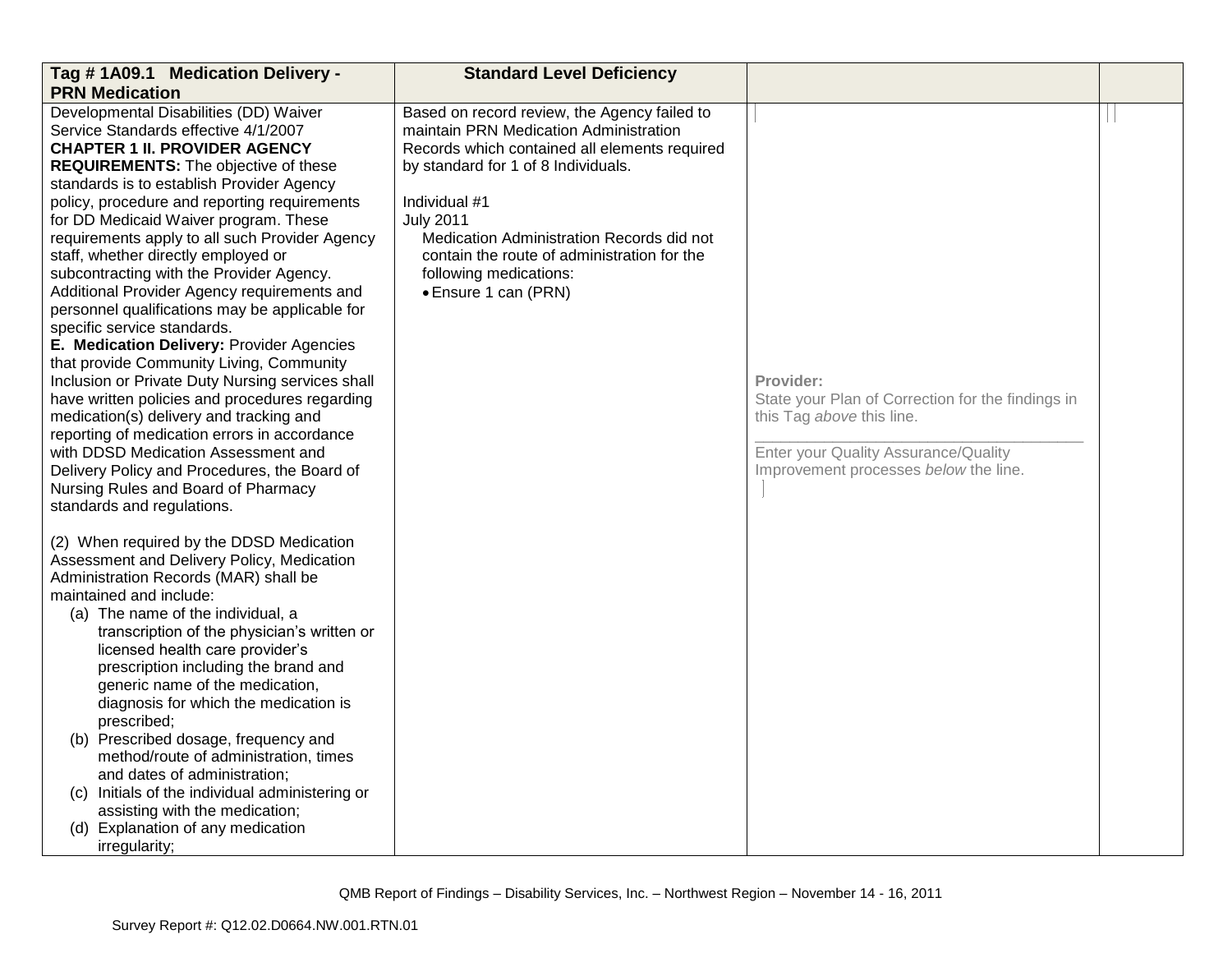| Documentation of any allergic reaction<br>(e)   |  |  |
|-------------------------------------------------|--|--|
|                                                 |  |  |
| or adverse medication effect; and               |  |  |
| For PRN medication, an explanation for<br>(1)   |  |  |
| the use of the PRN medication shall             |  |  |
| include observable signs/symptoms or            |  |  |
| circumstances in which the medication           |  |  |
| is to be used, and documentation of             |  |  |
| effectiveness of PRN medication                 |  |  |
| administered.                                   |  |  |
|                                                 |  |  |
| (3) The Provider Agency shall also maintain a   |  |  |
| signature page that designates the full name    |  |  |
| that corresponds to each initial used to        |  |  |
| document administered or assisted delivery of   |  |  |
|                                                 |  |  |
| each dose;                                      |  |  |
|                                                 |  |  |
| (4) MARs are not required for individuals       |  |  |
| participating in Independent Living who self-   |  |  |
| administer their own medications;               |  |  |
|                                                 |  |  |
| (5) Information from the prescribing pharmacy   |  |  |
| regarding medications shall be kept in the      |  |  |
| home and community inclusion service            |  |  |
| locations and shall include the expected        |  |  |
| desired outcomes of administrating the          |  |  |
| medication, signs and symptoms of adverse       |  |  |
| events and interactions with other medications; |  |  |
|                                                 |  |  |
| NMAC 16.19.11.8 MINIMUM STANDARDS:              |  |  |
| A. MINIMUM STANDARDS FOR THE                    |  |  |
| DISTRIBUTION, STORAGE, HANDLING AND             |  |  |
| <b>RECORD KEEPING OF DRUGS:</b>                 |  |  |
| (d) The facility shall have a Medication        |  |  |
| Administration Record (MAR) documenting         |  |  |
| medication administered to residents,           |  |  |
| including over-the-counter medications.         |  |  |
| This documentation shall include:               |  |  |
| Name of resident;<br>(i)                        |  |  |
| Date given;<br>(ii)                             |  |  |
| Drug product name;<br>(iii)                     |  |  |
| Dosage and form;<br>(iv)                        |  |  |
| Strength of drug;<br>(V)                        |  |  |
| Route of administration;<br>(vi)                |  |  |
| (vii) How often medication is to be taken;      |  |  |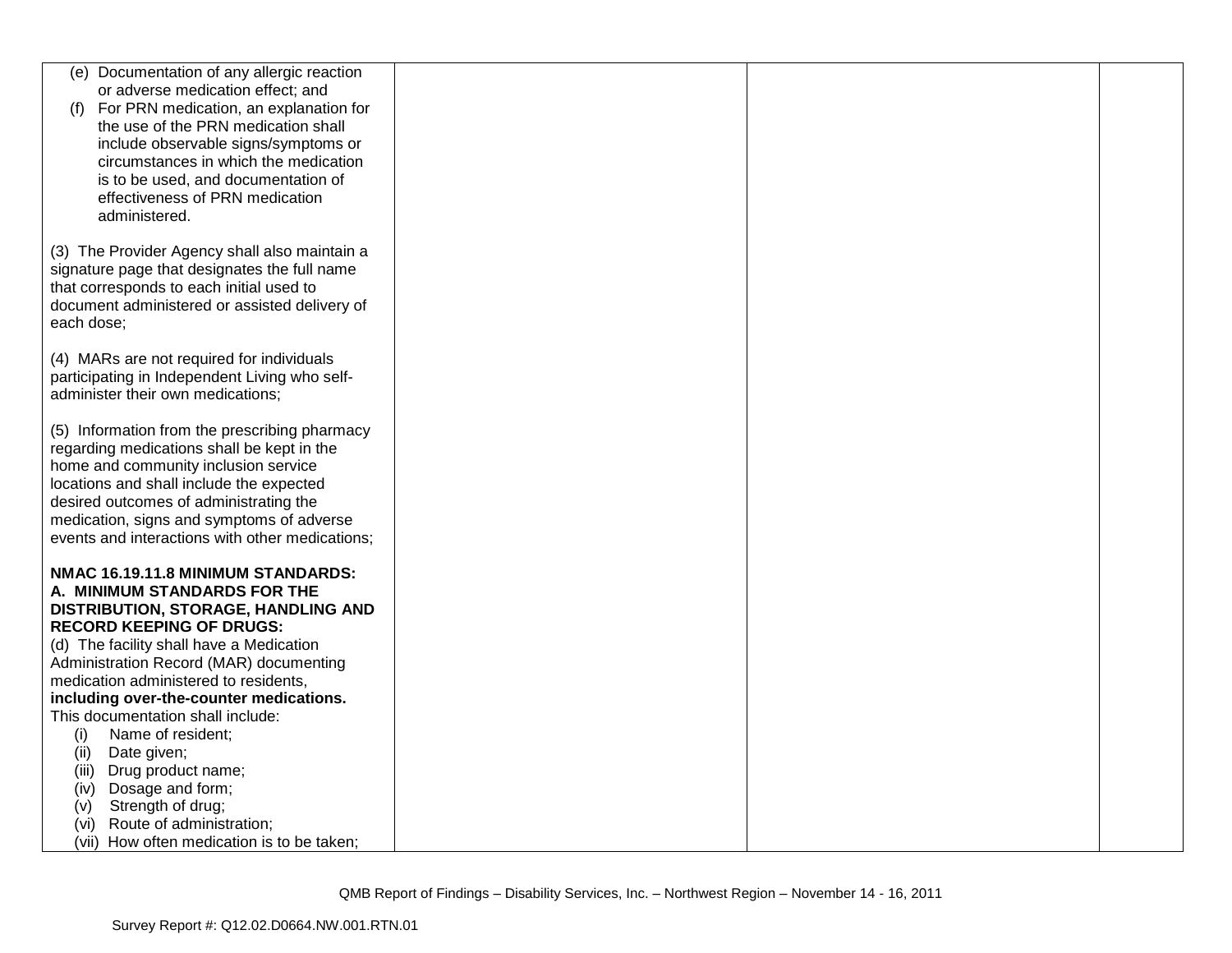| (viii) Time taken and staff initials;                                 |  |  |
|-----------------------------------------------------------------------|--|--|
| (ix) Dates when the medication is                                     |  |  |
| discontinued or changed;                                              |  |  |
| The name and initials of all staff<br>(x)                             |  |  |
| administering medications.                                            |  |  |
|                                                                       |  |  |
| <b>Model Custodial Procedure Manual</b>                               |  |  |
| <b>D. Administration of Drugs</b>                                     |  |  |
| Unless otherwise stated by practitioner,                              |  |  |
| patients will not be allowed to administer their                      |  |  |
| own medications.                                                      |  |  |
| Document the practitioner's order authorizing                         |  |  |
| the self-administration of medications.                               |  |  |
|                                                                       |  |  |
| All PRN (As needed) medications shall have                            |  |  |
| complete detail instructions regarding the                            |  |  |
| administering of the medication. This shall                           |  |  |
| include:                                                              |  |  |
| $\triangleright$ symptoms that indicate the use of the<br>medication, |  |  |
| exact dosage to be used, and<br>≻                                     |  |  |
| the exact amount to be used in a 24<br>≻                              |  |  |
| hour period.                                                          |  |  |
|                                                                       |  |  |
| <b>Department of Health</b>                                           |  |  |
| <b>Developmental Disabilities Supports</b>                            |  |  |
| <b>Division (DDSD) Medication Assessment</b>                          |  |  |
| and Delivery Policy - Eff. November 1, 2006                           |  |  |
| <b>F. PRN Medication</b>                                              |  |  |
| 3. Prior to self-administration, self-                                |  |  |
| administration with physical assist or assisting                      |  |  |
| with delivery of PRN medications, the direct                          |  |  |
| support staff must contact the agency nurse to                        |  |  |
| describe observed symptoms and thus assure                            |  |  |
| that the PRN medication is being used                                 |  |  |
| according to instructions given by the ordering                       |  |  |
| PCP. In cases of fever, respiratory distress                          |  |  |
| (including coughing), severe pain, vomiting,                          |  |  |
| diarrhea, change in responsiveness/level of                           |  |  |
| consciousness, the nurse must strongly                                |  |  |
| consider the need to conduct a face-to-face                           |  |  |
| assessment to assure that the PRN does not                            |  |  |
| mask a condition better treated by seeking                            |  |  |
| medical attention. This does not apply to home                        |  |  |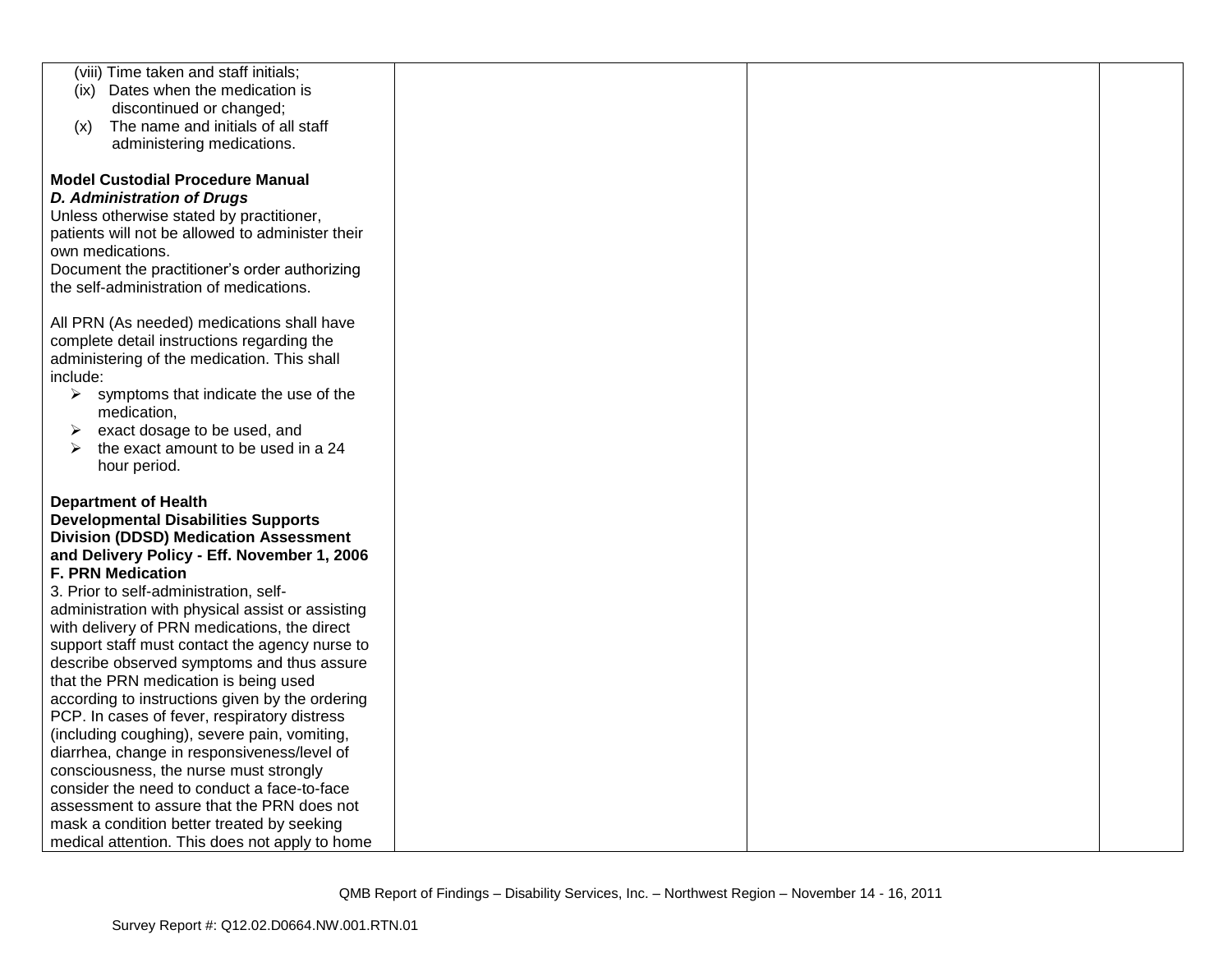| based/family living settings where the provider                                              |  |  |
|----------------------------------------------------------------------------------------------|--|--|
| is related by affinity or by consanguinity to the                                            |  |  |
| individual.                                                                                  |  |  |
|                                                                                              |  |  |
| 4. The agency nurse shall review the utilization                                             |  |  |
| of PRN medications routinely. Frequent or                                                    |  |  |
| escalating use of PRN medications must be                                                    |  |  |
| reported to the PCP and discussed by the                                                     |  |  |
| Interdisciplinary for changes to the overall                                                 |  |  |
| support plan (see Section H of this policy).                                                 |  |  |
|                                                                                              |  |  |
| H. Agency Nurse Monitoring                                                                   |  |  |
| 1. Regardless of the level of assistance with                                                |  |  |
| medication delivery that is required by the                                                  |  |  |
| individual or the route through which the                                                    |  |  |
| medication is delivered, the agency nurses                                                   |  |  |
| must monitor the individual's response to the                                                |  |  |
| effects of their routine and PRN medications.                                                |  |  |
| The frequency and type of monitoring must be                                                 |  |  |
| based on the nurse's assessment of the                                                       |  |  |
| individual and consideration of the individual's                                             |  |  |
| diagnoses, health status, stability, utilization of                                          |  |  |
| PRN medications and level of support required                                                |  |  |
| by the individual's condition and the skill level                                            |  |  |
|                                                                                              |  |  |
| and needs of the direct care staff. Nursing<br>monitoring should be based on prudent nursing |  |  |
|                                                                                              |  |  |
| practice and should support the safety and<br>independence of the individual in the          |  |  |
|                                                                                              |  |  |
| community setting. The health care plan shall                                                |  |  |
| reflect the planned monitoring of the                                                        |  |  |
| individual's response to medication.                                                         |  |  |
|                                                                                              |  |  |
| <b>Department of Health Developmental</b>                                                    |  |  |
| <b>Disabilities Supports Division (DDSD) -</b>                                               |  |  |
| <b>Procedure Title:</b>                                                                      |  |  |
| <b>Medication Assessment and Delivery</b>                                                    |  |  |
| Procedure Eff Date: November 1, 2006                                                         |  |  |
| C. 3. Prior to delivery of the PRN, direct                                                   |  |  |
| support staff must contact the agency nurse to                                               |  |  |
| describe observed symptoms and thus assure                                                   |  |  |
| that the PRN is being used according to                                                      |  |  |
| instructions given by the ordering PCP. In                                                   |  |  |
| cases of fever, respiratory distress (including                                              |  |  |
| coughing), severe pain, vomiting, diarrhea,                                                  |  |  |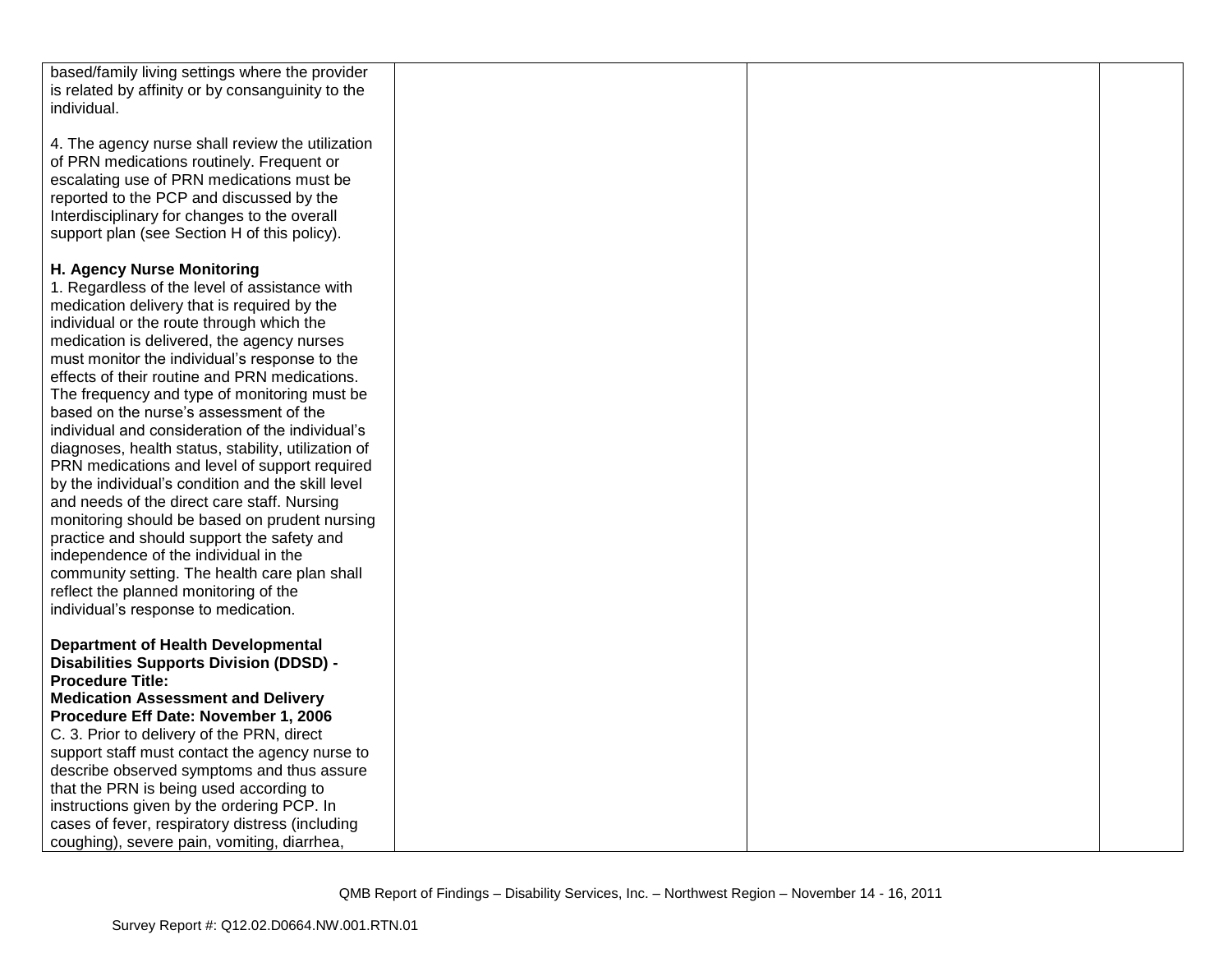| change in responsiveness/level of<br>consciousness, the nurse must strongly<br>consider the need to conduct a face-to-face<br>assessment to assure that the PRN does not<br>mask a condition better treated by seeking<br>medical attention. (References: Psychotropic<br>Medication Use Policy, Section D, page 5 Use<br>of PRN Psychotropic Medications; and, Human<br>Rights Committee Requirements Policy,<br>Section B, page 4 Interventions Requiring<br>Review and Approval - Use of PRN<br>Medications). |  |  |
|------------------------------------------------------------------------------------------------------------------------------------------------------------------------------------------------------------------------------------------------------------------------------------------------------------------------------------------------------------------------------------------------------------------------------------------------------------------------------------------------------------------|--|--|
| a. Document conversation with nurse including<br>all reported signs and symptoms, advice given<br>and action taken by staff.                                                                                                                                                                                                                                                                                                                                                                                     |  |  |
| 5. Document on the MAR each<br>time a PRN medication is<br>used and describe its effect<br>on the individual (e.g.,<br>temperature down, vomiting<br>lessened, anxiety increased,<br>the condition is the same,<br>improved, or worsened, etc.).                                                                                                                                                                                                                                                                 |  |  |
|                                                                                                                                                                                                                                                                                                                                                                                                                                                                                                                  |  |  |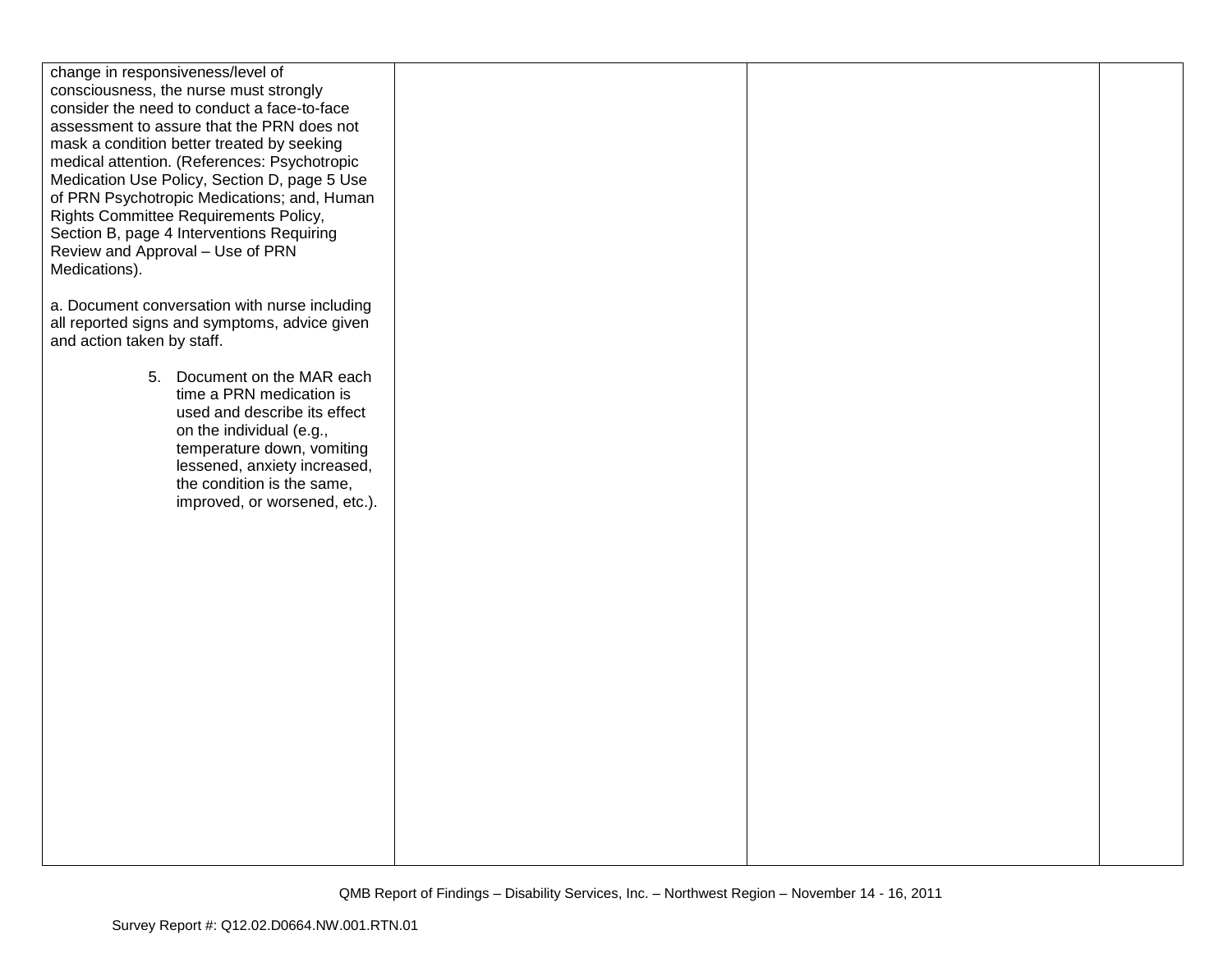| Tag # 1A15.2 & 5109 - Healthcare                 | <b>Standard Level Deficiency</b>                |                                                   |  |
|--------------------------------------------------|-------------------------------------------------|---------------------------------------------------|--|
| <b>Documentation</b>                             |                                                 |                                                   |  |
| Developmental Disabilities (DD) Waiver           | Based on record review, the Agency failed to    |                                                   |  |
| Service Standards effective 4/1/2007             | maintain the required documentation in the      |                                                   |  |
| <b>CHAPTER 1. III. PROVIDER AGENCY</b>           | Individuals Agency Record as required per       |                                                   |  |
| <b>DOCUMENTATION OF SERVICE DELIVERY</b>         | standard for 1 of 9 individual                  |                                                   |  |
| <b>AND LOCATION - Healthcare</b>                 |                                                 |                                                   |  |
| <b>Documentation by Nurses For Community</b>     | The following were not found, incomplete and/or |                                                   |  |
| <b>Living Services, Community Inclusion</b>      | not current:                                    |                                                   |  |
| <b>Services and Private Duty Nursing</b>         |                                                 |                                                   |  |
| Services: Nursing services must be available     | • Comprehensive Aspiration Risk Management      |                                                   |  |
| as needed and documented for Provider            | Plan $(#3)$                                     |                                                   |  |
| Agencies delivering Community Living             |                                                 |                                                   |  |
| Services, Community Inclusion Services and       |                                                 | Provider:                                         |  |
| Private Duty Nursing Services.                   |                                                 | State your Plan of Correction for the findings in |  |
|                                                  |                                                 | this Tag above this line.                         |  |
| Chapter 1. III. E. (1 - 4) (1) Documentation of  |                                                 |                                                   |  |
| nursing assessment activities                    |                                                 | Enter your Quality Assurance/Quality              |  |
| (a) The following hierarchy shall be used to     |                                                 | Improvement processes below the line.             |  |
| determine which provider agency is               |                                                 |                                                   |  |
| responsible for completion of the HAT and        |                                                 |                                                   |  |
| MAAT and related subsequent planning and         |                                                 |                                                   |  |
| training:                                        |                                                 |                                                   |  |
| (i) Community living services provider           |                                                 |                                                   |  |
| agency;                                          |                                                 |                                                   |  |
| (ii) Private duty nursing provider agency;       |                                                 |                                                   |  |
| (iii) Adult habilitation provider agency;        |                                                 |                                                   |  |
| (iv) Community access provider agency; and       |                                                 |                                                   |  |
| (v) Supported employment provider agency.        |                                                 |                                                   |  |
| (b) The provider agency must arrange for their   |                                                 |                                                   |  |
| nurse to complete the Health Assessment Tool     |                                                 |                                                   |  |
| (HAT) and the Medication Administration          |                                                 |                                                   |  |
| Assessment Tool (MAAT) on at least an annual     |                                                 |                                                   |  |
| basis for each individual receiving community    |                                                 |                                                   |  |
| living, community inclusion or private duty      |                                                 |                                                   |  |
| nursing services, unless the provider agency     |                                                 |                                                   |  |
| arranges for the individual's Primary Care       |                                                 |                                                   |  |
| Practitioner (PCP) to voluntarily complete these |                                                 |                                                   |  |
| assessments in lieu of the agency nurse.         |                                                 |                                                   |  |
| Agency nurses may also complete these            |                                                 |                                                   |  |
| assessments in collaboration with the Primary    |                                                 |                                                   |  |
| Care Practitioner if they believe such           |                                                 |                                                   |  |
| consultation is necessary for an accurate        |                                                 |                                                   |  |
| assessment. Family Living Provider Agencies      |                                                 |                                                   |  |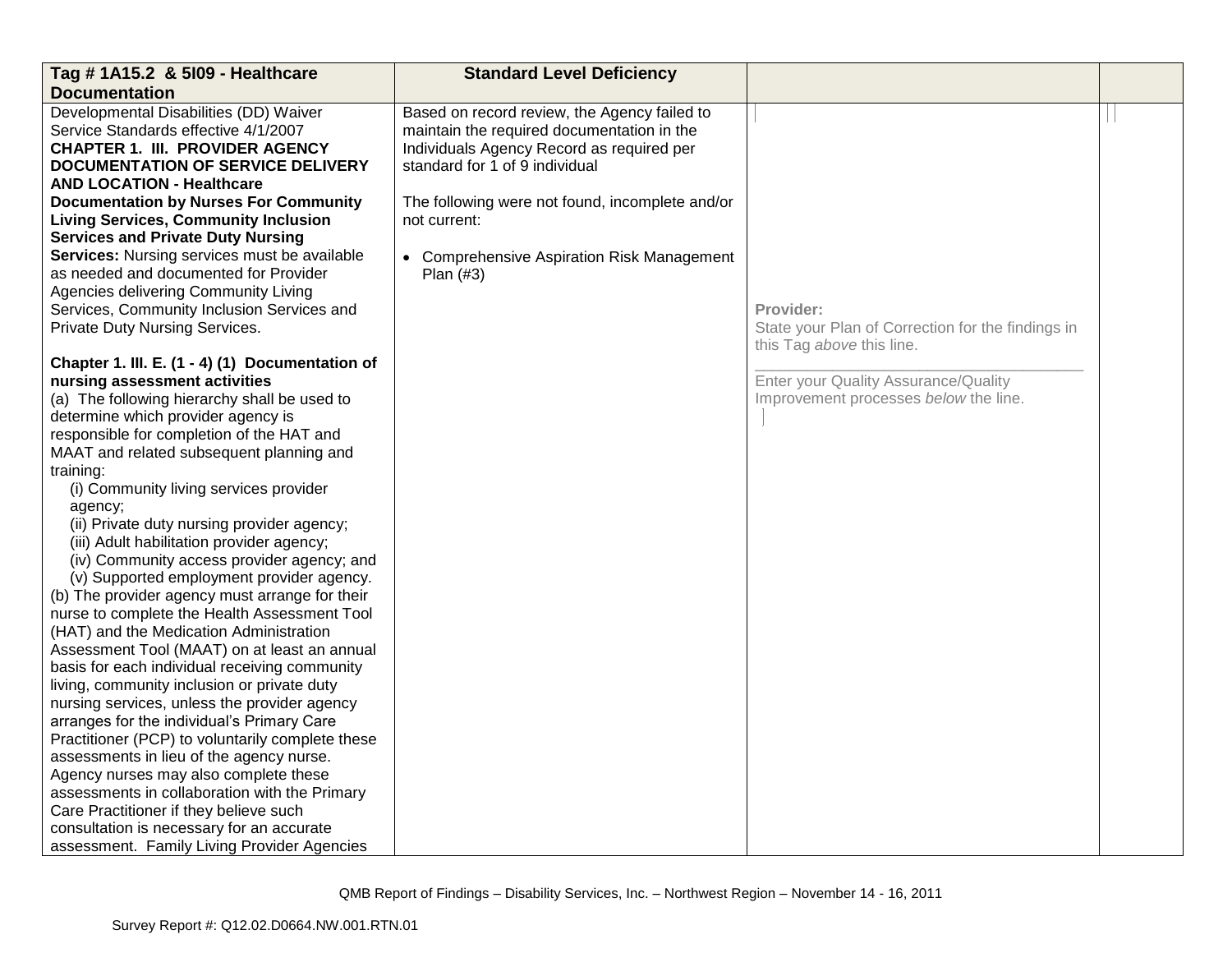| have the option of having the subcontracted       |  |  |
|---------------------------------------------------|--|--|
| caregiver complete the HAT instead of the         |  |  |
| nurse or PCP, if the caregiver is comfortable     |  |  |
| doing so. However, the agency nurse must be       |  |  |
| available to assist the caregiver upon request.   |  |  |
| (c) For newly allocated individuals, the HAT      |  |  |
| and the MAAT must be completed within             |  |  |
| seventy-two (72) hours of admission into direct   |  |  |
| services or two weeks following the initial ISP,  |  |  |
| whichever comes first.                            |  |  |
| (d) For individuals already in services, the HAT  |  |  |
| and the MAAT must be completed at least           |  |  |
| fourteen (14) days prior to the annual ISP        |  |  |
| meeting and submitted to all members of the       |  |  |
| interdisciplinary team. The HAT must also be      |  |  |
| completed at the time of any significant change   |  |  |
| in clinical condition and upon return from any    |  |  |
| hospitalizations. In addition to annually, the    |  |  |
| MAAT must be completed at the time of any         |  |  |
| significant change in clinical condition, when a  |  |  |
| medication regime or route change requires        |  |  |
| delivery by licensed or certified staff, or when  |  |  |
| an individual has completed additional training   |  |  |
| designed to improve their skills to support self- |  |  |
| administration (see DDSD Medication               |  |  |
| Assessment and Delivery Policy).                  |  |  |
| (e) Nursing assessments conducted to              |  |  |
| determine current health status or to evaluate a  |  |  |
| change in clinical condition must be              |  |  |
| documented in a signed progress note that         |  |  |
| includes time and date as well as subjective      |  |  |
| information including the individual complaints,  |  |  |
| signs and symptoms noted by staff, family         |  |  |
| members or other team members; objective          |  |  |
| information including vital signs, physical       |  |  |
| examination, weight, and other pertinent data     |  |  |
| for the given situation (e.g., seizure frequency, |  |  |
| method in which temperature taken);               |  |  |
| assessment of the clinical status, and plan of    |  |  |
| action addressing relevant aspects of all active  |  |  |
| health problems and follow up on any              |  |  |
| recommendations of medical consultants.           |  |  |
| (2) Health related plans                          |  |  |
| (a) For individuals with chronic conditions that  |  |  |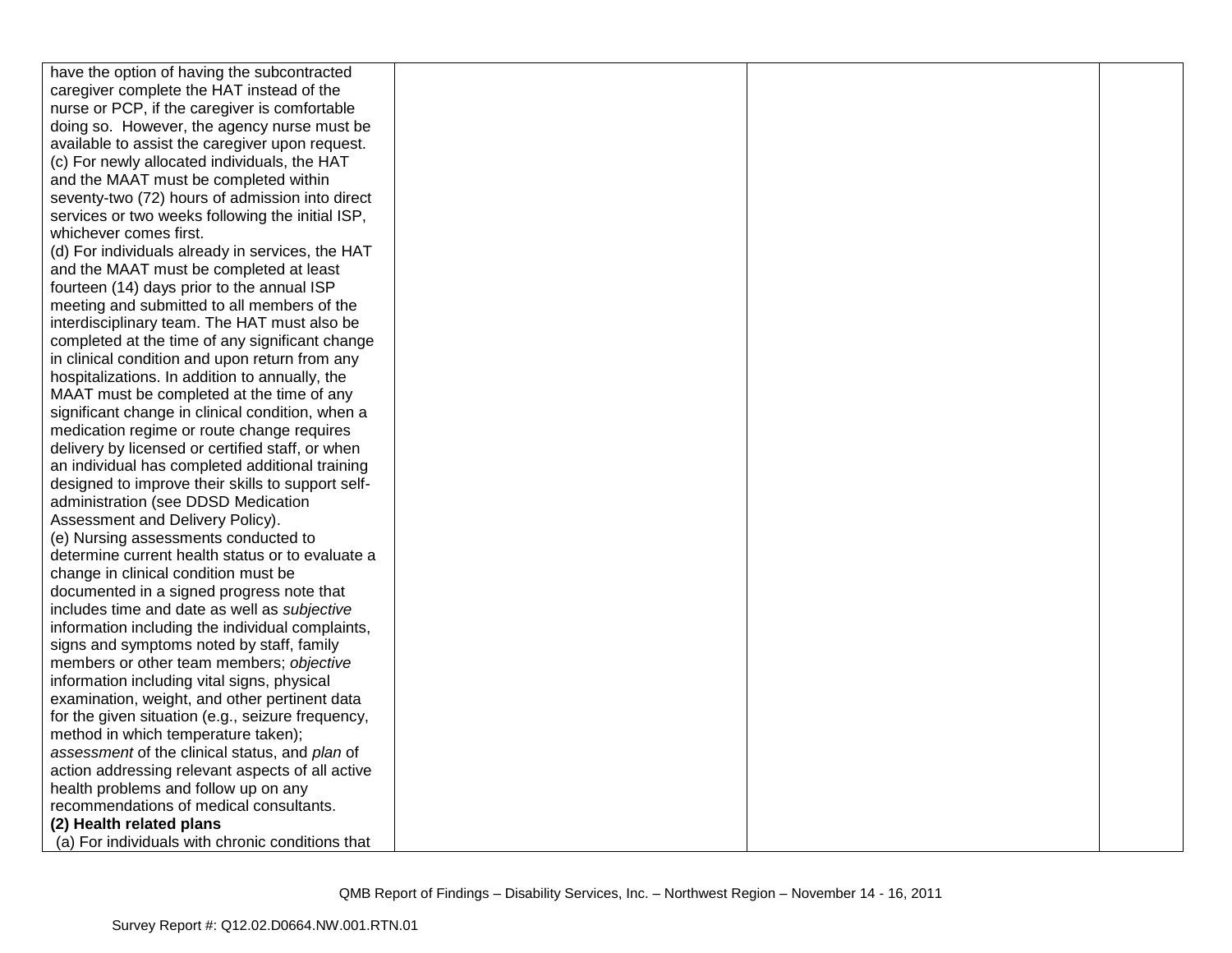| have the potential to exacerbate into a life-    |  |  |
|--------------------------------------------------|--|--|
| threatening situation, a medical crisis          |  |  |
| prevention and intervention plan must be         |  |  |
| written by the nurse or other appropriately      |  |  |
| designated healthcare professional.              |  |  |
| (b) Crisis prevention and intervention plans     |  |  |
| must be written in user-friendly language that   |  |  |
| is easily understood by those implementing       |  |  |
| the plan.                                        |  |  |
| (c) The nurse shall also document training       |  |  |
| regarding the crisis prevention and              |  |  |
| intervention plan delivered to agency staff and  |  |  |
| other team members, clearly indicating           |  |  |
| competency determination for each trainee.       |  |  |
| (d) If the individual receives services from     |  |  |
| separate agencies for community living and       |  |  |
| community inclusion services, nurses from        |  |  |
| each agency shall collaborate in the             |  |  |
| development of and training delivery for crisis  |  |  |
| prevention and intervention plans to assure      |  |  |
| maximum consistency across settings.             |  |  |
| (3) For all individuals with a HAT score of 4, 5 |  |  |
| or 6, the nurse shall develop a comprehensive    |  |  |
| healthcare plan that includes health related     |  |  |
| supports identified in the ISP (The healthcare   |  |  |
| plan is the equivalent of a nursing care plan;   |  |  |
| two separate documents are not required nor      |  |  |
| recommended):                                    |  |  |
| (a) Each healthcare plan must include a          |  |  |
| statement of the person's healthcare needs       |  |  |
| and list measurable goals to be achieved         |  |  |
| through implementation of the healthcare plan.   |  |  |
| Needs statements may be based upon               |  |  |
| supports needed for the individual to maintain   |  |  |
| a current strength, ability or skill related to  |  |  |
| their health, prevention measures, and/or        |  |  |
| supports needed to remediate, minimize or        |  |  |
| manage an existing health condition.             |  |  |
| (b) Goals must be measurable and shall be        |  |  |
| revised when an individual has met the goal      |  |  |
| and has the potential to attain additional goals |  |  |
| or no longer requires supports in order to       |  |  |
| maintain the goal.                               |  |  |
| (c) Approaches described in the plan shall be    |  |  |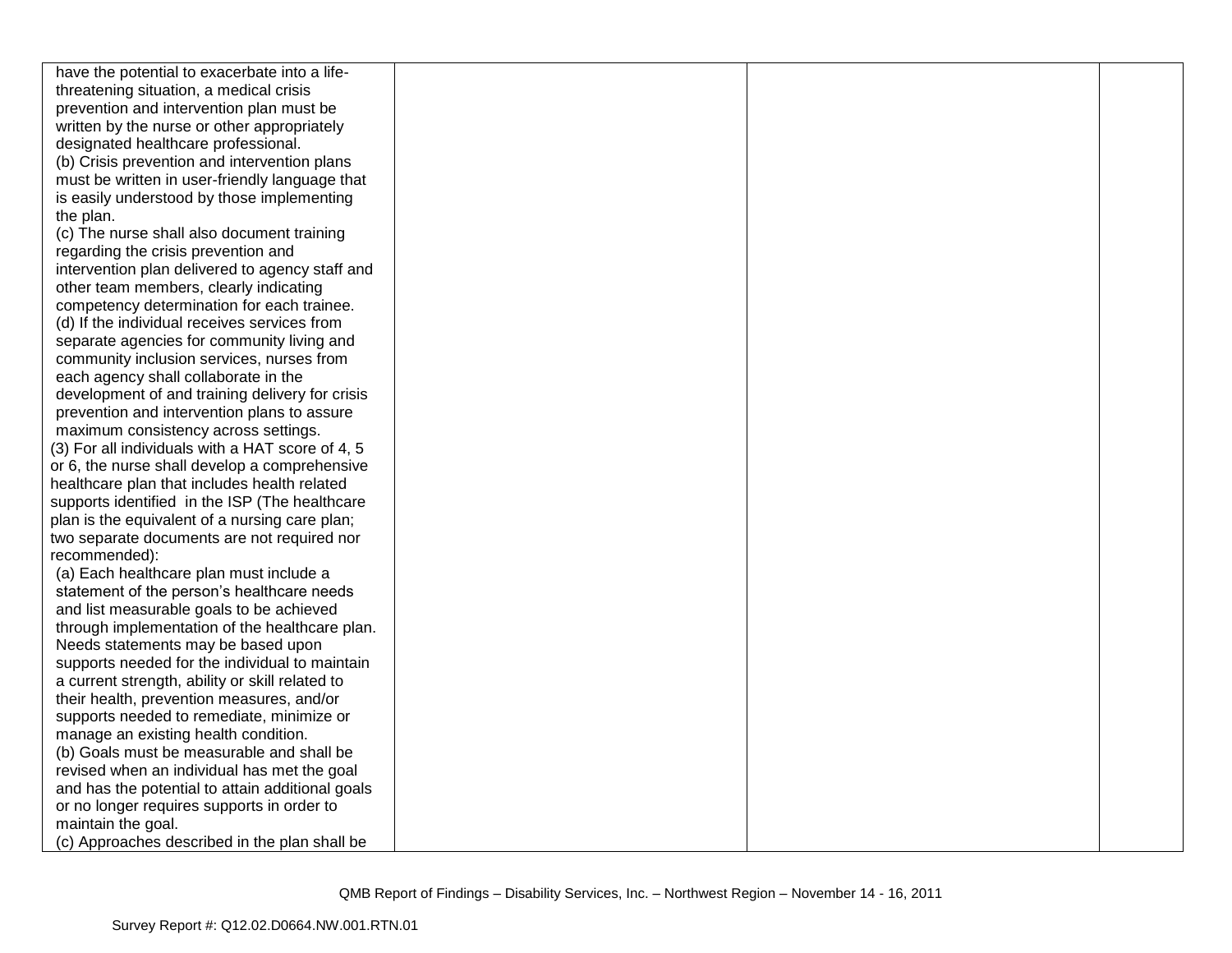| individualized to reflect the individual's unique |  |  |
|---------------------------------------------------|--|--|
| needs, provide guidance to the caregiver(s)       |  |  |
| and designed to support successful                |  |  |
| interactions. Some interventions may be           |  |  |
| carried out by staff, family members or other     |  |  |
| team members, and other interventions may         |  |  |
| be carried out directly by the nurse – persons    |  |  |
| responsible for each intervention shall be        |  |  |
| specified in the plan.                            |  |  |
| (d) Healthcare plans shall be written in          |  |  |
| language that will be easily understood by the    |  |  |
| person(s) identified as implementing the          |  |  |
| interventions.                                    |  |  |
| (e) The nurse shall also document training on     |  |  |
| the healthcare plan delivered to agency staff     |  |  |
| and other team members, clearly indicating        |  |  |
| competency determination for each trainee. If     |  |  |
| the individual receives services from separate    |  |  |
| agencies for community living and community       |  |  |
| inclusion services, nurses from each agency       |  |  |
| shall collaborate in the development of and       |  |  |
| training delivery for healthcare plans to assure  |  |  |
| maximum consistency across settings.              |  |  |
| (f) Healthcare plans must be updated to reflect   |  |  |
| relevant discharge orders whenever an             |  |  |
| individual returns to services following a        |  |  |
| hospitalization.                                  |  |  |
| (g) All crisis prevention and intervention plans  |  |  |
| and healthcare plans shall include the            |  |  |
| individual's name and date on each page and       |  |  |
| shall be signed by the author.                    |  |  |
| (h) Crisis prevention and intervention plans as   |  |  |
| well as healthcare plans shall be reviewed by     |  |  |
| the nurse at least quarterly, and updated as      |  |  |
| needed.                                           |  |  |
| (4) General Nursing Documentation                 |  |  |
| (a) The nurse shall complete legible and          |  |  |
| signed progress notes with date and time          |  |  |
| indicated that describe all interventions or      |  |  |
| interactions conducted with individuals served    |  |  |
| as well as all interactions with other healthcare |  |  |
| providers serving the individual. All             |  |  |
| interactions shall be documented whether they     |  |  |
| occur by phone or in person.                      |  |  |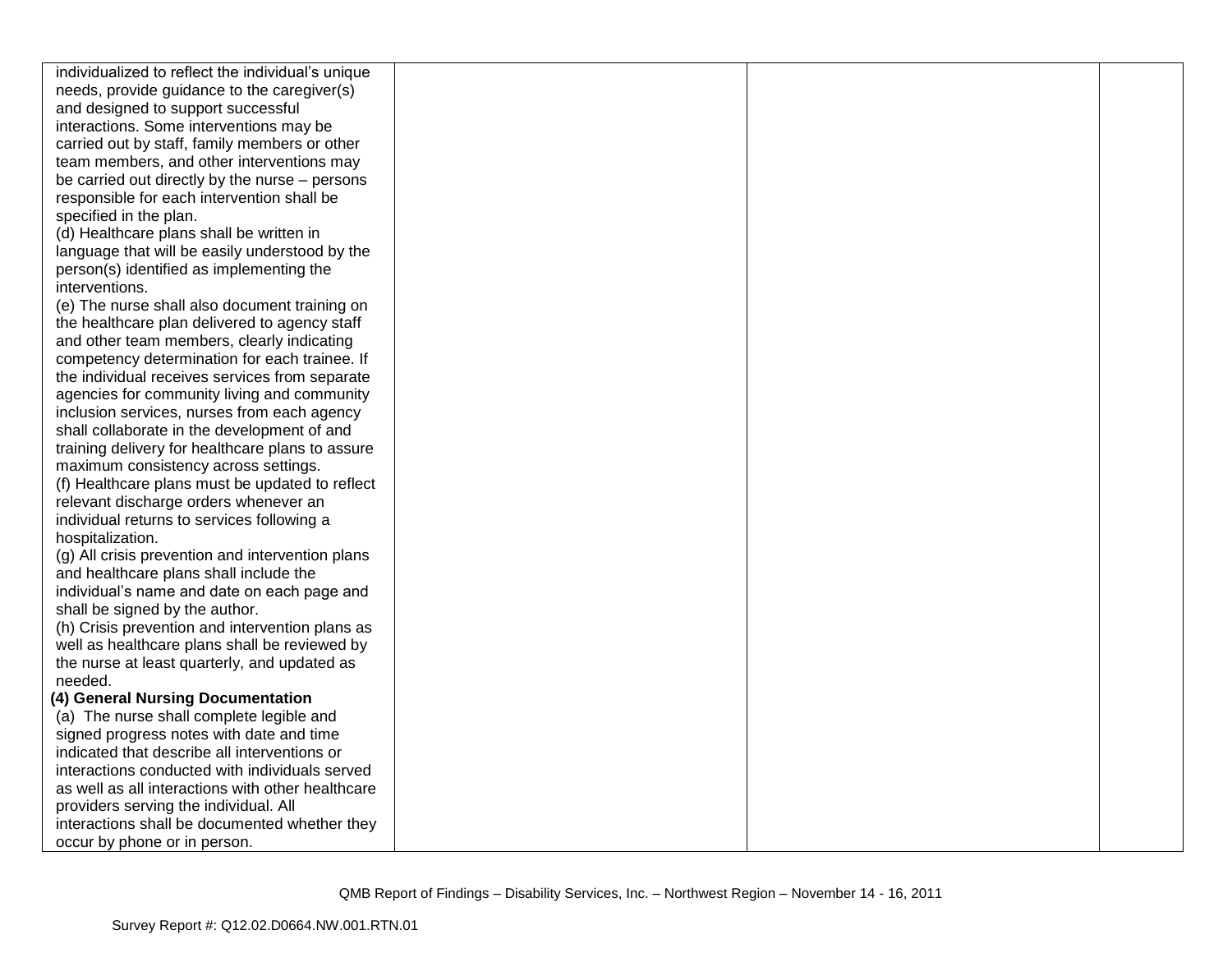| (b) For individuals with a HAT score of 4, 5 or<br>6, or who have identified health concerns in<br>their ISP, the nurse shall provide the<br>interdisciplinary team with a quarterly report<br>that indicates current health status and<br>progress to date on health related ISP desired<br>outcomes and action plans as well as<br>progress toward goals in the healthcare plan.                                                                                                |  |  |
|-----------------------------------------------------------------------------------------------------------------------------------------------------------------------------------------------------------------------------------------------------------------------------------------------------------------------------------------------------------------------------------------------------------------------------------------------------------------------------------|--|--|
| Developmental Disabilities (DD) Waiver<br>Service Standards effective 4/1/2007<br><b>CHAPTER 5 IV. COMMUNITY INCLUSION</b><br><b>SERVICES PROVIDER AGENCY</b><br><b>REQUIREMENTS</b><br><b>B. IDT Coordination</b><br>(1) Community Inclusion Services Provider<br>Agencies shall participate on the IDT as<br>specified in the ISP Regulations (7.26.5<br>NMAC), and shall ensure direct support staff<br>participation as needed to plan effectively for<br>the individual; and |  |  |
| (2) Coordinate with the IDT to ensure that<br>each individual participating in Community<br>Inclusion Services who has a score of 4, 5, or 6<br>on the HAT has a Health Care Plan developed<br>by a licensed nurse, and if applicable, a Crisis<br>Prevention/Intervention Plan.                                                                                                                                                                                                  |  |  |
| <b>Department of Health Developmental</b><br><b>Disabilities Supports Division Policy.</b><br><b>Medical Emergency Response Plan Policy</b><br>MERP-001 eff.8/1/2010                                                                                                                                                                                                                                                                                                              |  |  |
| F. The MERP shall be written in clear, jargon<br>free language and include at a minimum the<br>following information:<br>1. A brief, simple description of the condition<br>or illness.<br>2. A brief description of the most likely life<br>threatening complications that might occur and<br>what those complications may look like to an<br>observer.<br>3. A concise list of the most important                                                                               |  |  |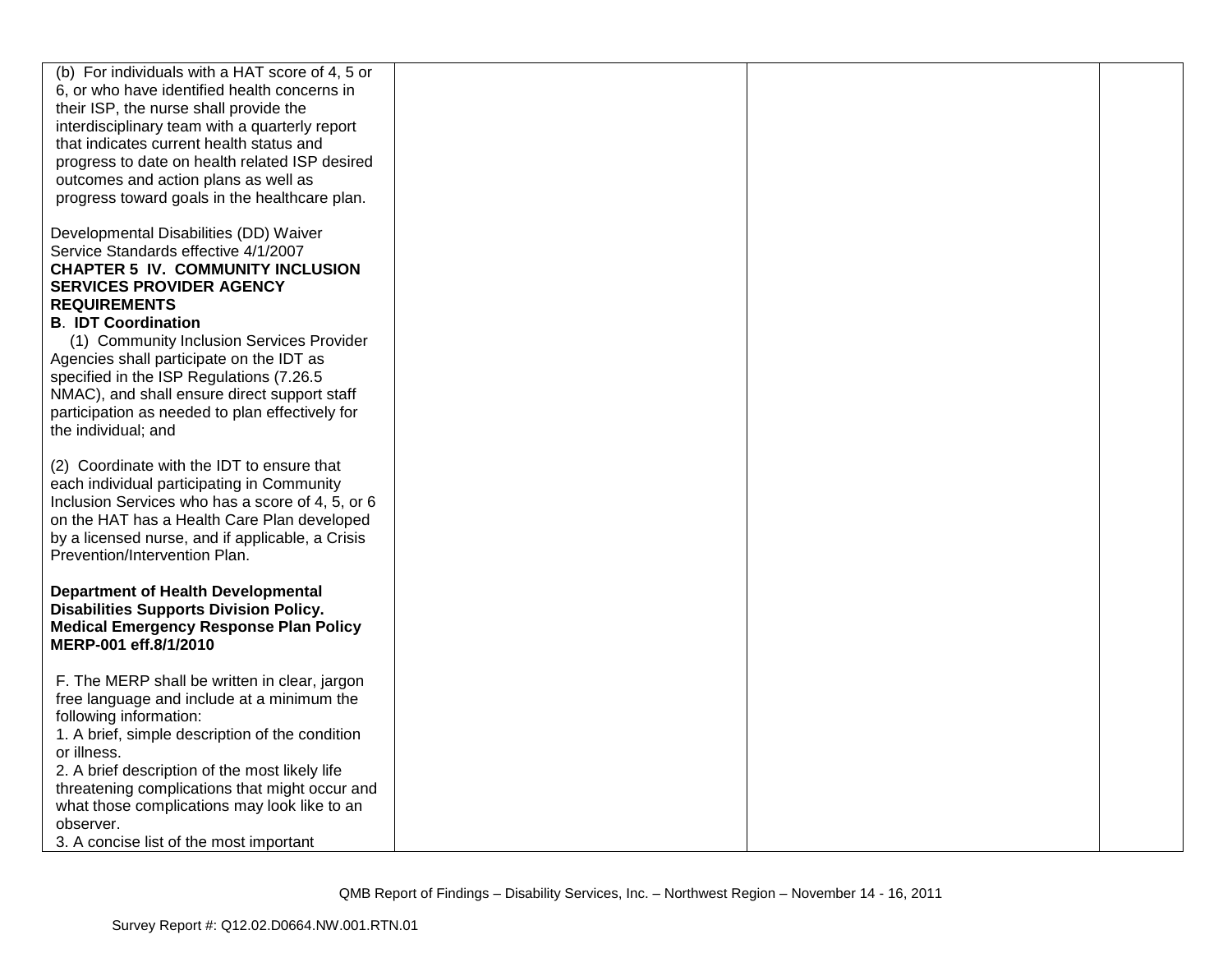| measures that may prevent the life threatening   |  |  |
|--------------------------------------------------|--|--|
| complication from occurring (e.g., avoiding      |  |  |
| allergens that trigger an asthma attack or       |  |  |
| making sure the person with diabetes has         |  |  |
| snacks with them to avoid hypoglycemia).         |  |  |
| 4. Clear, jargon free, step-by-step instructions |  |  |
| regarding the actions to be taken by direct      |  |  |
| support personnel (DSP) and/or others to         |  |  |
| intervene in the emergency, including criteria   |  |  |
| for when to call 911.                            |  |  |
| 5. Emergency contacts with phone numbers.        |  |  |
| 6. Reference to whether the individual has       |  |  |
| advance directives or not, and if so, where the  |  |  |
| advance directives are located.                  |  |  |
|                                                  |  |  |
|                                                  |  |  |
|                                                  |  |  |
|                                                  |  |  |
|                                                  |  |  |
|                                                  |  |  |
|                                                  |  |  |
|                                                  |  |  |
|                                                  |  |  |
|                                                  |  |  |
|                                                  |  |  |
|                                                  |  |  |
|                                                  |  |  |
|                                                  |  |  |
|                                                  |  |  |
|                                                  |  |  |
|                                                  |  |  |
|                                                  |  |  |
|                                                  |  |  |
|                                                  |  |  |
|                                                  |  |  |
|                                                  |  |  |
|                                                  |  |  |
|                                                  |  |  |
|                                                  |  |  |
|                                                  |  |  |
|                                                  |  |  |
|                                                  |  |  |
|                                                  |  |  |
|                                                  |  |  |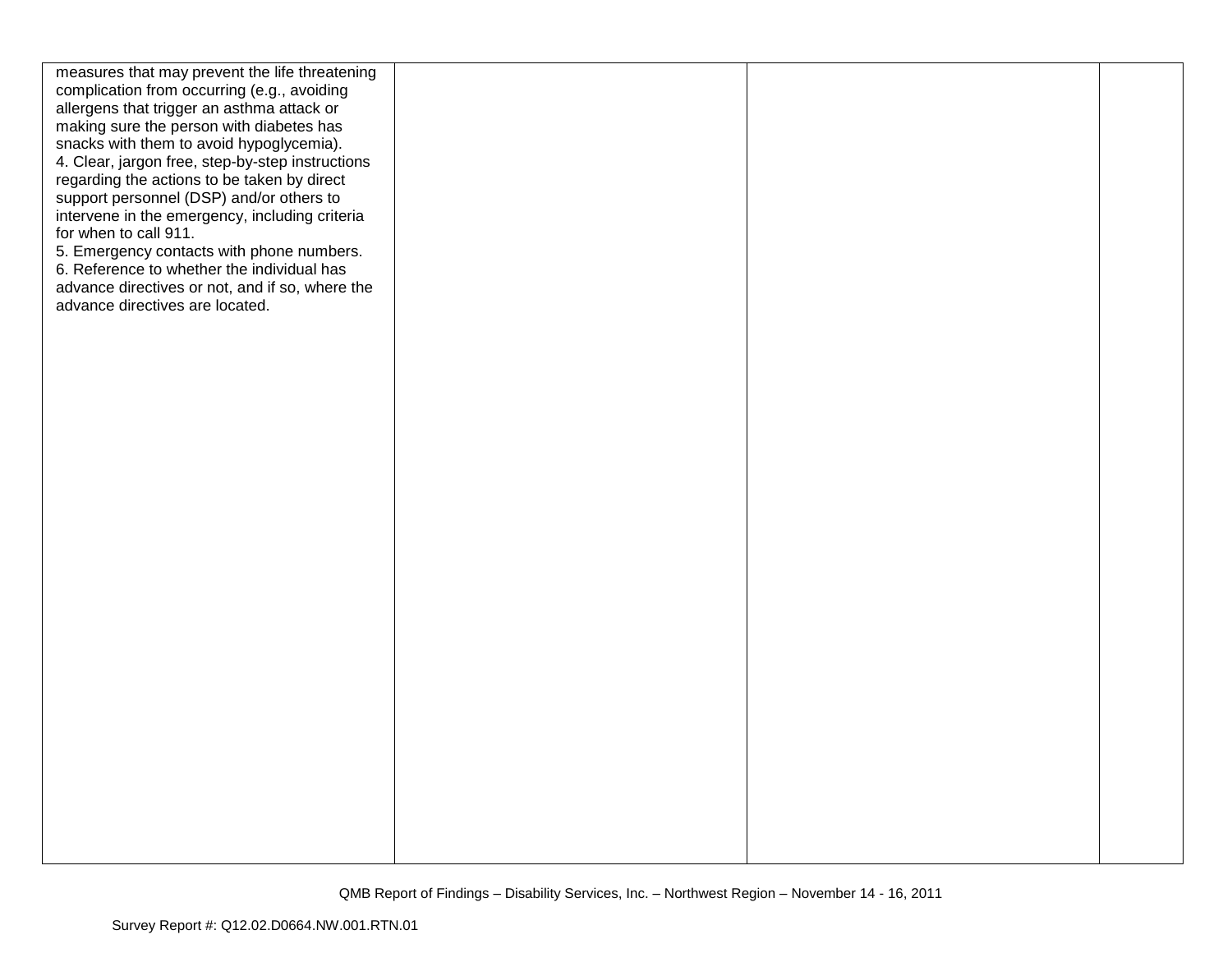| Tag # 1A27 Incident Mgt Late & Failure                                                                                                                                                                                                                                                                                                                                                                                                                                                                                                                                                                                                                                                                                                                                                                                                                                                                                                                                                                                                                                                                                                                                                                                                                                                                                                                                                                                                                                                                                                                                                                                                                                                                                                                               | <b>Standard Level Deficiency</b>                                                                                                                                                                                                                                                                                                                                                                                                                                                                                                                                                                                                                                                                                                                       |                                                                                                                                                                              |  |
|----------------------------------------------------------------------------------------------------------------------------------------------------------------------------------------------------------------------------------------------------------------------------------------------------------------------------------------------------------------------------------------------------------------------------------------------------------------------------------------------------------------------------------------------------------------------------------------------------------------------------------------------------------------------------------------------------------------------------------------------------------------------------------------------------------------------------------------------------------------------------------------------------------------------------------------------------------------------------------------------------------------------------------------------------------------------------------------------------------------------------------------------------------------------------------------------------------------------------------------------------------------------------------------------------------------------------------------------------------------------------------------------------------------------------------------------------------------------------------------------------------------------------------------------------------------------------------------------------------------------------------------------------------------------------------------------------------------------------------------------------------------------|--------------------------------------------------------------------------------------------------------------------------------------------------------------------------------------------------------------------------------------------------------------------------------------------------------------------------------------------------------------------------------------------------------------------------------------------------------------------------------------------------------------------------------------------------------------------------------------------------------------------------------------------------------------------------------------------------------------------------------------------------------|------------------------------------------------------------------------------------------------------------------------------------------------------------------------------|--|
| to Report                                                                                                                                                                                                                                                                                                                                                                                                                                                                                                                                                                                                                                                                                                                                                                                                                                                                                                                                                                                                                                                                                                                                                                                                                                                                                                                                                                                                                                                                                                                                                                                                                                                                                                                                                            |                                                                                                                                                                                                                                                                                                                                                                                                                                                                                                                                                                                                                                                                                                                                                        |                                                                                                                                                                              |  |
| 7.1.13.9 INCIDENT MANAGEMENT SYSTEM<br><b>REPORTING REQUIREMENTS FOR</b><br><b>COMMUNITY BASED SERVICE</b><br><b>PROVIDERS:</b><br>A. Duty To Report:<br>(1) All community based service providers shall<br>immediately report abuse, neglect or<br>misappropriation of property to the adult<br>protective services division.<br>(2) All community based service providers shall<br>report to the division within twenty four (24)<br>hours: abuse, neglect, or misappropriation of<br>property, unexpected and natural/expected<br>deaths; and other reportable incidents<br>to include:<br>(a) an environmental hazardous condition,<br>which creates an immediate threat to life or<br>health; or<br>(b) admission to a hospital or psychiatric facility<br>or the provision of emergency services that<br>results in medical care which is unanticipated<br>or unscheduled for the consumer and which<br>would not routinely be provided by a<br>community based service provider.<br>(3) All community based service providers shall<br>ensure that the reporter with direct knowledge<br>of an incident has immediate access to the<br>division incident report form to allow the<br>reporter to respond to, report, and document<br>incidents in a timely and accurate manner.<br>B. Notification: (1) Incident Reporting: Any<br>consumer, employee, family member or legal<br>guardian may report an incident independently<br>or through the community based service<br>provider to the division by telephone call,<br>written correspondence or other forms of<br>communication utilizing the division's incident<br>report form. The incident report form and<br>instructions for the completion and filing are<br>available at the division's website, | Based on the Incident Management Bureau's<br>Late and Failure Reports, the Agency failed to<br>report suspected abuse, neglect, or<br>misappropriation of property, unexpected and<br>natural/expected deaths; or other reportable<br>incidents to the Division of Health Improvement<br>for 2 of 10 individuals.<br>Individual #1<br>• Incident date 7/12/2011. Allegation was<br>Abuse. Incident report was received<br>7/15/2011. Late Reporting. IMB Late &<br>Failure Report indicated incident of Neglect<br>was "Confirmed."<br>Individual #10<br>• Incident date 3/1/2011. Allegation was<br>Neglect. Incident report was received<br>3/4/2011. Late Reporting. IMB Late & Failure<br>Report indicated incident of Neglect was<br>"Confirmed." | Provider:<br>State your Plan of Correction for the findings in<br>this Tag above this line.<br>Enter your Quality Assurance/Quality<br>Improvement processes below the line. |  |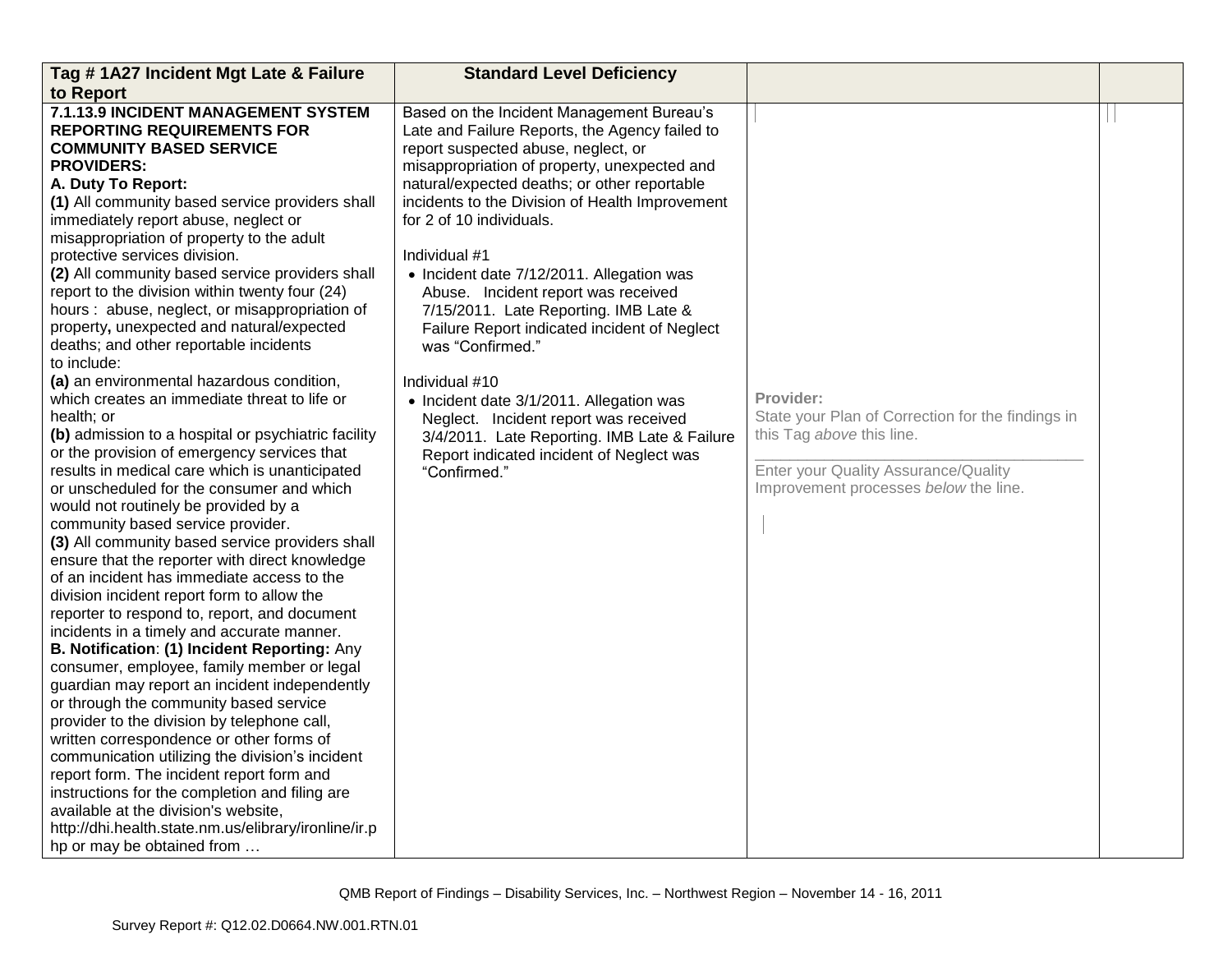| Tag # 6L13 Community Living                                                                                                                                                                                                                                                                                                                                                                                                                                                                                                                                                                                                                                                                                                                                 | <b>Standard Level Deficiency</b>                                                                                                                                                                                                                                                                                                                                                                                                                                |                                                                                                                                                                              |  |
|-------------------------------------------------------------------------------------------------------------------------------------------------------------------------------------------------------------------------------------------------------------------------------------------------------------------------------------------------------------------------------------------------------------------------------------------------------------------------------------------------------------------------------------------------------------------------------------------------------------------------------------------------------------------------------------------------------------------------------------------------------------|-----------------------------------------------------------------------------------------------------------------------------------------------------------------------------------------------------------------------------------------------------------------------------------------------------------------------------------------------------------------------------------------------------------------------------------------------------------------|------------------------------------------------------------------------------------------------------------------------------------------------------------------------------|--|
| <b>Healthcare Regts.</b>                                                                                                                                                                                                                                                                                                                                                                                                                                                                                                                                                                                                                                                                                                                                    |                                                                                                                                                                                                                                                                                                                                                                                                                                                                 |                                                                                                                                                                              |  |
| Developmental Disabilities (DD) Waiver<br>Service Standards effective 4/1/2007<br><b>CHAPTER 6. VI. GENERAL</b><br><b>REQUIREMENTS FOR COMMUNITY LIVING</b><br>G. Health Care Requirements for<br><b>Community Living Services.</b>                                                                                                                                                                                                                                                                                                                                                                                                                                                                                                                         | Based on record review, the Agency failed to<br>provide documentation of annual physical<br>examinations and/or other examinations as<br>specified by a licensed physician for 2 of 8<br>individuals receiving Community Living Services.                                                                                                                                                                                                                       |                                                                                                                                                                              |  |
| (1) The Community Living Service providers<br>shall ensure completion of a HAT for each<br>individual receiving this service. The HAT shall<br>be completed 2 weeks prior to the annual ISP                                                                                                                                                                                                                                                                                                                                                                                                                                                                                                                                                                 | The following was not found, incomplete and/or<br>not current:<br>• Dental Exam                                                                                                                                                                                                                                                                                                                                                                                 |                                                                                                                                                                              |  |
| meeting and submitted to the Case Manager<br>and all other IDT Members. A revised HAT is<br>required to also be submitted whenever the<br>individual's health status changes significantly.<br>For individuals who are newly allocated to the<br>DD Waiver program, the HAT may be<br>completed within 2 weeks following the initial<br>ISP meeting and submitted with any strategies<br>and support plans indicated in the ISP, or<br>within 72 hours following admission into direct<br>services, which ever comes first.<br>(2) Each individual will have a Health Care<br>Coordinator, designated by the IDT. When the<br>individual's HAT score is 4, 5 or 6 the Health<br>Care Coordinator shall be an IDT member,                                    | ° Individual #9 - As indicated by the DDSD file<br>matrix Dental Exams are to be conducted<br>annually. No evidence of exam was found.<br>• Vision Exam<br>Individual #7 - As indicated by the DDSD file<br>matrix Vision Exams are to be conducted<br>every other year. No evidence of exam was<br>found.<br>° Individual #9 - As indicated by the DDSD file<br>matrix Vision Exams are to be conducted<br>every other year. No evidence of exam was<br>found. | Provider:<br>State your Plan of Correction for the findings in<br>this Tag above this line.<br>Enter your Quality Assurance/Quality<br>Improvement processes below the line. |  |
| other than the individual. The Health Care<br>Coordinator shall oversee and monitor health<br>care services for the individual in accordance<br>with these standards. In circumstances where<br>no IDT member voluntarily accepts designation<br>as the health care coordinator, the community<br>living provider shall assign a staff member to<br>this role.<br>(3) For each individual receiving Community<br>Living Services, the provider agency shall<br>ensure and document the following:<br>(a) Provision of health care oversight<br>consistent with these Standards as<br>detailed in Chapter One section III E:<br>Healthcare Documentation by Nurses For<br><b>Community Living Services, Community</b><br>Inclusion Services and Private Duty |                                                                                                                                                                                                                                                                                                                                                                                                                                                                 |                                                                                                                                                                              |  |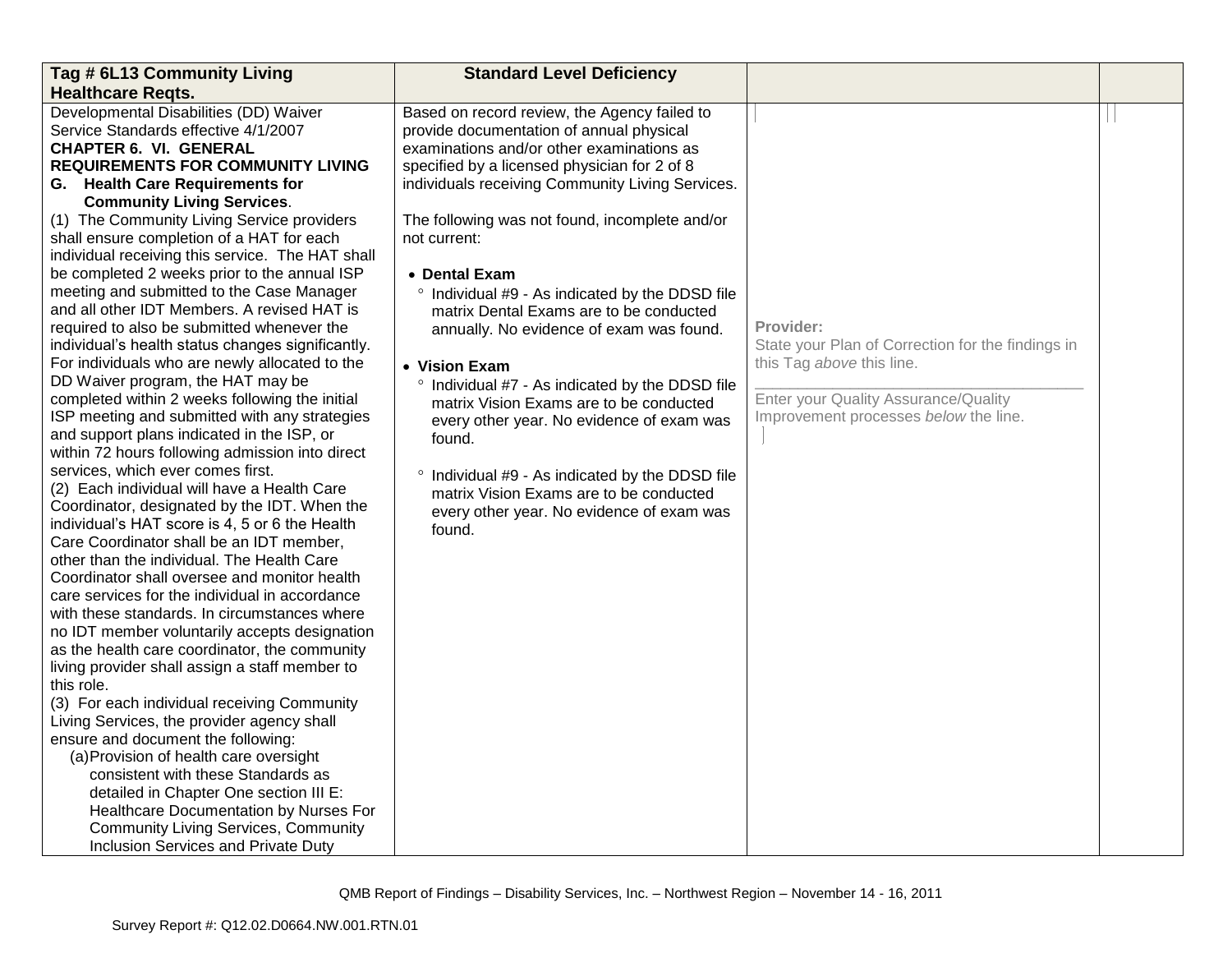| <b>Nursing Services.</b>                         |  |  |
|--------------------------------------------------|--|--|
| b) That each individual with a score of 4, 5,    |  |  |
| or 6 on the HAT, has a Health Care Plan          |  |  |
| developed by a licensed nurse.                   |  |  |
| (c) That an individual with chronic              |  |  |
| condition(s) with the potential to               |  |  |
| exacerbate into a life threatening               |  |  |
| condition, has Crisis Prevention/                |  |  |
| Intervention Plan(s) developed by a              |  |  |
| licensed nurse or other appropriate              |  |  |
| professional for each such condition.            |  |  |
| (4) That an average of 3 hours of documented     |  |  |
| nutritional counseling is available annually, if |  |  |
| recommended by the IDT.                          |  |  |
| (5) That the physical property and grounds are   |  |  |
| free of hazards to the individual's health and   |  |  |
| safety.                                          |  |  |
| (6) In addition, for each individual receiving   |  |  |
| Supported Living or Family Living Services, the  |  |  |
| provider shall verify and document the           |  |  |
| following:                                       |  |  |
| (a) The individual has a primary licensed        |  |  |
| physician;                                       |  |  |
| (b) The individual receives an annual            |  |  |
| physical examination and other                   |  |  |
| examinations as specified by a licensed          |  |  |
| physician;                                       |  |  |
| (c) The individual receives annual dental        |  |  |
| check-ups and other check-ups as                 |  |  |
| specified by a licensed dentist;                 |  |  |
| (d) The individual receives eye examinations     |  |  |
| as specified by a licensed optometrist or        |  |  |
| ophthalmologist; and                             |  |  |
| (e) Agency activities that occur as follow-up    |  |  |
| to medical appointments (e.g. treatment,         |  |  |
| visits to specialists, changes in                |  |  |
| medication or daily routine).                    |  |  |
|                                                  |  |  |
|                                                  |  |  |
| NMAC 8.302.1.17 RECORD KEEPING AND               |  |  |
| <b>DOCUMENTATION REQUIREMENTS: A</b>             |  |  |
| provider must maintain all the records           |  |  |
| necessary to fully disclose the nature, quality, |  |  |
| amount and medical necessity of services         |  |  |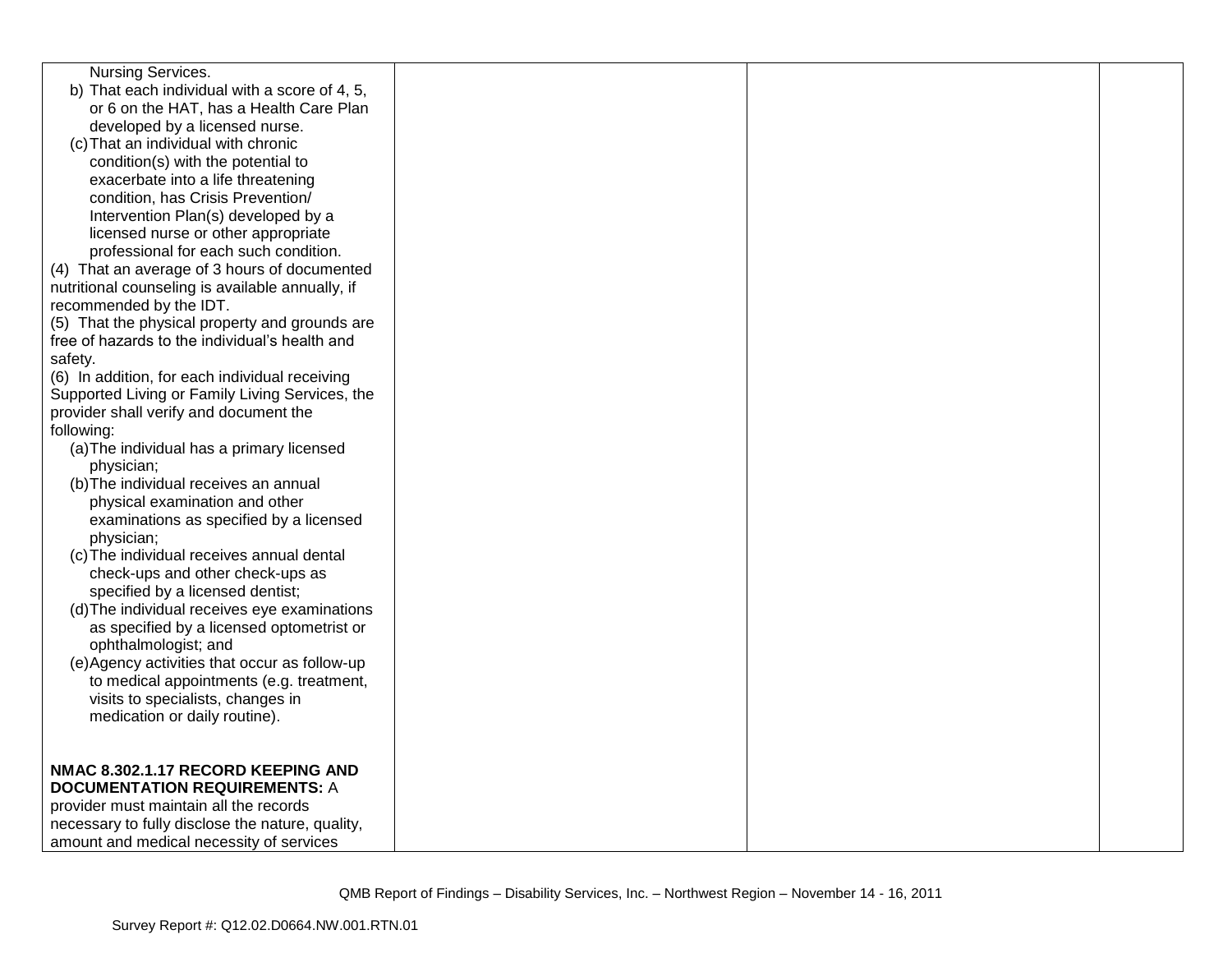| furnished to an eligible recipient who is    |  |  |
|----------------------------------------------|--|--|
| currently receiving or who has received      |  |  |
| services in the past.                        |  |  |
|                                              |  |  |
| B. Documentation of test results: Results of |  |  |
| tests and services must be documented, which |  |  |
| includes results of laboratory and radiology |  |  |
| procedures or progress following therapy or  |  |  |
| treatment.                                   |  |  |
|                                              |  |  |
|                                              |  |  |
|                                              |  |  |
|                                              |  |  |
|                                              |  |  |
|                                              |  |  |
|                                              |  |  |
|                                              |  |  |
|                                              |  |  |
|                                              |  |  |
|                                              |  |  |
|                                              |  |  |
|                                              |  |  |
|                                              |  |  |
|                                              |  |  |
|                                              |  |  |
|                                              |  |  |
|                                              |  |  |
|                                              |  |  |
|                                              |  |  |
|                                              |  |  |
|                                              |  |  |
|                                              |  |  |
|                                              |  |  |
|                                              |  |  |
|                                              |  |  |
|                                              |  |  |
|                                              |  |  |
|                                              |  |  |
|                                              |  |  |
|                                              |  |  |
|                                              |  |  |
|                                              |  |  |
|                                              |  |  |
|                                              |  |  |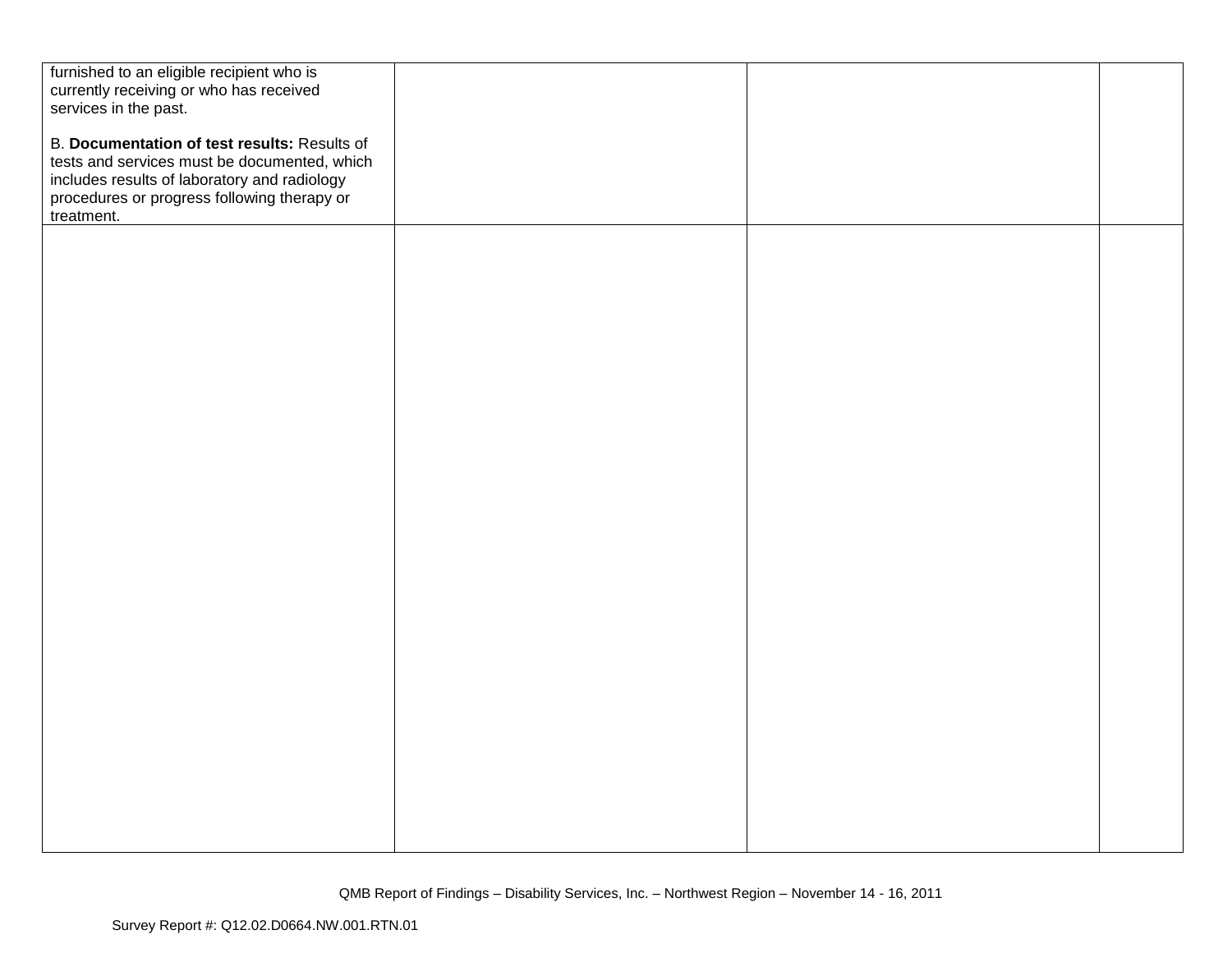| Tag # 6L25 Residential Health & Safety                                                                                                                                                                                                                                                                                                                                                                                                                                                                                                                                                                                                                                      | <b>Standard Level Deficiency</b>                                                                                                                                                                                                                                                                                                                                                                                                                                                                                                                                                                                                                  |                                                                                                                                                                              |  |
|-----------------------------------------------------------------------------------------------------------------------------------------------------------------------------------------------------------------------------------------------------------------------------------------------------------------------------------------------------------------------------------------------------------------------------------------------------------------------------------------------------------------------------------------------------------------------------------------------------------------------------------------------------------------------------|---------------------------------------------------------------------------------------------------------------------------------------------------------------------------------------------------------------------------------------------------------------------------------------------------------------------------------------------------------------------------------------------------------------------------------------------------------------------------------------------------------------------------------------------------------------------------------------------------------------------------------------------------|------------------------------------------------------------------------------------------------------------------------------------------------------------------------------|--|
| (Supported Living & Family Living)                                                                                                                                                                                                                                                                                                                                                                                                                                                                                                                                                                                                                                          |                                                                                                                                                                                                                                                                                                                                                                                                                                                                                                                                                                                                                                                   |                                                                                                                                                                              |  |
| Developmental Disabilities (DD) Waiver<br>Service Standards effective 4/1/2007<br><b>CHAPTER 6. VIII. COMMUNITY LIVING</b><br><b>SERVICE PROVIDER AGENCY</b><br><b>REQUIREMENTS</b><br>L. Residence Requirements for Family<br><b>Living Services and Supported Living</b><br><b>Services</b><br>(1) Supported Living Services and Family<br>Living Services providers shall assure that<br>each individual's residence has:<br>(a) Battery operated or electric smoke                                                                                                                                                                                                      | Based on observation, the Agency failed to<br>ensure that each individual's residence met all<br>requirements within the standard for 3 of 4<br>Supported Living residences.<br>The following items were not found, not<br>functioning or incomplete:<br><b>Supported Living Requirements:</b>                                                                                                                                                                                                                                                                                                                                                    |                                                                                                                                                                              |  |
| detectors, heat sensors, or a sprinkler<br>system installed in the residence;<br>(b) General-purpose first aid kit;<br>(c) When applicable due to an individual's<br>health status, a blood borne pathogens kit;<br>(d) Accessible written procedures for<br>emergency evacuation e.g. fire and<br>weather-related threats;<br>(e) Accessible telephone numbers of poison<br>control centers located within the line of<br>sight of the telephone;<br>Accessible written documentation of actual<br>(f)<br>evacuation drills occurring at least three<br>(3) times a year. For Supported Living<br>evacuation drills shall occur at least once<br>a year during each shift; | • Accessible written procedures for the safe<br>storage of all medications with dispensing<br>instructions for each individual that are<br>consistent with the Assisting with Medication<br>Administration training or each individual's ISP<br>(#1, 2 8 5)<br>• Accessible written procedures for emergency<br>placement and relocation of individuals in the<br>event of an emergency evacuation that makes<br>the residence unsuitable for occupancy. The<br>emergency evacuation procedures shall<br>address, but are not limited to, fire, chemical<br>and/or hazardous waste spills, and flooding<br>(#8)<br>Note: 1 & 2 share a residence. | Provider:<br>State your Plan of Correction for the findings in<br>this Tag above this line.<br>Enter your Quality Assurance/Quality<br>Improvement processes below the line. |  |
| (g) Accessible written procedures for the safe<br>storage of all medications with dispensing<br>instructions for each individual that are<br>consistent with the Assisting with<br>Medication Administration training or each<br>individual's ISP; and<br>(h) Accessible written procedures for<br>emergency placement and relocation of<br>individuals in the event of an emergency<br>evacuation that makes the residence<br>unsuitable for occupancy. The emergency<br>evacuation procedures shall address, but<br>are not limited to, fire, chemical and/or<br>hazardous waste spills, and flooding.                                                                    |                                                                                                                                                                                                                                                                                                                                                                                                                                                                                                                                                                                                                                                   |                                                                                                                                                                              |  |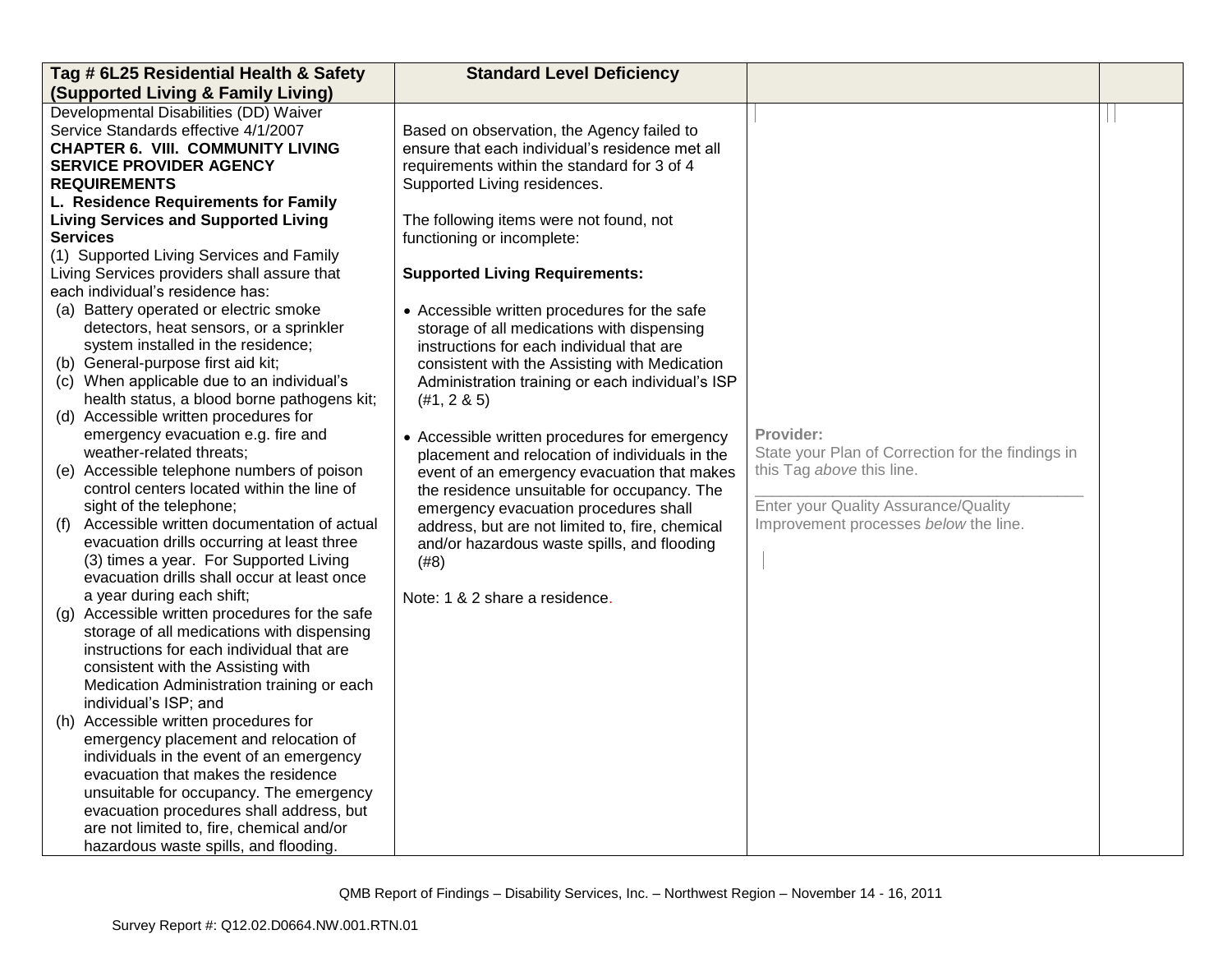| <b>Standard of Care</b>                                                                                                                                                                                                                                                                                                                                                                                                                                                                                                                                                                                                                                                                                                                                                                                                                                                                                                                                                                                                                                                                                                                                                                                                                                                                                                                                                                                                                                                                                                                                   | <b>Deficiencies</b>                                                                                                                                                                                                                                                                                                                                                                                                                                                                                                                                                                                                                                                                                                                                                                                                                                                                                                                                                                                                                                                                                    | <b>Agency Plan of Correction, On-going</b><br><b>QA/QI &amp; Responsible Party</b>                                                                                           | <b>Date</b><br><b>Due</b> |
|-----------------------------------------------------------------------------------------------------------------------------------------------------------------------------------------------------------------------------------------------------------------------------------------------------------------------------------------------------------------------------------------------------------------------------------------------------------------------------------------------------------------------------------------------------------------------------------------------------------------------------------------------------------------------------------------------------------------------------------------------------------------------------------------------------------------------------------------------------------------------------------------------------------------------------------------------------------------------------------------------------------------------------------------------------------------------------------------------------------------------------------------------------------------------------------------------------------------------------------------------------------------------------------------------------------------------------------------------------------------------------------------------------------------------------------------------------------------------------------------------------------------------------------------------------------|--------------------------------------------------------------------------------------------------------------------------------------------------------------------------------------------------------------------------------------------------------------------------------------------------------------------------------------------------------------------------------------------------------------------------------------------------------------------------------------------------------------------------------------------------------------------------------------------------------------------------------------------------------------------------------------------------------------------------------------------------------------------------------------------------------------------------------------------------------------------------------------------------------------------------------------------------------------------------------------------------------------------------------------------------------------------------------------------------------|------------------------------------------------------------------------------------------------------------------------------------------------------------------------------|---------------------------|
|                                                                                                                                                                                                                                                                                                                                                                                                                                                                                                                                                                                                                                                                                                                                                                                                                                                                                                                                                                                                                                                                                                                                                                                                                                                                                                                                                                                                                                                                                                                                                           | CMS Assurance - Financial Accountability - State financial oversight exists to assure that claims are coded and paid for in                                                                                                                                                                                                                                                                                                                                                                                                                                                                                                                                                                                                                                                                                                                                                                                                                                                                                                                                                                            |                                                                                                                                                                              |                           |
| accordance with the reimbursement methodology specified in the approved waiver.                                                                                                                                                                                                                                                                                                                                                                                                                                                                                                                                                                                                                                                                                                                                                                                                                                                                                                                                                                                                                                                                                                                                                                                                                                                                                                                                                                                                                                                                           |                                                                                                                                                                                                                                                                                                                                                                                                                                                                                                                                                                                                                                                                                                                                                                                                                                                                                                                                                                                                                                                                                                        |                                                                                                                                                                              |                           |
| Tag # 5125 Supported Employment<br><b>Reimbursement</b>                                                                                                                                                                                                                                                                                                                                                                                                                                                                                                                                                                                                                                                                                                                                                                                                                                                                                                                                                                                                                                                                                                                                                                                                                                                                                                                                                                                                                                                                                                   | <b>Standard Level Deficiency</b>                                                                                                                                                                                                                                                                                                                                                                                                                                                                                                                                                                                                                                                                                                                                                                                                                                                                                                                                                                                                                                                                       |                                                                                                                                                                              |                           |
| Developmental Disabilities (DD) Waiver<br>Service Standards effective 4/1/2007<br><b>CHAPTER 1 III. PROVIDER AGENCY</b><br><b>DOCUMENTATION OF SERVICE DELIVERY</b><br><b>AND LOCATION</b><br><b>General: All Provider Agencies shall</b><br>А.<br>maintain all records necessary to fully<br>disclose the service, quality, quantity and<br>clinical necessity furnished to individuals<br>who are currently receiving services. The<br>Provider Agency records shall be<br>sufficiently detailed to substantiate the<br>date, time, individual name, servicing<br>Provider Agency, level of services, and<br>length of a session of service billed.<br><b>B.</b><br><b>Billable Units:</b> The documentation of the<br>billable time spent with an individual shall<br>be kept on the written or electronic record<br>that is prepared prior to a request for<br>reimbursement from the HSD. For each<br>unit billed, the record shall contain the<br>following:<br>(1)<br>Date, start and end time of each service<br>encounter or other billable service interval;<br>A description of what occurred during the<br>(2)<br>encounter or service interval; and<br>The signature or authenticated name of<br>(3)<br>staff providing the service.<br>MAD-MR: 03-59 Eff 1/1/2004<br>8.314.1 BI RECORD KEEPING AND<br><b>DOCUMENTATION REQUIREMENTS:</b><br>Providers must maintain all records necessary<br>to fully disclose the extent of the services<br>provided to the Medicaid recipient. Services<br>that have been billed to Medicaid, but are not | Based on record review, the Agency failed to<br>provide written or electronic documentation as<br>evidence for each unit billed for Supported<br>Employment Services for 2 of 7 individuals<br>Individual #2<br><b>July 2011</b><br>• The Agency billed 3.50 hours of Supported<br>Employment (T2013) on 7/18/2011.<br>Insufficient documentation found to justify<br>3.50 hours billed.<br>August 2011<br>• The Agency billed 1.0 hours of Supported<br>Employment (T2013) on 8/25/2011.<br>Insufficient documentation found to justify<br>1.0 hours billed.<br>September 2011<br>• The Agency billed 3.25 hours of Supported<br>Employment (T2013) on 9/16/2011.<br>Insufficient documentation found to justify<br>3.25 hours billed.<br>Individual #5<br>August 2011<br>• The Agency billed 3.50 hours of Supported<br>Employment (T2013) on 8/23/2011.<br>Insufficient documentation found to justify<br>3.50 hours billed.<br>September 2011<br>• The Agency billed 4.0 hours of Supported<br>Employment (T2013) on 9/2/2011.<br>Insufficient documentation found to justify<br>4.0 hours billed. | Provider:<br>State your Plan of Correction for the findings in<br>this Tag above this line.<br>Enter your Quality Assurance/Quality<br>Improvement processes below the line. |                           |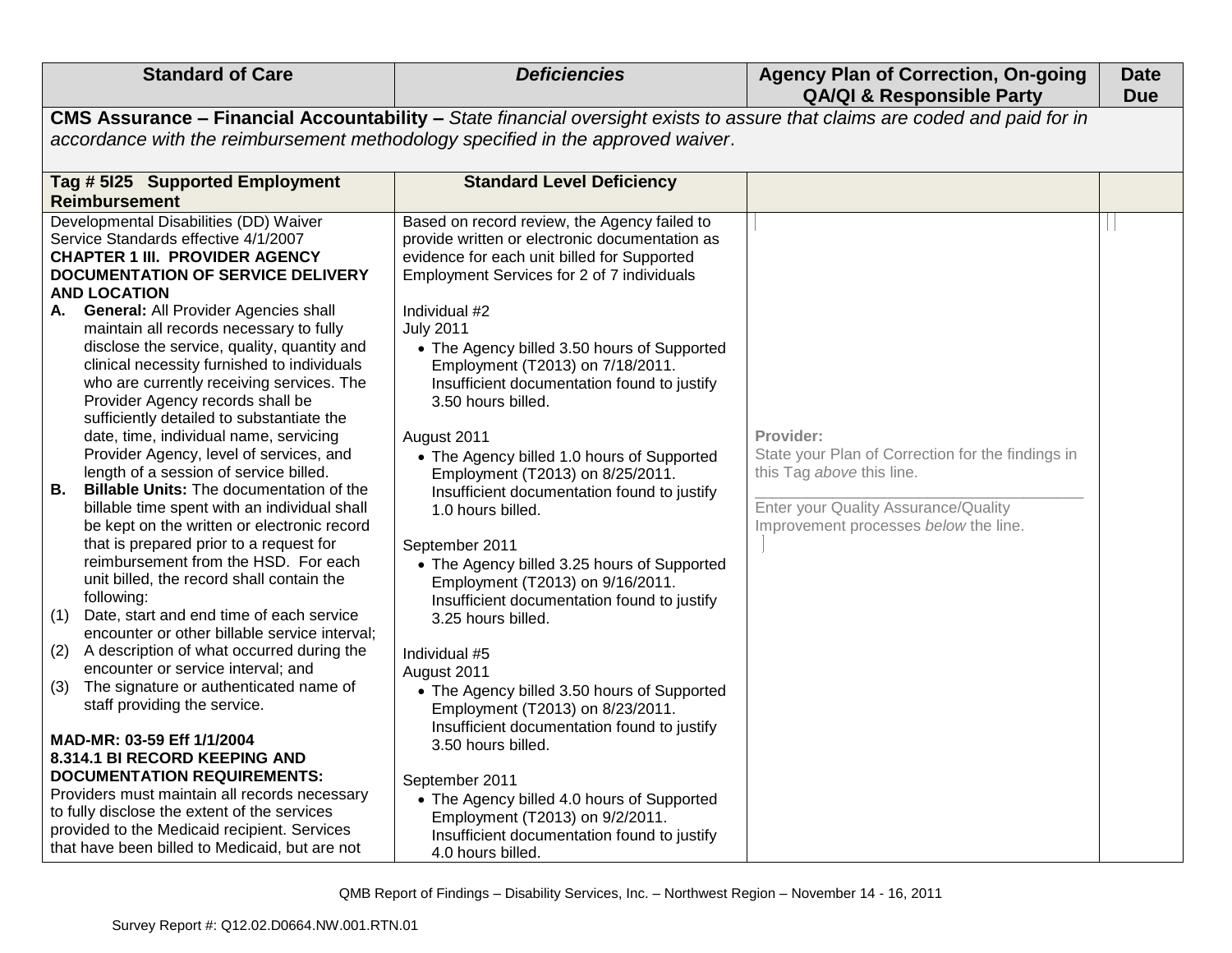| substantiated in a treatment plan and/or patient |                                                                  |  |
|--------------------------------------------------|------------------------------------------------------------------|--|
| records for the recipient are subject to         | • The Agency billed 5.0 hours of Supported                       |  |
| recoupment.                                      | Employment (T2013) on 9/12/2011.                                 |  |
|                                                  | Insufficient documentation found to justify                      |  |
| Developmental Disabilities (DD) Waiver           | 5.0 hours billed.                                                |  |
| Service Standards effective 4/1/2007             |                                                                  |  |
| <b>CHAPTER 5 VII. SUPPORTED</b>                  | • The Agency billed 5.0 hours of Supported                       |  |
| <b>EMPLOYMENT SERVICES REQUIREMENTS</b>          | Employment (T2013) on 9/15/2011.                                 |  |
| E. Reimbursement                                 | Insufficient documentation found to justify                      |  |
| (1) Billable Unit:                               | 5.0 hours billed.                                                |  |
|                                                  |                                                                  |  |
| (a) Job Development is a single flat fee unit    | • The Agency billed 4.25 hours of Supported                      |  |
| per ISP year payable once an individual is       | Employment (T2013) on 9/23/2011.                                 |  |
| placed in a job.                                 | Insufficient documentation found to justify                      |  |
|                                                  | 4.25 hours billed.                                               |  |
| (b) The billable unit for Individual             |                                                                  |  |
| Supported Employment is one hour with a          | • The Agency billed 6.0 hours of Supported                       |  |
| maximum of four hours a month. The Individual    | Employment (T2013) on 9/30/2011.                                 |  |
| Supported Employment hourly rate is for face-    |                                                                  |  |
| to-face time which is supported by non face-to-  | Insufficient documentation found to justify<br>6.0 hours billed. |  |
| face activities as specified in the ISP and the  |                                                                  |  |
| performance based contract as negotiated         |                                                                  |  |
| annually with the provider agency. Individual    |                                                                  |  |
| Supported Employment is a minimum of one         |                                                                  |  |
| unit per month. If an individual needs less then |                                                                  |  |
| one hour of face-to-face service per month the   |                                                                  |  |
| IDT Members shall consider whether               |                                                                  |  |
| Supported Employment Services need to be         |                                                                  |  |
| continued. Examples of non face-to-face          |                                                                  |  |
| services include:                                |                                                                  |  |
| (i) Researching potential employers via          |                                                                  |  |
| telephone, Internet, or visits;                  |                                                                  |  |
| (ii) Writing, printing, mailing, copying,        |                                                                  |  |
| emailing applications, resume,                   |                                                                  |  |
| references and corresponding                     |                                                                  |  |
| documents;                                       |                                                                  |  |
| (iii) Arranging appointments for job tours,      |                                                                  |  |
|                                                  |                                                                  |  |
| interviews, and job trials;                      |                                                                  |  |
| (iv) Documenting job search and                  |                                                                  |  |
| acquisition progress;                            |                                                                  |  |
| (v) Contacting employer, supervisor, co-         |                                                                  |  |
| workers and other IDT team members               |                                                                  |  |
| to assess individual's progress, needs           |                                                                  |  |
| and satisfaction; and                            |                                                                  |  |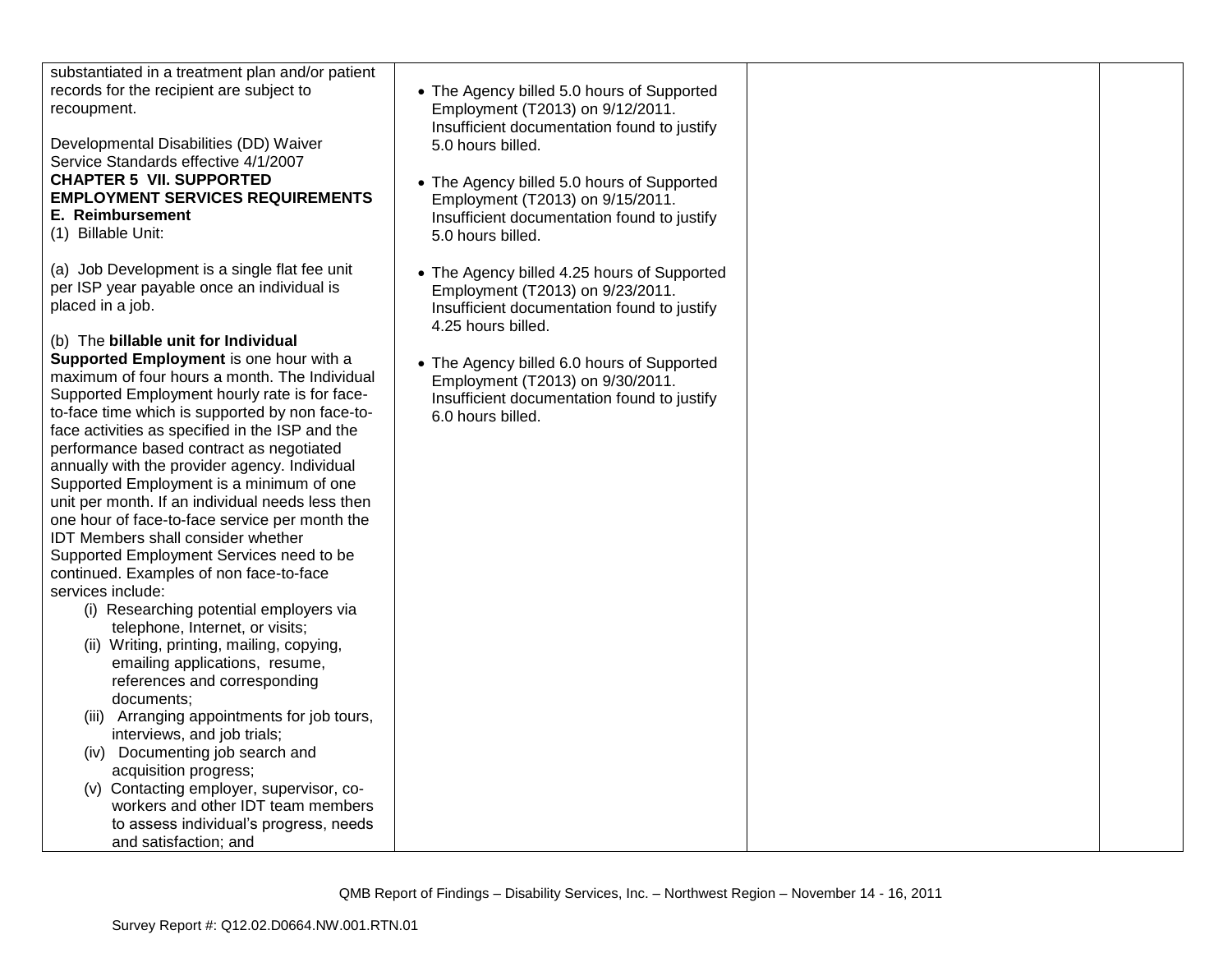| (vi) Meetings with individual surrounding<br>job development or retention not at<br>the employer's site.<br>(c) Intensive Supported Employment services<br>are intended for individuals who need one-to-<br>one, face-to-face support for 32 or more hours<br>per month. The billable unit is one hour. |  |  |
|---------------------------------------------------------------------------------------------------------------------------------------------------------------------------------------------------------------------------------------------------------------------------------------------------------|--|--|
| (d) Group Supported Employment is a fifteen-<br>minute unit.                                                                                                                                                                                                                                            |  |  |
| (e) Self-employment is a fifteen minute unit.                                                                                                                                                                                                                                                           |  |  |
| (4) Billable Activities include:                                                                                                                                                                                                                                                                        |  |  |
| (a) Activities conducted within the scope of<br>services;                                                                                                                                                                                                                                               |  |  |
| (b) Job development and related activities for<br>up to ninety (90) calendar days) that result in<br>employment of the individual for at least thirty<br>(30) calendar days; and                                                                                                                        |  |  |
| (c) Job development services shall not exceed<br>ninety (90) calendar days, without written<br>approval from the DDSD Regional Office.                                                                                                                                                                  |  |  |
|                                                                                                                                                                                                                                                                                                         |  |  |
|                                                                                                                                                                                                                                                                                                         |  |  |
|                                                                                                                                                                                                                                                                                                         |  |  |
|                                                                                                                                                                                                                                                                                                         |  |  |
|                                                                                                                                                                                                                                                                                                         |  |  |
|                                                                                                                                                                                                                                                                                                         |  |  |
|                                                                                                                                                                                                                                                                                                         |  |  |
|                                                                                                                                                                                                                                                                                                         |  |  |
|                                                                                                                                                                                                                                                                                                         |  |  |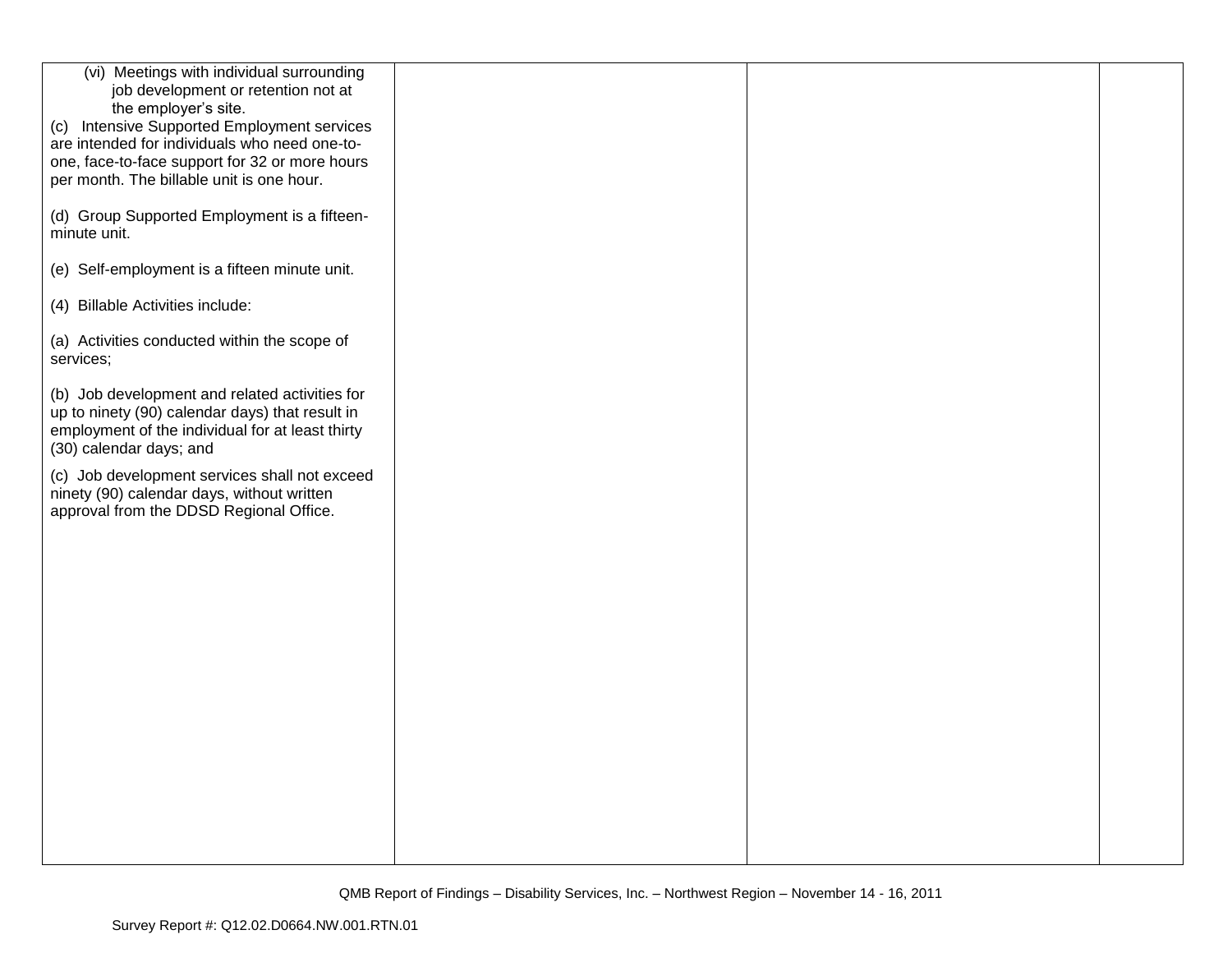| Tag # 5136 Community Access                                                                                                                                                                                                                                                                                                                                               | <b>Standard Level Deficiency</b>                                                                                                                                                                                                            |                                                                                                                                                                              |  |
|---------------------------------------------------------------------------------------------------------------------------------------------------------------------------------------------------------------------------------------------------------------------------------------------------------------------------------------------------------------------------|---------------------------------------------------------------------------------------------------------------------------------------------------------------------------------------------------------------------------------------------|------------------------------------------------------------------------------------------------------------------------------------------------------------------------------|--|
| <b>Reimbursement</b>                                                                                                                                                                                                                                                                                                                                                      |                                                                                                                                                                                                                                             |                                                                                                                                                                              |  |
| Developmental Disabilities (DD) Waiver<br>Service Standards effective 4/1/2007<br><b>CHAPTER 1 III. PROVIDER AGENCY</b><br>DOCUMENTATION OF SERVICE DELIVERY<br><b>AND LOCATION</b>                                                                                                                                                                                       | Based on record review, the Agency failed to<br>provide written or electronic documentation as<br>evidence for each unit billed for Community<br>Access Services for 5 of 9 individuals.                                                    |                                                                                                                                                                              |  |
| <b>General: All Provider Agencies shall</b><br>А.<br>maintain all records necessary to fully<br>disclose the service, quality, quantity and<br>clinical necessity furnished to individuals<br>who are currently receiving services. The<br>Provider Agency records shall be<br>sufficiently detailed to substantiate the<br>date, time, individual name, servicing        | Individual #1<br>September 2011<br>• The Agency billed 220 units of Community<br>Access (H2021) from 9/1/2011 through<br>9/20/2011. Documentation received<br>accounted for 189 units.<br>Individual #2                                     |                                                                                                                                                                              |  |
| Provider Agency, level of services, and<br>length of a session of service billed.<br><b>Billable Units: The documentation of the</b><br>В.<br>billable time spent with an individual shall<br>be kept on the written or electronic record<br>that is prepared prior to a request for<br>reimbursement from the HSD. For each<br>unit billed, the record shall contain the | September 2011<br>• The Agency billed 20 units of Community<br>Access (H2021) on 9/23/2011. Insufficient<br>documentation found to justify 20 units<br>billed.<br>• The Agency billed 20 units of Community<br>Access (H2021) on 9/23/2011. | Provider:<br>State your Plan of Correction for the findings in<br>this Tag above this line.<br>Enter your Quality Assurance/Quality<br>Improvement processes below the line. |  |
| following:<br>Date, start and end time of each service<br>(1)<br>encounter or other billable service interval;                                                                                                                                                                                                                                                            | Documentation did not contain end time on<br>9/20/2011 to justify billing.                                                                                                                                                                  |                                                                                                                                                                              |  |
| A description of what occurred during the<br>(2)<br>encounter or service interval; and                                                                                                                                                                                                                                                                                    | Individual #3<br><b>July 2011</b>                                                                                                                                                                                                           |                                                                                                                                                                              |  |
| The signature or authenticated name of<br>(3)<br>staff providing the service.<br>MAD-MR: 03-59 Eff 1/1/2004<br>8.314.1 BI RECORD KEEPING AND                                                                                                                                                                                                                              | • The Agency billed 417 units of Community<br>Access (H2021) from 7/1/2011 through<br>7/31/2011. Documentation received<br>accounted for 387 units.                                                                                         |                                                                                                                                                                              |  |
| <b>DOCUMENTATION REQUIREMENTS:</b><br>Providers must maintain all records necessary<br>to fully disclose the extent of the services<br>provided to the Medicaid recipient. Services<br>that have been billed to Medicaid, but are not<br>substantiated in a treatment plan and/or patient<br>records for the recipient are subject to<br>recoupment.                      | August 2011<br>• The Agency billed 65 units of Community<br>Access (H2021) from 8/1/2011 through<br>8/31/2011. Documentation received<br>accounted for 62 units.<br>Individual #5<br><b>July 2011</b>                                       |                                                                                                                                                                              |  |
| Developmental Disabilities (DD) Waiver<br>Service Standards effective 4/1/2007                                                                                                                                                                                                                                                                                            | • The Agency billed 12 units of Community<br>Access (H2021) on 7/18/2011. Insufficient<br>documentation found to justify 12 units                                                                                                           |                                                                                                                                                                              |  |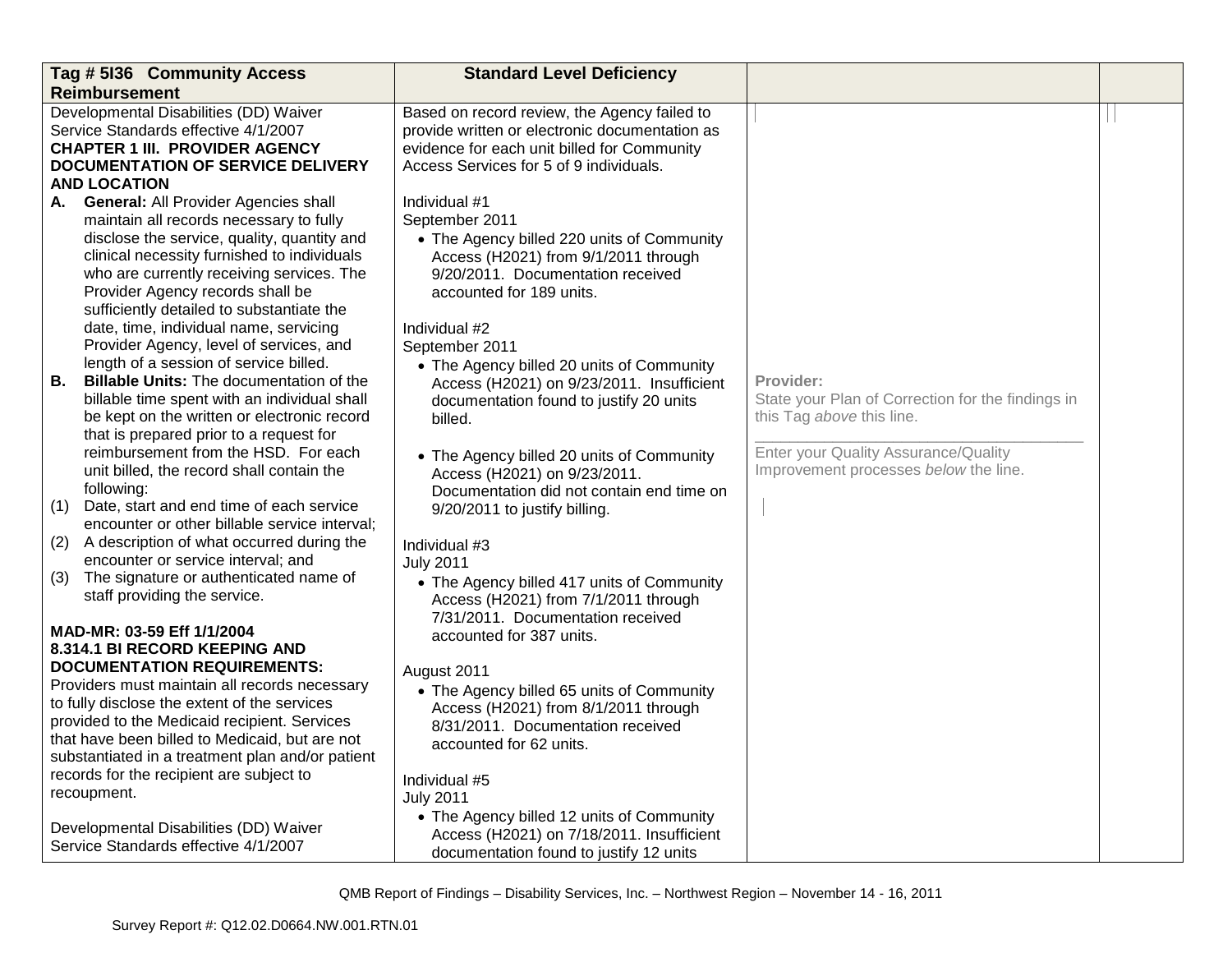| <b>CHAPTER 5 XI. COMMUNITY ACCESS</b>                                                                                                                                                                                                                                                                                                                                                                                                                                                                                                                                                                                                                                                                                                                                                                                               | billed.                                                                                                                                                                                                                                                                                                                  |  |
|-------------------------------------------------------------------------------------------------------------------------------------------------------------------------------------------------------------------------------------------------------------------------------------------------------------------------------------------------------------------------------------------------------------------------------------------------------------------------------------------------------------------------------------------------------------------------------------------------------------------------------------------------------------------------------------------------------------------------------------------------------------------------------------------------------------------------------------|--------------------------------------------------------------------------------------------------------------------------------------------------------------------------------------------------------------------------------------------------------------------------------------------------------------------------|--|
| <b>SERVICES REQUIREMENTS</b>                                                                                                                                                                                                                                                                                                                                                                                                                                                                                                                                                                                                                                                                                                                                                                                                        |                                                                                                                                                                                                                                                                                                                          |  |
| <b>G. Reimbursement</b>                                                                                                                                                                                                                                                                                                                                                                                                                                                                                                                                                                                                                                                                                                                                                                                                             | Individual #6                                                                                                                                                                                                                                                                                                            |  |
| (1) Billable Unit: A billable unit is defined as                                                                                                                                                                                                                                                                                                                                                                                                                                                                                                                                                                                                                                                                                                                                                                                    | August 2011                                                                                                                                                                                                                                                                                                              |  |
|                                                                                                                                                                                                                                                                                                                                                                                                                                                                                                                                                                                                                                                                                                                                                                                                                                     |                                                                                                                                                                                                                                                                                                                          |  |
| one-quarter hour of service.<br>(2) Billable Activities: The Community Access<br>Provider Agency can bill for those activities<br>listed in the Community Access Scope of<br>Service. Billable units are typically provided<br>face-to-face but time spent in non face-to-face<br>activity may be claimed under the following<br>conditions:<br>(a) Time that is non face-to-face is<br>documented separately and clearly<br>identified as to the nature of the activity,<br>and is tied directly to the individual's<br>ISP, Action Plan;<br>(b) Time that is non face-to-face involves<br>outreach and identification and training<br>of community connections and natural<br>supports; and<br>(c) Non face-to-face hours do not exceed<br>10% of the monthly billable hours.<br>(3) Non-Billable Activities: Activities that the | • The Agency billed 76 units of Community<br>Access (H2021) from 8/1/2011 through<br>8/31/2011. Documentation received<br>accounted for 26 units.<br>September 2011<br>• The Agency billed 68 units of Community<br>Access (H2021) from 9/1/2011 through<br>9/30/2011. Documentation received<br>accounted for 55 units. |  |
| service Provider Agency may need to conduct,                                                                                                                                                                                                                                                                                                                                                                                                                                                                                                                                                                                                                                                                                                                                                                                        |                                                                                                                                                                                                                                                                                                                          |  |
| but which are not separately billable activities,                                                                                                                                                                                                                                                                                                                                                                                                                                                                                                                                                                                                                                                                                                                                                                                   |                                                                                                                                                                                                                                                                                                                          |  |
| may include:                                                                                                                                                                                                                                                                                                                                                                                                                                                                                                                                                                                                                                                                                                                                                                                                                        |                                                                                                                                                                                                                                                                                                                          |  |
| (a) Time and expense for training service<br>personnel;<br>(b) Supervision of agency staff;<br>(c) Service documentation and billing<br>activities; or<br>(d) Time the individual spends in segregated<br>facility-based settings activities.                                                                                                                                                                                                                                                                                                                                                                                                                                                                                                                                                                                       |                                                                                                                                                                                                                                                                                                                          |  |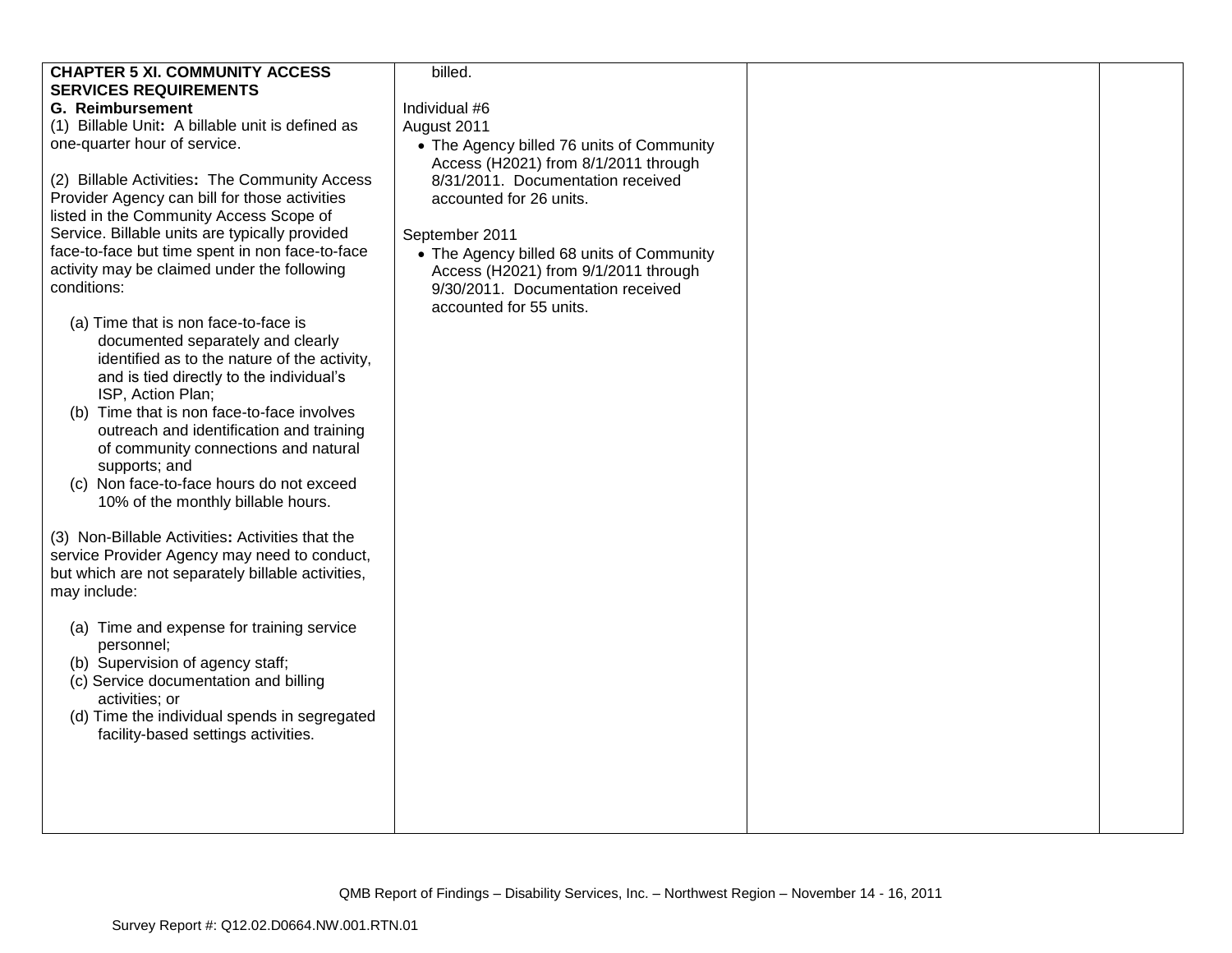| Date:                                                                              | March 26, 2012                                                                                                                                                                                                          |
|------------------------------------------------------------------------------------|-------------------------------------------------------------------------------------------------------------------------------------------------------------------------------------------------------------------------|
| To:                                                                                | Ms. Ellen Lacayo, Executive Director                                                                                                                                                                                    |
| Provider:<br>Address:<br>State/Zip:                                                | Disability Services, Inc.<br>PO Box 1296<br>Gallup, New Mexico 87305                                                                                                                                                    |
| Region:<br>Survey Date:<br>Program Surveyed:<br>Services Surveyed:<br>Survey Type: | <b>Northwest</b><br>November 14 - 16, 2011<br>Developmental Disabilities Waiver<br>Living Supports (Supported Living & Independent Living) & Inclusion<br>Supports (Community Access & Supported Employment)<br>Routine |

### Dear Ms. Lacayo:

The Division of Health Improvement Quality Management Bureau received, reviewed and approved the documents you submitted for your Plan of Correction.

### **Your Plan of Correction is closed.**

To maintain ongoing compliance with regulations, continue to implement the Quality Assurance/ Quality Improvement processes in your Plan of Correction, including:

- Service Coordinator, will develop an ISP Checklist to complete upon receipt of all new ISPs to ensure that each section is completed.
- The Outcome Committee of the DSI Quality Assurance System will include the new ISP Checklist in its quarterly monitoring process to ensure that prompt action was taken to obtain all sections of the ISP as required, including the ISP/TASS sections.
- The RN will maintain an Individual Appointment Tracking Log for the Service Coordinators to use in conjunction with the IDT of each person receiving only Community Inclusion Service(s).
- The RN will use the tracking log on a quarterly basis to conduct single item file audits of Physician/Dentist recommendations and followup.
- The results of the RN file audits using the Individual Tracking Logs will be forwarded to the Records Review Committee of the DSI QA System on a quarterly basis.
- The Service Coordinators will use a Tracking Sheet Checklist for all people served with SL on a monthly basis to ensure that all checklists are completed and in to the Service Coordinator by the first of each month.
- The Records Committee of the DSI QA Process will be reorganized to include quarterly monitoring of Individual Specific Plans in each Residence File, using the 'Current Checklist of Individual Plans' maintained by the RNThe Team Leader at each home will be trained by the Program Director to perform a monthly residential file review.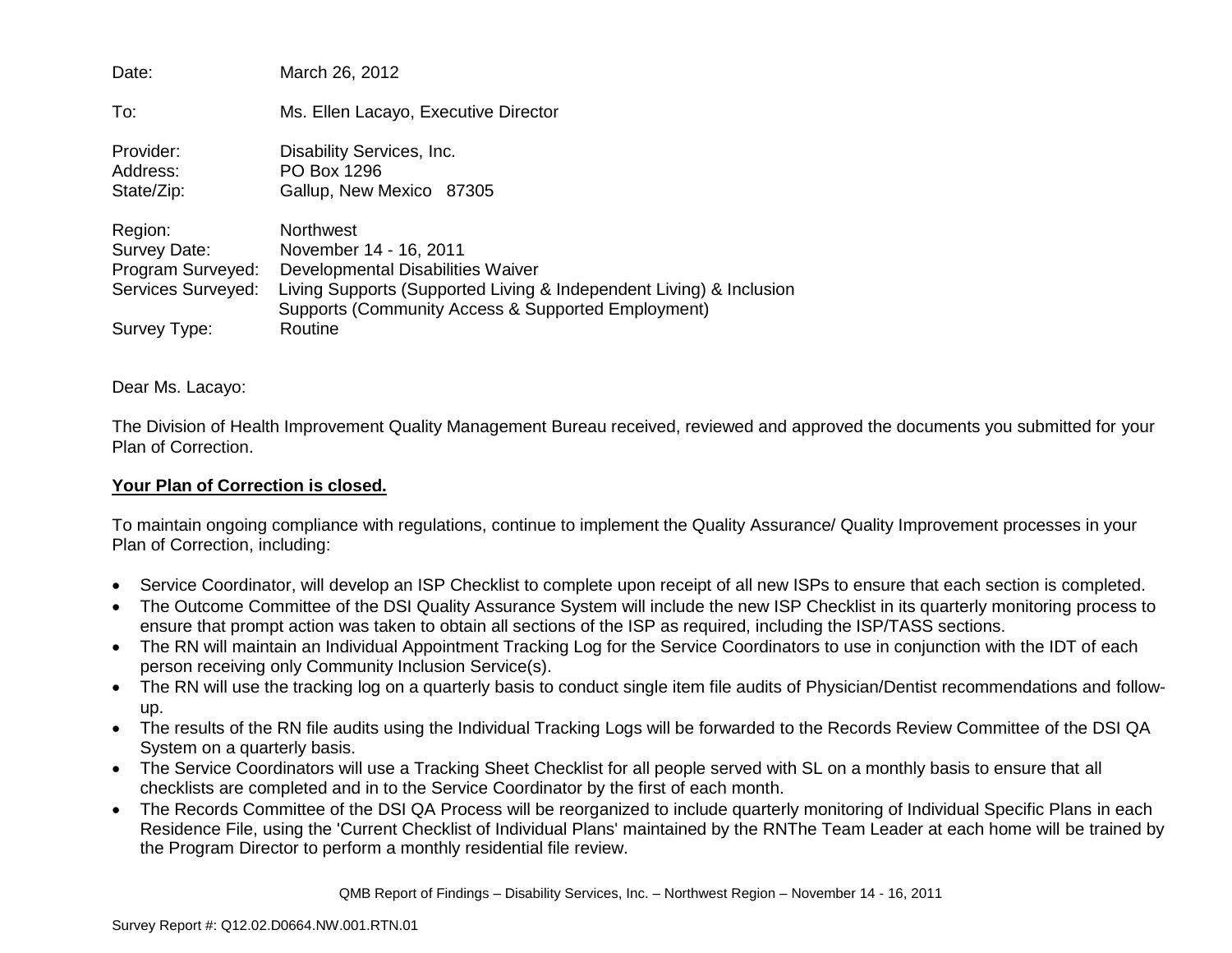- The Records Committee of the DSI Quality Assurance System will review aggregate data and evidence of corrective actions from the Monthly File Checklists, on a quarterly basis.
- The RN will ensure the presence of Physician's Orders in each residential file through quarterly monitoring and a deficiency report to the Records Committee of the DSI QA System.
- Business/HR Manager conducts a monthly review of the DDSD and DSI Training Databases to monitor compliance with training requirements.
- Compliance with required training is monitored quarterly through the Personnel File Monitoring Process. Deficiency Reports are submitted to the Personnel Committee of the DSI Quality Assurance Committee, with evidence of/plans for corrective actions. The Personnel Committee analyzes trends and problem areas and recommends further corrective actions.
- DSI will continue to use the 'Pre-Hire Checklist' that was successfully implemented in 2008. Job applications are not considered to be complete until all items on the Checklist, including the COR Report are attached. Review and approval of the application and required attachments, including the EAR/COR by HR and the Executive Director are requirement before any applicant is hired.
- The HR Manager will ensure that the 'Individual Training Tracking System' (including Service Coordinator IST Training) will be audited on a monthly basis.
- The new 'Shift Exchange MAR Review Process' requires both the incoming and outgoing shifts in each SL home to review the MAR for missing entries/other information.
- The RN and/or Nursing Office Assistant will review the 'Shift Exchange MAR Review Process' data from each SL home on a monthly basis to identify repeat omissions/errors by staff members and schedule for re-training or personnel action.
- The RN will oversee a weekly review of each person's MARs and PRN MARS and record missing information on a checklist by type of missing/wrong entry, person, and staff responsible for the problem. The RN will aggregate the data related to missing information on the MARs, specifically staff errors and omissions in a monthly report to the supervisor to ensure that retraining and other corrective actions are taken. The RN will also provide the staff error/omission reports on a quarterly basis to the Records Committee of the DSI Quality Assurance System for further analysis and recommendations.
- The Program Director will be responsible for quarterly monitoring of the Administration Files (Agency Record), using a checklist.
- The Incident Management Committee of the DSI Quality Assurance System will perform quarterly reviews of the effectiveness of the corrective action taken to prevent late reporting and failure to report, based on data from the DSI Incident Tracking System. The Incident Manager, with the senior management team, will implement the recommendations of the Incident Management Committee to improve DSI's ability to report allegations within the required timeframe.
- On quarterly basis, a review team made up of a business office staff member, a service coordinator and a manager will use Billing Documentation Audit Form to audit a sample of the service documentation, utilization logs and billing submission reports.
- On a monthly basis, Jennifer Lee, Business Mgr will compare DSI's service utilization logs to the Prior Authorization report, to verify that the correct number of service units were billed.

Consistent implementation of your QA/QI processes will enable you to identify and promptly respond to problems, enhance your service delivery, and result in fewer deficiencies in future QMB surveys.

Thank you for your cooperation with the Plan of Correction process, and for the work you and your team perform.

Sincerely,

Cenally

QMB Report of Findings – Disability Services, Inc. – Northwest Region – November 14 - 16, 2011

Survey Report #: Q12.02.D0664.NW.001.RTN.01